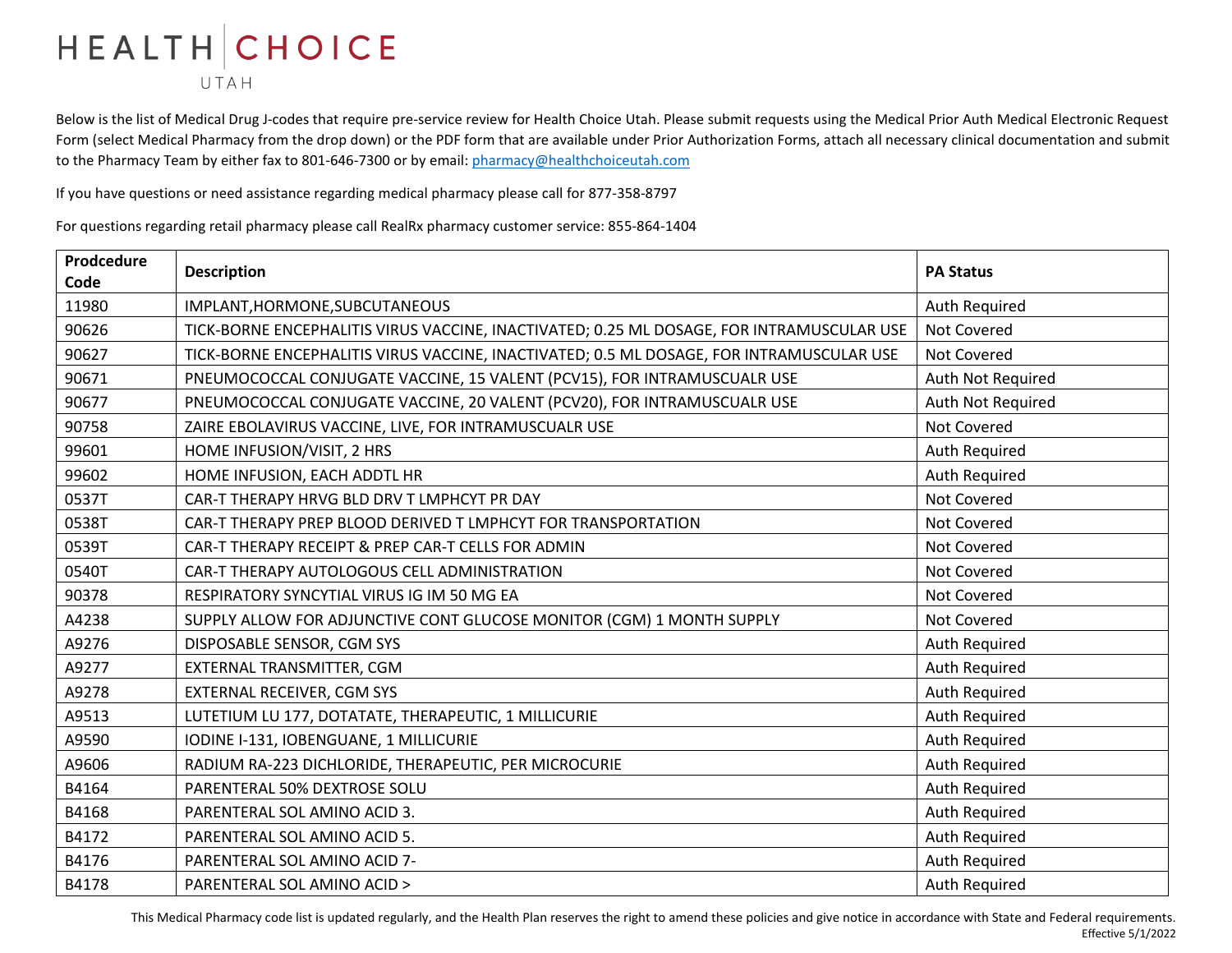| B4180 | <b>PARENTERAL SOL CARB &gt; 50%</b>                                   | Auth Required     |
|-------|-----------------------------------------------------------------------|-------------------|
| B4185 | PARENTERAL SOL 10 GM LIPIDS                                           | Auth Required     |
| B4187 | OMEGAVEN, 10 GRAMS LIPIDS                                             | Not Covered       |
| B4189 | PARENTERAL SOL AMINO ACID &                                           | Auth Required     |
| B4193 | PARENTERAL SOL 52-73 GM PROT                                          | Auth Required     |
| B4197 | PARENTERAL SOL 74-100 GM PRO                                          | Auth Required     |
| B4199 | PARENTERAL SOL > 100GM PROTE                                          | Auth Required     |
| B4216 | PARENTERAL NUTRITION ADDITIV                                          | Auth Not Required |
| B4220 | PARENTERAL SUPPLY KIT PREMIX                                          | Auth Required     |
| B4222 | PARENTERAL SUPPLY KIT HOMEMI                                          | Auth Required     |
| B4224 | PARENTERAL ADMINISTRATION KI                                          | Auth Required     |
| B5000 | PARENTERAL SOL RENAL-AMIROSY                                          | Auth Required     |
| B5100 | PARENTERAL SOL HEPATIC-FREAM                                          | Auth Required     |
| B5200 | PARENTERAL SOL STRES-BRNCH C                                          | Auth Required     |
| B9004 | PARENTERAL INFUS PUMP PORTAB                                          | Not Covered       |
| B9006 | PARENTERAL INFUS PUMP STATIO                                          | Auth Required     |
| B9999 | PARENTERAL SUPP NOT OTHRWS C                                          | Not Covered       |
| C8957 | PROLONGED IV INF, REQ PUMP                                            | Auth Required     |
| C9046 | COCAINE HCL NASAL SOLUTION FOR TOPICAL ADMIN, 1 MG                    | Auth Not Required |
| C9047 | INJ, CAPLACIZUMAB-YHDP, 1 MG                                          | Auth Required     |
| C9088 | INSTILLATION, BUPIVACAINE AND MELOXICAM, 1 MG/0.03 MG                 | Auth Not Required |
| C9089 | BUPIVACAINE, COLLAGEN-MATRIX IMPLANT, 1 MG                            | Auth Not Required |
| C9090 | INJECTION, PLASMINOGEN, HUMAN-TVMH, 1 MG                              | Auth Not Required |
| C9091 | INJECTION, SIROLIMUS PROTEIN-BOUND PARTICLES, 1 MG                    | Auth Not Required |
| C9092 | INJECTION, TRIAMCINOLONE ACETONIDE, SUPRACHOROIDAL (XIPERE), 1 MG     | Auth Not Required |
| C9093 | INJECTION, RANIBIZUMAB, VIA SR INTRAVITREAL IMPLANT (SUSVIMO), 0.1 MG | Auth Not Required |
| C9113 | INJ PANTOPRAZOLE SODIUM, VIA                                          | Auth Required     |
| C9248 | INJ, CLEVIDIPINE BUTYRATE                                             | Auth Required     |
| C9254 | INJECTION, LACOSAMIDE 1MG                                             | Auth Not Required |
| C9257 | BEVACIZUMAB INJECTION 0.25MG                                          | Auth Not Required |
| C9285 | LIDOCAINE 70 MG/TETRACAINE 70 MG, PER PATCH                           | Auth Required     |
| C9290 | INJECTION BUPIVACAINE LIPOSOME 1 MG                                   | Auth Not Required |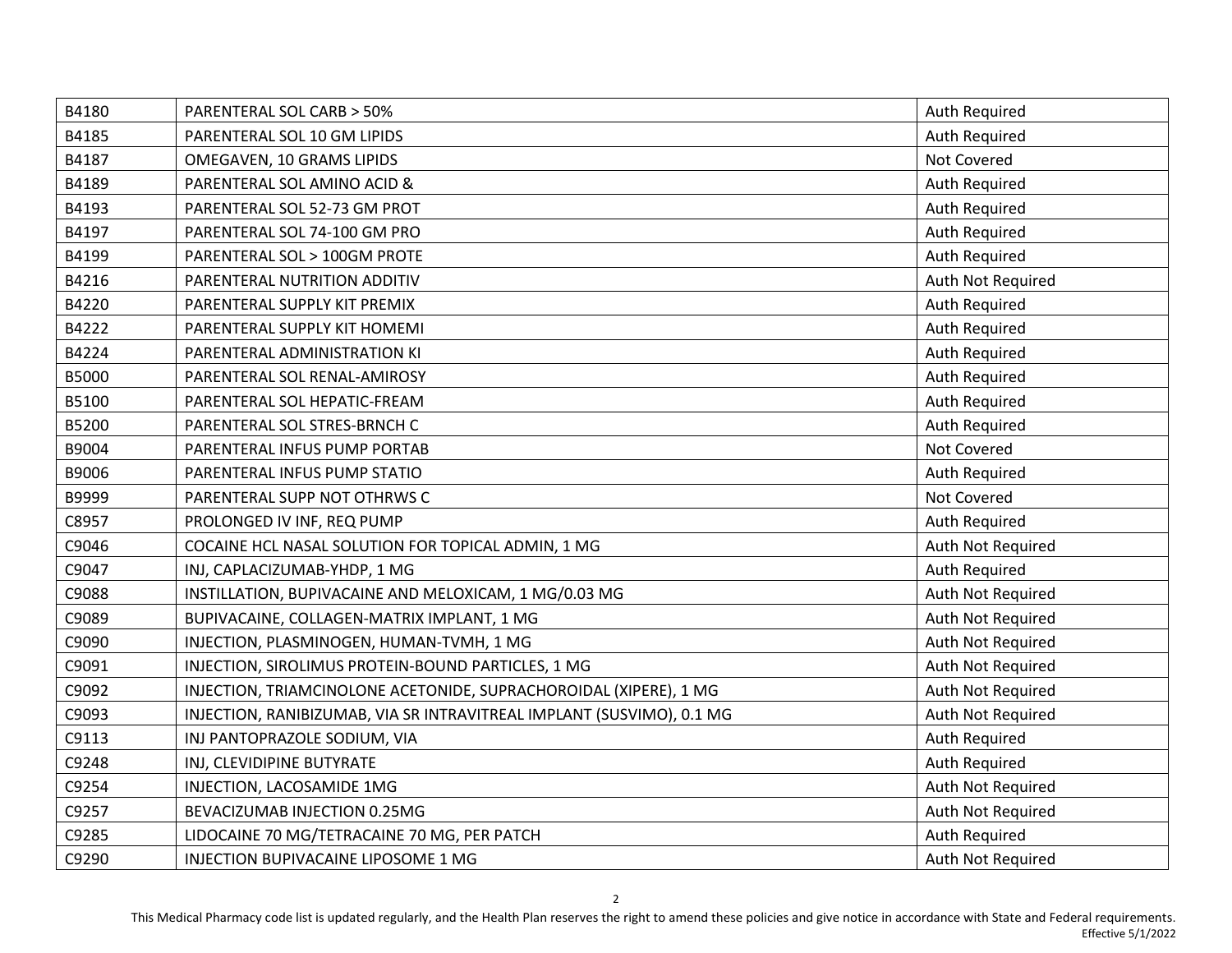| C9293 | INJ, GLUCARPIDASE, 10 UNITS                                                               | <b>Auth Required</b>            |
|-------|-------------------------------------------------------------------------------------------|---------------------------------|
|       |                                                                                           | Auth Required when billing over |
| C9399 | UNCLASSIFIED DRUGS OR BIOLOG                                                              | \$500                           |
| C9460 | INJ, CANGRELOR, 1 MG                                                                      | Auth Not Required               |
| C9462 | INJ, DELAFLOXACIN, 1 MG                                                                   | Not Covered                     |
| C9482 | INJ, SOTALOL HYDROCHLORIDE, 1 MG                                                          | Not Covered                     |
| C9488 | INJ, CONIVAPTAN HYDROCHLORIDE, 1 MG                                                       | Auth Required                   |
| E0779 | AMB INFUSION PUMP MECHANICAL                                                              | Auth Required                   |
| E0780 | MECH AMB INFUSION PUMP <8HRS                                                              | Auth Required                   |
| E0781 | EXTERNAL AMBULATORY INFUS PU                                                              | Auth Required                   |
| E0791 | PARENTERAL INFUSION PUMP STA                                                              | Auth Required                   |
| E2102 | ADJUNCTIVE CONT GLUCOSE MONITOR OR RECEIVER                                               | Not Covered                     |
|       | PROF SVCS, INITIAL HOME VISIT, ADMIN NON-CHEMO IV INFUSION, EA DRUG ADMIN, PER DAY, EA 15 |                                 |
| G0088 | <b>MIN</b>                                                                                | Auth Required                   |
|       | PROF SVCS, INITIAL HOME VISIT, ADMIN SUBCUTANEOUS IMMUNOTHERAPY OR OTHER INFUSION         |                                 |
| G0089 | DRUG/BIOLOGIC, EA DRUG ADMIN, PER DAY, EA 15 MIN                                          | Auth Required                   |
|       | PROF SVCS, INITIAL HOME VISIT, ADMIN IV CHEMO/HIGHLY COMPLEX INFUSION DRUG/BIOLOGIC, EA   |                                 |
| G0090 | INFUSION DRUG ADMIN, PER DAY, EA 15 MIN                                                   | Auth Required                   |
| J0120 | TETRACYCLINE UP TO 250MG INJ                                                              | Auth Not Required               |
| J0121 | INJ, OMADACYCLINE, 1 MG                                                                   | Not Covered                     |
| J0122 | INJ, ERAVACYCLINE, 1 MG                                                                   | Auth Required                   |
| J0129 | ABATACEPT INJ,10MG                                                                        | Auth Required                   |
| J0130 | ABCIXMAB 10MG INJECTION                                                                   | Auth Not Required               |
| J0131 | INJ, ACETAMINOPHEN, 10 MG                                                                 | Auth Not Required               |
| J0132 | <b>ACETYLCYSTEINE INJECTION</b>                                                           | Auth Not Required               |
| J0133 | <b>ACYCLOVIR INJECTION</b>                                                                | Auth Not Required               |
| J0135 | ADALIMUMAB INJECTION                                                                      | Auth Required                   |
| J0153 | INJ, ADENOSINE, 1 MG                                                                      | Auth Not Required               |
| J0171 | ADRENALIN EPINEPHRINE 0.1 MG INJ                                                          | Auth Not Required               |
| J0172 | INJ, ADUCANUMAB-AVWA, 2 MG                                                                | Auth Required                   |
| J0178 | INJ, AFLIBERCEPT, 1 MG                                                                    | Auth Required                   |
| J0179 | INJ, BROLUCIZUMAB-DBLL, 1 MG                                                              | Auth Required                   |
| J0180 | <b>AGALSIDASE BETA INJECTION</b>                                                          | Auth Required                   |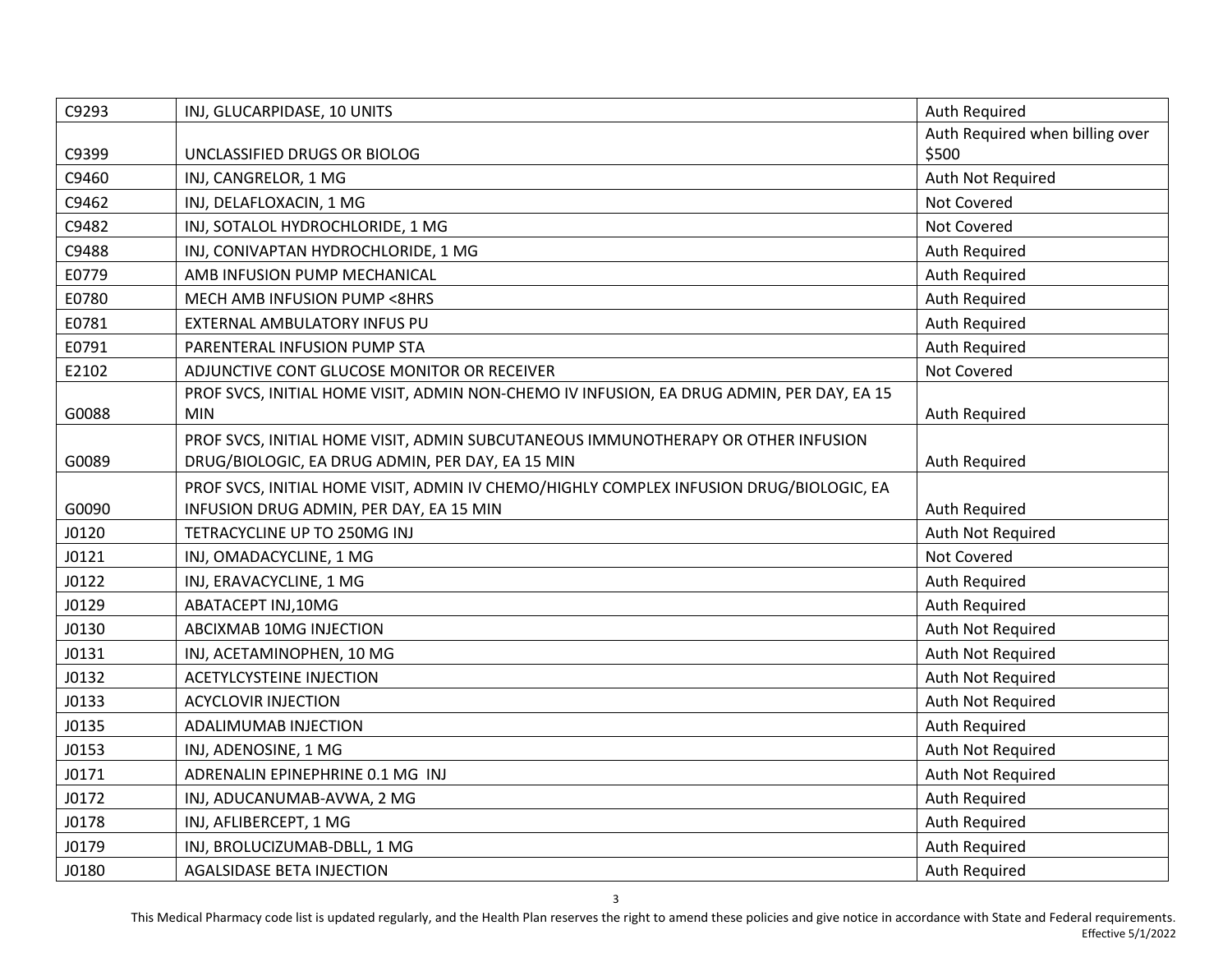| J0185 | INJ, APREPITANT, 1 MG                                       | Auth Not Required |
|-------|-------------------------------------------------------------|-------------------|
| J0190 | BIPERIDEN LACTATE PER 5MG INJ                               | Not Covered       |
| J0200 | ALATROFLOXACIN MESYL 100MG INJ                              | Not Covered       |
| J0202 | INJ, AALEMTUZUMAB, 1 MG                                     | Auth Required     |
| J0205 | ALGLUCERASE PER 10 UNITS INJ                                | Not Covered       |
| J0207 | AMIFOSTINE 500 MG                                           | Auth Not Required |
| J0210 | METHYL HCI UP TO 250MG INJ                                  | Auth Not Required |
| J0219 | INJECTION, AVALGLUCOSIDASE ALFA-NGPT, 4 MG                  | Auth Required     |
| J0220 | ALGUCOSIDASE ALFA 10MG INJ                                  | Auth Required     |
| J0221 | INJ, ALGLUCOSIDASE ALFA, (LUMIZYME), 10 MG                  | Auth Required     |
| J0222 | INJ, PATISIRAN, 0.1 MG                                      | Auth Required     |
| J0223 | INJECTION, GIVOSIRAN, 0.5 MG                                | Auth Required     |
| J0224 | INJECTION, LUMASIRAN, 0.5 MG                                | Auth Required     |
| J0248 | INJ, REMDESIVIR, 1MG                                        | Auth Required     |
| J0256 | ALPHA 1 PROTEINASE INH 10MG                                 | Auth Required     |
| J0257 | INJ, ALPHA 1 PROTEINASE INHIBITOR (HUMAN), (GLASSIA), 10 MG | Auth Required     |
| J0270 | ALPROSTADIL PER 1.25MCG INJ                                 | Auth Not Required |
| J0275 | ALPROSTADIL URETHRAL SUPPOSIT RY                            | Not Covered       |
| J0278 | AMIKACIN SULFATE INJECTION                                  | Auth Not Required |
| J0280 | AMINOPHYLLIN TO 250MG INJ                                   | Auth Not Required |
| J0282 | AMIODARONE HCL 30 MG INJ                                    | Auth Not Required |
| J0285 | AMPHOTER B ANY LIPID 50MG INJ                               | Auth Not Required |
| J0287 | AMPHOTERICIN B LIPID COMPLEX 10MG                           | Auth Not Required |
| J0288 | AMPHOTERCIN B CHOL SULF 10MG                                | Not Covered       |
| J0289 | AMPHOTERICIN B LIPOSOME 10MG                                | Auth Not Required |
| J0290 | AMPICILLIN 500 MG INJ                                       | Auth Not Required |
| J0291 | INJ, PLAZOMICIN, 5 MG                                       | Auth Not Required |
| J0295 | AMPICILLIN SODIUM PER 1.5 GM                                | Auth Not Required |
| J0300 | AMOBARBITAL TO 125 MG INJ                                   | Auth Not Required |
| J0330 | SUCCINYCHOLINE CHL TO 20MG INJ                              | Auth Not Required |
| J0348 | ANIDULAFUNGIN INJ, 1MG                                      | Auth Not Required |
| J0350 | ANISTREPLASE PER 30 UNITS INJ                               | Not Covered       |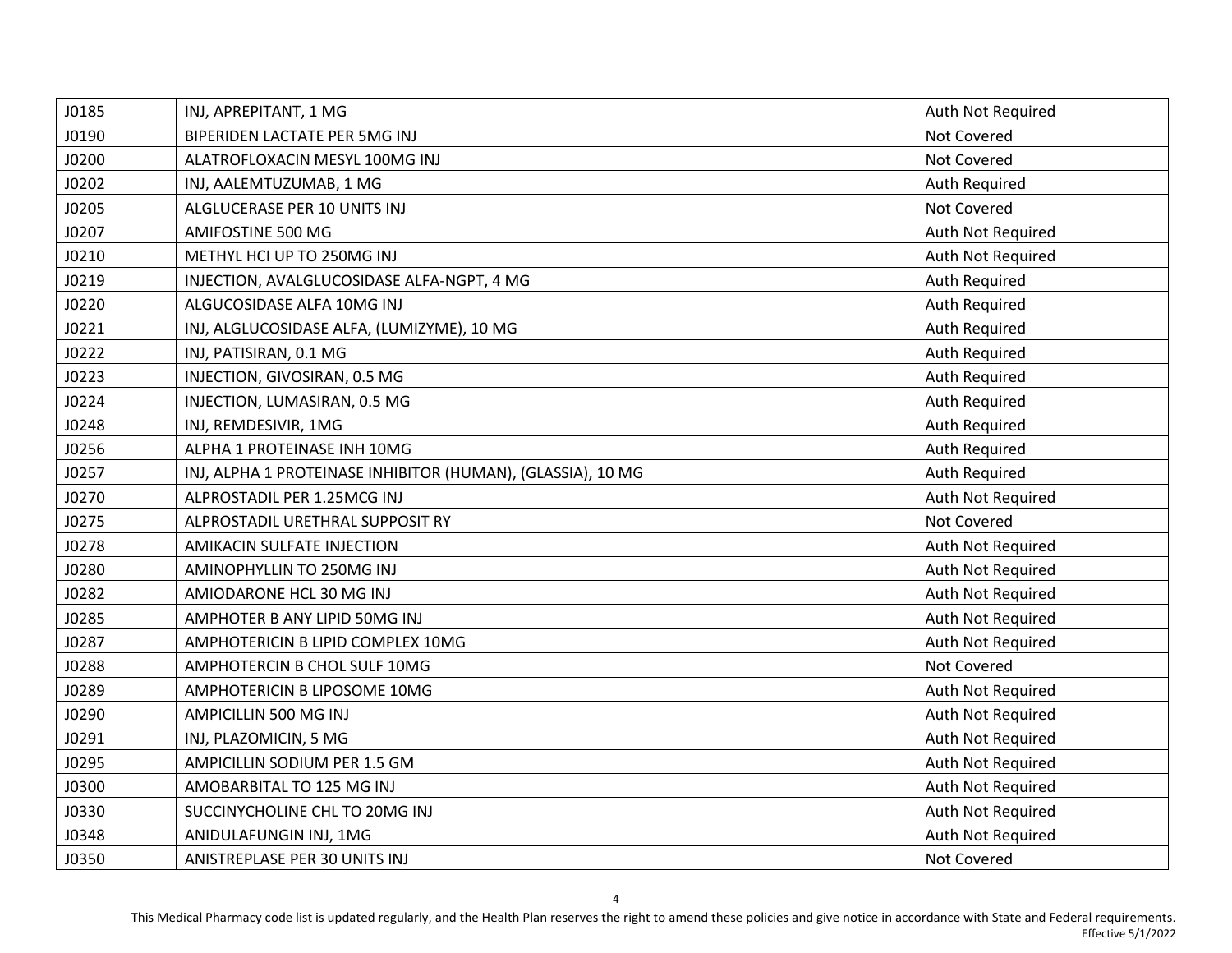| J0360        | HYDRALAZINE HCL UP TO 20MG INJ                                                  | Auth Not Required              |
|--------------|---------------------------------------------------------------------------------|--------------------------------|
| J0364        | APOMORPHINE HYDROCHL INJ, 1MG                                                   | Auth Required                  |
| J0365        | APROTONIN, 10,000 KIU                                                           | Auth Not Required              |
| J0380        | METARAMINOL BITAR PER 10MG                                                      | Not Covered                    |
| J0390        | CHLOROQUINE HCL TO 250MG INJ                                                    | Not Covered                    |
| J0395        | ARBUTAMINE HCL 1MG INJ                                                          | Not Covered                    |
| J0400        | ARIPIPRAZOLE INJ 0.25MG                                                         | Auth Not Required              |
|              |                                                                                 | Carved out to Fee for Service. |
| J0401        | INJECTION ARIPIPRAZOLE EXTENDED RELEASE 1 MG                                    | Please contact Utah Medicaid.  |
| J0456        | AZITHROMYCIN 500MG INJ                                                          | Auth Not Required              |
| J0461        | ATROPINE SULFATE INJ 0.01MG                                                     | Auth Not Required              |
| J0470        | DIMERCAPROL 100MG INJ                                                           | Auth Not Required              |
| J0475        | <b>BACLOFEN 10 MG INJECTION</b>                                                 | Auth Not Required              |
| J0476        | <b>BACLOFEN 50MCG INJ</b>                                                       | Auth Not Required              |
|              |                                                                                 | Carved out to Fee for Service. |
| J0480        | <b>BASILIXIMAB</b>                                                              | Please contact Utah Medicaid.  |
|              |                                                                                 | Carved out to Fee for Service. |
| J0485        | INJ, BELATACEPT, 1 MG                                                           | Please contact Utah Medicaid.  |
| J0490        | INJ, BELIMUMAB, 10 MG                                                           | <b>Auth Required</b>           |
| J0491        | INJECTION, ANIFROLUMAB-FNIA, 1 MG                                               | <b>Auth Required</b>           |
| <b>J0500</b> | DICYCLOMINE HCL UP TO 20MG                                                      | Auth Not Required              |
| J0515        | BENZTROPINE MESYLATE 1MG INJ                                                    | Auth Not Required              |
| J0517        | INJ, BENRALIZUMAB, 1 MG                                                         | <b>Auth Required</b>           |
| J0520        | BETHANECHOL CH MYT URE 5MG INJ                                                  | <b>Not Covered</b>             |
| J0558        | PENG BENZATHINE/PROCAINE 100,000 U INJ                                          | Auth Not Required              |
| J0561        | PENICILLIN G BENZATHINE 100,000 U INJ                                           | Auth Not Required              |
| J0565        | INJ, BEZLOTOXUMAB, 10 MG                                                        | <b>Auth Required</b>           |
| J0567        | INJECTION, CERLIPONASE ALFA 1 MG                                                | Auth Required                  |
|              |                                                                                 | Carved out to Fee for Service. |
| <b>J0570</b> | BUPRENORPHINE IMPLANT, 74.2 MG                                                  | Please contact Utah Medicaid.  |
| J0571        | BUPRENORPHINE, ORAL, 1 MG                                                       | Not Covered                    |
| J0572        | BUPRENORPHINE/NALOXONE, ORAL, LESS THAN OR EQUAL TO 3 MG                        | Not Covered                    |
| J0573        | BUPRENORPHINE/NALOXONE, ORAL, GREATER THAN 3 MG, BUT LESS THAN OR EQUAL TO 6 MG | Not Covered                    |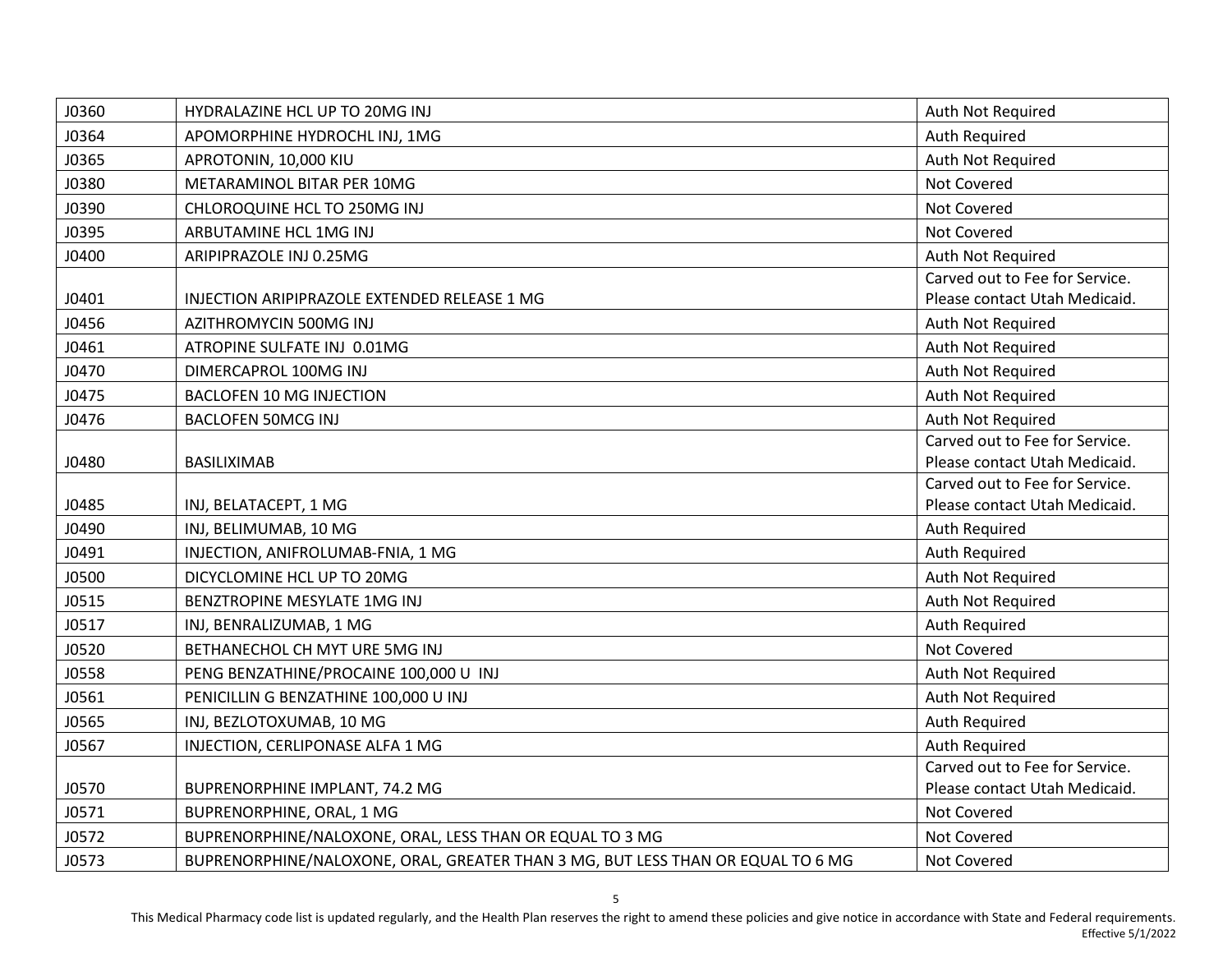| J0574 | BUPRENORPHINE/NALOXONE, ORAL, GREATER THAN 6 MG, BUT LESS THAN OR EQUAL TO 10 MG | Not Covered                                                               |
|-------|----------------------------------------------------------------------------------|---------------------------------------------------------------------------|
| J0575 | BUPRENORPHINE/NALOXONE, ORAL, GREATER THAN 10 MG                                 | Not Covered                                                               |
| J0583 | <b>BIVALIRUDIN</b>                                                               | Auth Not Required                                                         |
| J0584 | INJECTION, BUROSUMAB-TWZA 1M                                                     | <b>Auth Required</b>                                                      |
|       |                                                                                  | Auth Not Required. Not Covered                                            |
|       |                                                                                  | for DX: L11.8, L57.2, L57.4, L66.4,                                       |
|       |                                                                                  | L87.1, L90.3, L90.4, L92.2, L94.8,                                        |
| J0585 | <b>BOTULINUM TOXIN A PER UNIT</b>                                                | L98.5, L98.6                                                              |
|       |                                                                                  | Auth Not Required. Not Covered                                            |
|       |                                                                                  | for DX: L11.8, L57.2, L57.4, L66.4,<br>L87.1, L90.3, L90.4, L92.2, L94.8, |
| J0586 | ABOBOTULINUMTOXINA 5 UNITS                                                       | L98.5, L98.6                                                              |
|       |                                                                                  | Auth Not Required. Not Covered                                            |
|       |                                                                                  | for DX: L11.8, L57.2, L57.4, L66.4,                                       |
|       |                                                                                  | L87.1, L90.3, L90.4, L92.2, L94.8,                                        |
| J0587 | BOTULINUM TOXIN TYPE B/100 UNI                                                   | L98.5, L98.6                                                              |
|       |                                                                                  | Auth Not Required. Not Covered                                            |
|       |                                                                                  | for DX: L11.8, L57.2, L57.4, L66.4,                                       |
|       |                                                                                  | L87.1, L90.3, L90.4, L92.2, L94.8,                                        |
| J0588 | INJ, INCOBOTULINUMTOXIN A, 1 UNIT                                                | L98.5, L98.6                                                              |
| J0591 | INJECTION, DEOXYCHOLIC ACID, 1 MG                                                | Not Covered                                                               |
| J0592 | <b>BUPRENOPHRINE HCL 0.1MG INJ</b>                                               | Auth Required                                                             |
| J0593 | INJ, LANADELUMAB-FLYO, 1 MG                                                      | Auth Required                                                             |
| J0594 | <b>BUSULFAN INJ, 1MG</b>                                                         | Auth Not Required                                                         |
| J0595 | <b>BUTORPHANOL TARTRATE, 1MG</b>                                                 | Auth Not Required                                                         |
| J0596 | INJ, C1 ESTERASE INHIBITOR (RECOMBINANT), RUCONEST, 10 UNITS                     | Auth Required                                                             |
| J0597 | C-1 ESTERASE, BERINERT 10 UNITS INJ                                              | Auth Required                                                             |
| J0598 | C1 ESTERASE INHIBITOR INJ 10 UNITS                                               | <b>Auth Required</b>                                                      |
| J0599 | INJECTION, HAEGARDA 10 UNITS                                                     | Auth Required                                                             |
| J0600 | EDETATE CALCIUM DISODIUM INJ                                                     | Auth Not Required                                                         |
| J0604 | CINACALCET, ORAL, 1 MG, (FOR ESRD ON DIALYSIS)                                   | Not Covered                                                               |
| J0606 | INJ, ETELCALCETIDE, 0.1 MG                                                       | Not Covered                                                               |
| J0610 | CALCIUM GLUCONATE PER 10ML INJ                                                   | Auth Not Required                                                         |
| J0620 | CALCIUM GLYCER LACT 10 ML INJ                                                    | Not Covered                                                               |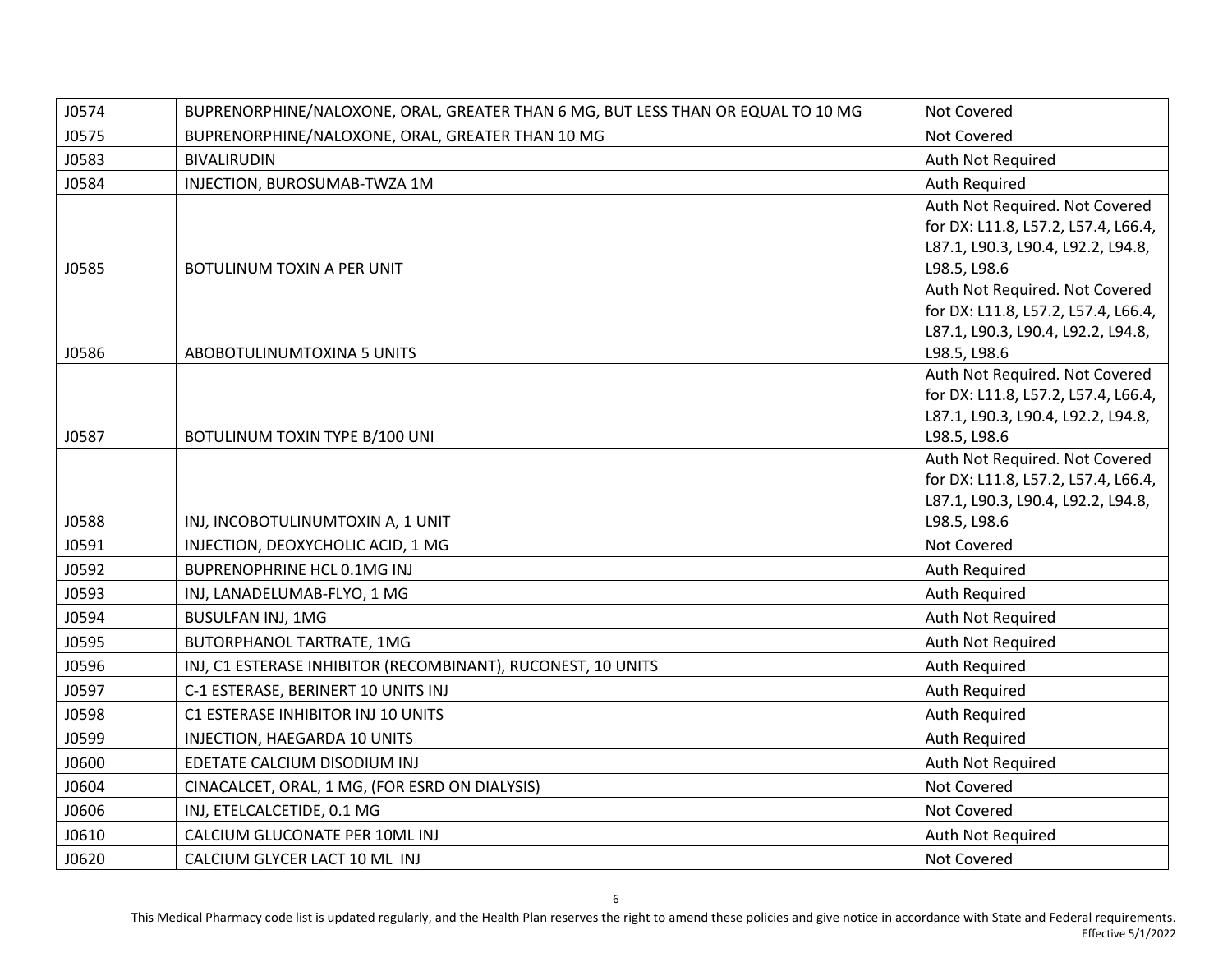| J0630 | CALCITONIN SALMON 400 UNIT INJ                                | Auth Required     |
|-------|---------------------------------------------------------------|-------------------|
| J0636 | CALCITRIOL INJ 0.1 MG                                         | Auth Not Required |
| J0637 | CASPOFUNGIN ACETATE 5MG INJ                                   | Auth Required     |
| J0638 | CANAKINUMAB 1 MG INJECTION                                    | Auth Required     |
| J0640 | LEUCOVORIN CALCIUM 50MG INJ                                   | Auth Not Required |
| J0641 | LEVOLEUCOVORIN CAL 0.5MG INJ                                  | Auth Not Required |
| J0642 | INJ, LEVOLEUCOVORIN (KHAPZORY), 0.5 MG                        | Auth Required     |
| J0670 | MEPIVACAINE HCL 10ML INJ                                      | Auth Not Required |
| J0690 | CEFAZOLIN SODIUM 500MG INJ                                    | Auth Not Required |
| J0691 | INJECTION, LEFAMULIN, 1 MG                                    | Auth Required     |
| J0692 | CEFEPIME HYDROCHLORIDE INJ 500MG                              | Auth Not Required |
| J0694 | CEFOXITIN SODIUM 1GM INJ                                      | Auth Not Required |
| J0695 | INJ, CEFTOLOZANE 50 MG AND TAZOBACTAM 25 MG                   | Auth Required     |
| J0696 | CEFTRIAXONE SODIUM 250MG INJ                                  | Auth Not Required |
| J0697 | STERILE CEFUROXIME 750MG INJ                                  | Auth Not Required |
| J0698 | CEFOTAXIME SODIUM PER G                                       | Auth Not Required |
| J0699 | INJ, CEFIDEROCOL, 10 MG                                       | Auth Required     |
| J0702 | BETAMETH ACET 3MG W SOD PHOS 3MG                              | Auth Not Required |
| J0706 | CAFFEINE CITRATE INJ 5 MG                                     | Auth Not Required |
| J0710 | CEPHAPIRIN SODIUM 1GM INJ                                     | Not Covered       |
| J0712 | INJ, CEFTAROLINE FOSAMIL, 10 MG                               | Auth Required     |
| J0713 | CEFTAZIDIME PER 500MG INJ                                     | Auth Not Required |
| J0714 | INJ, CEFTAZIDIME AND AVIBACTAM, 0.5 G/0.125 G                 | Auth Required     |
| J0715 | CEFTIZOXIME SODIUM 500 MG INJ                                 | Not Covered       |
| J0716 | INJ, CENTRUROIDES IMMUNE F(AB)2, UP TO 120 MILLIGRAMS         | Auth Not Required |
| J0717 | INJECTION CERTOLIZUMAB PEGOL 1 MG                             | Auth Required     |
| J0720 | CHLORAMPHENICOL SOD SUC 1G INJ                                | Auth Not Required |
| J0725 | CHOR GONADOTROPIN 1000U INJ                                   | Auth Required     |
| J0735 | <b>CLONIDINE HCL 1 MG INJ</b>                                 | Auth Not Required |
| J0740 | <b>CIDOFOVIR 375MG INJECTION</b>                              | Auth Not Required |
| J0741 | INJ, CABOTEGRAVIR AND RILPIVIRINE, 2MG/3MG                    | Auth Required     |
| J0742 | INJECTION, IMIPENEM 4 MG, CILASTATIN 4 MG AND RELEBACTAM 2 MG | Auth Required     |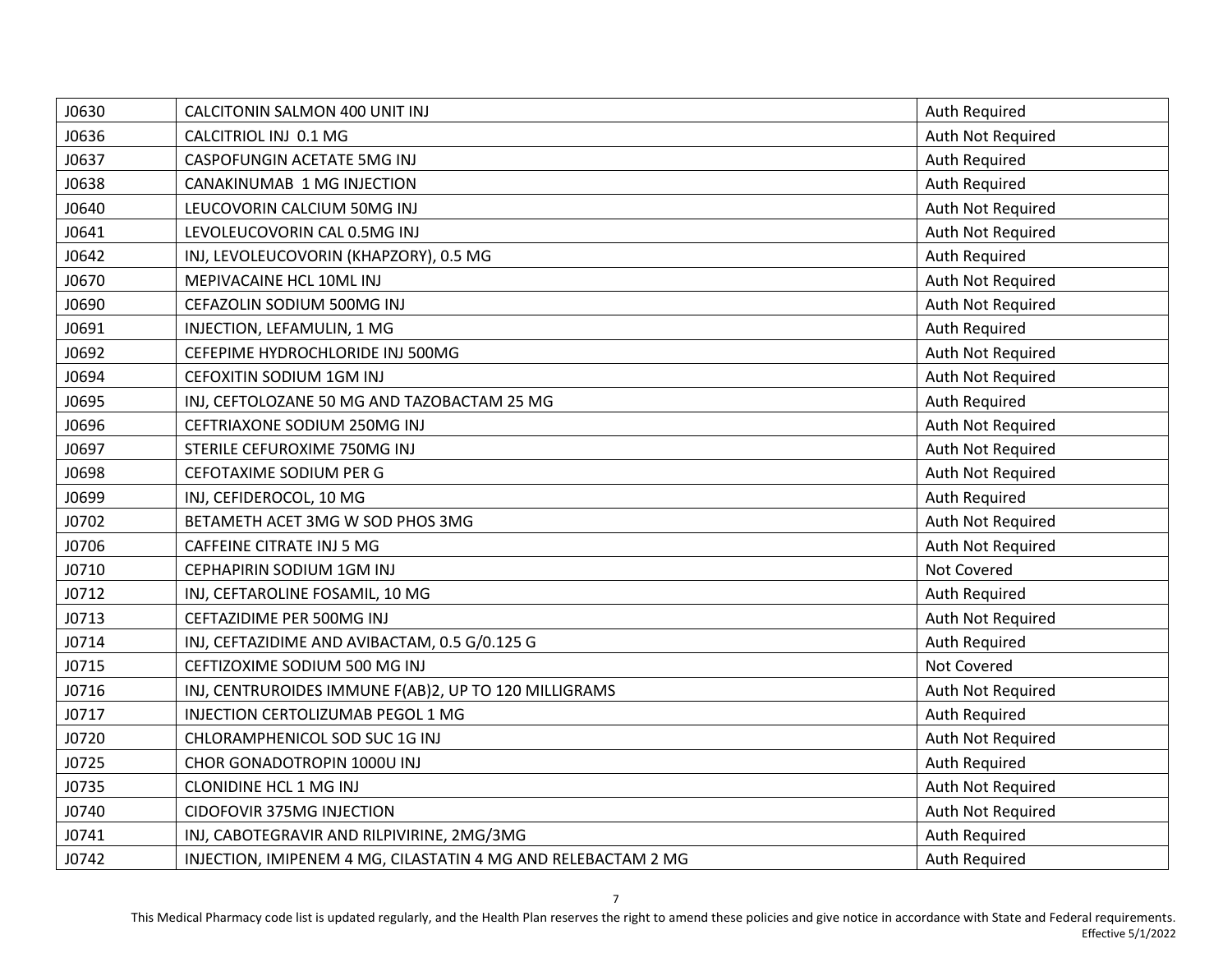| J0743        | CILASTATIN SOD IMIP 250MG INJ                               | Auth Not Required              |
|--------------|-------------------------------------------------------------|--------------------------------|
| J0744        | CIPROFLOXACIN IV INF,200MG                                  | Auth Not Required              |
| J0745        | CODEINE PHOSPHATE 30 MG INJ                                 | Not Covered                    |
| J0770        | <b>COLISTIMETHATE SOD 150MG INJ</b>                         | Auth Not Required              |
| J0775        | COLLAGENASE, CLOST HIST 0.01 MG INJ                         | Auth Required                  |
|              |                                                             | Carved out to Fee for Service. |
| J0780        | PROCHLORPERAZINE TO 10MG INJ                                | Please contact Utah Medicaid.  |
| J0791        | INJECTION, CRIZANLIZUMAB-TMCA, 5 MG                         | Auth Required                  |
| J0795        | CORTICORELIN OVINE TRIFLUTAL                                | Auth Not Required              |
| J0800        | CORTICOTROPIN UP TO 40 UN INJ                               | Auth Not Required              |
| J0834        | COSYNTROPIN CORTROSYN INJ 0.25MG                            | Auth Not Required              |
| J0840        | INJ, CROTALIDAE POLYVALENT IMMUNE FAB (OVINE), UP TO 1 GRAM | Not Covered                    |
| J0841        | INJ, CROTALIDAE IMMUNE F(AB)2 (EQUINE), 120 MG              | Not Covered                    |
| J0850        | CYTOMEGALOVIRUS IMM IV VIAL                                 | Auth Required                  |
| J0875        | INJ, DALBAVANCIN, 5MG                                       | Auth Required                  |
| <b>J0878</b> | <b>DAPTOMYCIN INJECTION</b>                                 | Auth Not Required              |
| J0879        | INJECTION, DIFELIKEFALIN, 0.1 MICROGRAM                     | Not Covered                    |
| J0881        | DARBEPOTIN ALFA INJ 1 MCG                                   | Auth Required                  |
| J0882        | DARBEPO ALFA INJ ESRD 1MCG                                  | Auth Not Required              |
| J0883        | INJECTION, ARGATROBAN, 1 MG (FOR NON-ESRD USE)              | Auth Not Required              |
| J0884        | INJECTION, ARGATROBAN, 1 MG (FOR ESRD ON DIALYSIS)          | Not Covered                    |
| J0885        | EPOETIN ALFA (NON ESRD)1000 UNITS                           | Auth Required                  |
| J0887        | INJ, EPOETIN BETA, 1 MICROGRAM, (FOR ESRD ON DIALYSIS)      | Not Covered                    |
| J0888        | INJECTIN, EPOETIN BETA, 1 MICROGRAM, (FOR NON ESRD USE)     | Not Covered                    |
| J0890        | INJECTION, PEGINESATIDE, 0. 1 MG (FOR ESRD ON DIALYSIS)     | Not Covered                    |
| J0894        | DECITABINE INJ, 1MG                                         | Auth Required                  |
| J0895        | DEFEROX MESY 500MG PER 5CC INJ                              | Auth Not Required              |
| J0896        | INJECTION, LUSPATERCEPT-AAMT, 0.25 MG                       | Auth Required                  |
| J0897        | INJ, DENOSUMAB, 1 MG                                        | Auth Required                  |
| J0945        | BROMPHENIRAMINE MAL 10MG INJ                                | Not Covered                    |
| J1000        | DEPO ESTRADIOL CYPI 5MG INJ                                 | Auth Not Required              |
| J1020        | METHYLPREDNISOLONE 20 MG INJ                                | Auth Not Required              |
| J1030        | METHYLPREDNISOLONE 40 MG INJ                                | Auth Not Required              |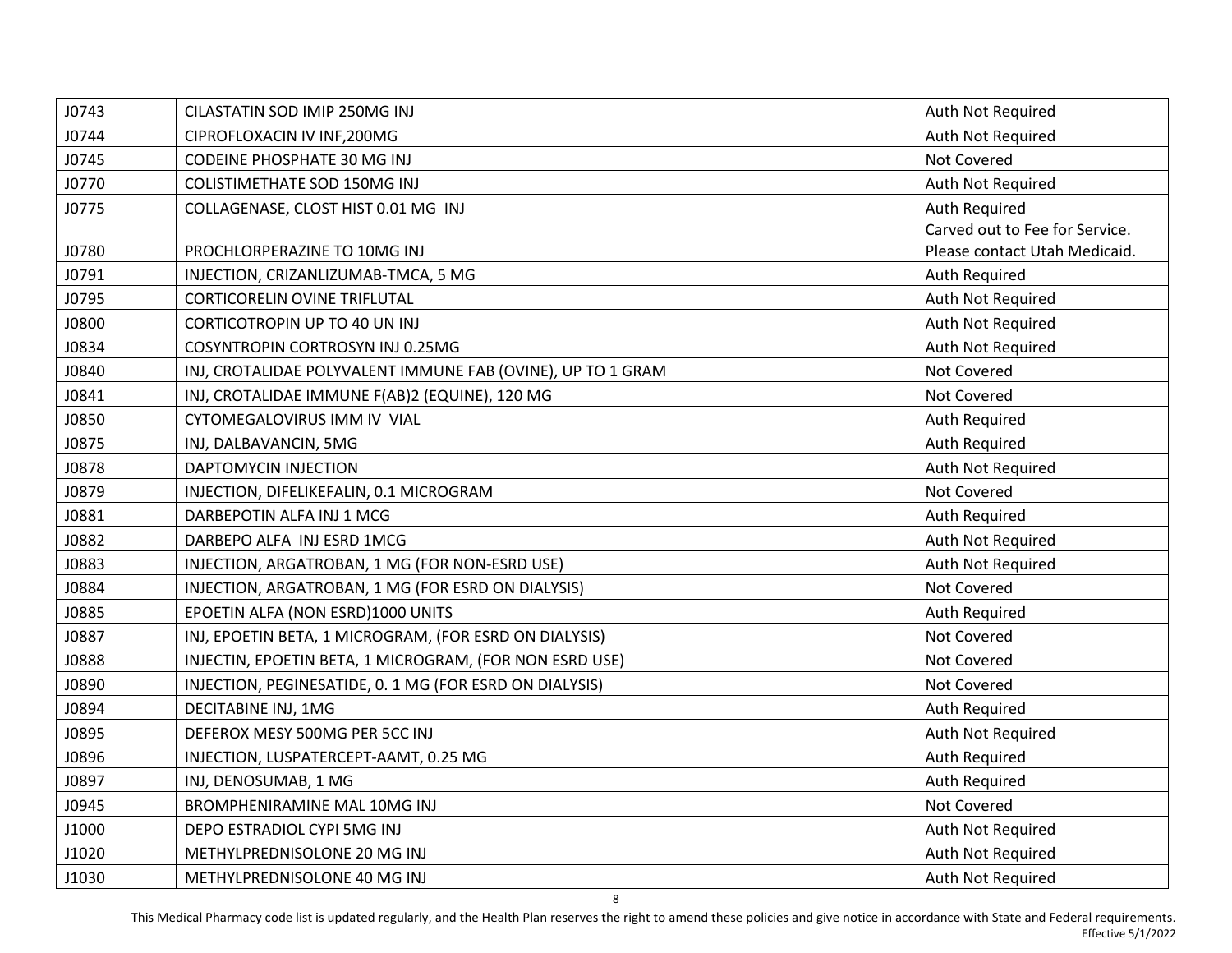| J1040 | METHYLPRED ACETATE 80MG INJ                                                   | Auth Not Required              |
|-------|-------------------------------------------------------------------------------|--------------------------------|
| J1050 | INJ, MEDROXYPROGESTERONE ACETATE, 1 MG                                        | Auth Not Required              |
| J1071 | INJ, TESTOSTERONE CYPIONATE, 1MG                                              | Auth Not Required              |
| J1094 | DEXAMETHASONE ACETATE 1 MG INJ                                                | Not Covered                    |
| J1096 | DEXAMETHASONE, OPTH INSERT, 0.1 MG                                            | Auth Required                  |
| J1097 | PHENYLEPHRINE 10.16 MG/ML AND KETOROLAC 2.88 MG/ML OPHTH IRRIGATION SOL, 1 ML | Auth Not Required              |
| J1100 | DEXAMETHASONE SOD PHOS 1MG                                                    | Auth Not Required              |
| J1110 | DIHYDROERGOTAMINE INJECTION 1MG                                               | Auth Not Required              |
| J1120 | ACETAZOLAMID SODIUM INJECTIO                                                  | Auth Not Required              |
| J1130 | INJ, DICLOFENAC SODIUM, 0.5 MG                                                | Auth Not Required              |
| J1160 | <b>DIGOXIN INJECTION</b>                                                      | Auth Not Required              |
| J1162 | DIGOXIN IMMUNE FAB (OVINE)                                                    | Auth Not Required              |
|       |                                                                               | Carved out to Fee for Service. |
| J1165 | PHENYTOIN SODIUM INJECTION                                                    | Please contact Utah Medicaid.  |
| J1170 | <b>HYDROMORPHONE INJECTION</b>                                                | Auth Not Required              |
| J1180 | <b>DYPHYLLINE INJECTION</b>                                                   | Not Covered                    |
| J1190 | DEXRAZOXANE HCL INJECTION 250 MG                                              | Auth Not Required              |
| J1200 | DIPHENHYDRAMINE HCL UP TO 50MG                                                | Auth Not Required              |
| J1201 | INJECTION, CETIRIZINE HYDROCHLORIDE, 0.5 MG                                   | Not Covered                    |
| J1205 | CHLOROTHIAZIDE SODIUM INJ                                                     | Auth Not Required              |
| J1212 | DIMETHYL SULFOXIDE 50% 50 ML                                                  | Not Covered                    |
| J1230 | <b>METHADONE INJECTION</b>                                                    | Auth Not Required              |
| J1240 | DIMENHYDRINATE INJECTION                                                      | Auth Not Required              |
| J1245 | DIPYRIDAMOLE INJECTION                                                        | Auth Not Required              |
| J1250 | DOBUTAMINE HCL, PER 250 MG                                                    | Auth Not Required              |
| J1260 | DOLASETRON MESYLATE 10MG INJ                                                  | Auth Not Required              |
| J1265 | <b>DOPAMINE INJECTION</b>                                                     | Auth Not Required              |
| J1267 | DORIPENEM 10MG INJ                                                            | Auth Not Required              |
| J1270 | DOXERCALCIFEROL, 1 MCG INJ                                                    | Auth Not Required              |
| J1290 | <b>ECALLANTIDE 1 MG INJECTION</b>                                             | Auth Required                  |
| J1300 | ECULIZUMAB 10MG INJ                                                           | Auth Required                  |
| J1301 | INJ, EDARAVONE, 1 MG                                                          | Auth Required                  |
| J1303 | INJ, RAVULIZUMAB-CWVZ, 10 MG                                                  | Auth Required                  |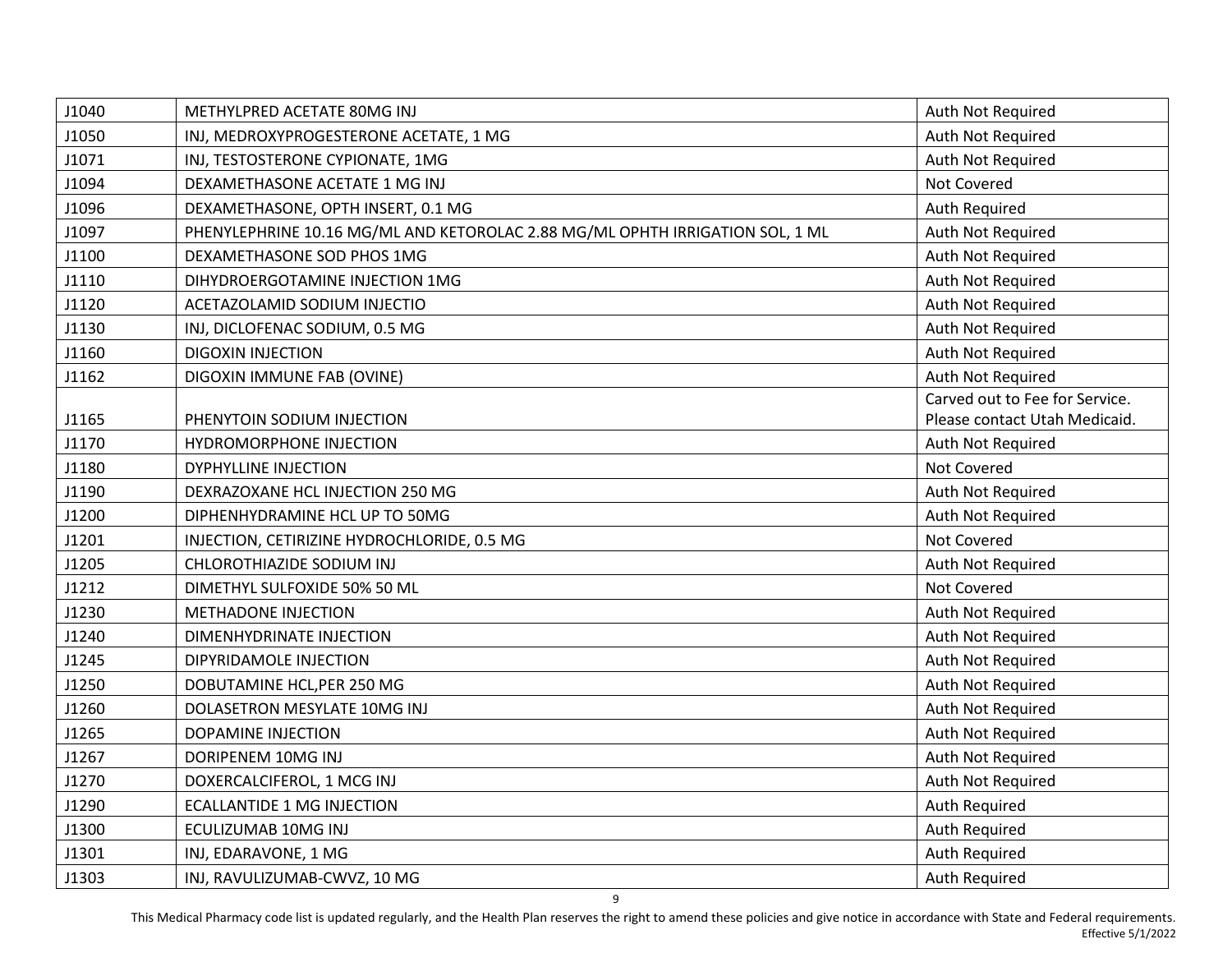| J1305 | INJ, EVINACUMAB-DGNB, 5MG                                  | Auth Required     |
|-------|------------------------------------------------------------|-------------------|
| J1320 | <b>AMITRIPTYLINE INJECTION</b>                             | Not Covered       |
| J1322 | INJ, ELOSULFASE ALFA, 1MG                                  | Auth Required     |
| J1324 | ENFUVIRTIDE INJ, 1MG                                       | Auth Required     |
| J1325 | EPOPROSTENOL, 0.5 MG                                       | Auth Not Required |
| J1327 | EPTIFIBATIDE 5MG INJ                                       | Auth Not Required |
| J1330 | ERGONOVINE MALEATE INJECTION                               | Not Covered       |
| J1335 | ERTAPENEM SODIUM 500MG                                     | Auth Not Required |
| J1364 | ERYTHRO LACTOBIONATE /500 MG                               | Auth Not Required |
| J1380 | ESTRADIOL VALERATE 10 MG INJ                               | Auth Not Required |
| J1410 | INJ ESTROGEN CONJUGATE 25 MG                               | Auth Not Required |
| J1426 | INJ, CASIMERSEN, 10 MG                                     | Auth Required     |
| J1427 | INJECTION, VILTOLARSEN, 10 MG                              | Not Covered       |
| J1428 | INJ, ETEPLIRSEN, 10 MG                                     | Auth Required     |
| J1429 | INJECTION, GOLODIRSEN, 10 MG                               | Auth Required     |
| J1430 | ETHANOLAMINE OLEATE 100 MG                                 | Not Covered       |
| J1435 | <b>INJECTION ESTRONE PER 1 MG</b>                          | Not Covered       |
| J1436 | ETIDRONATE DISODIUM INJ                                    | Not Covered       |
| J1437 | INJECTION, FERRIC DERISOMALTOSE, 10 MG                     | Not Covered       |
| J1438 | ETANERCEPT 25MG INJ                                        | Auth Required     |
| J1439 | INJ, FERRIC CARBOXYMALTOSE, 1MG                            | Auth Required     |
| J1442 | INJECTION FILGRASTIM G-CSF 1 MICROGRAM                     | Auth Not Required |
| J1443 | INJ, FERRIC PYROPHOSPHATE CITRATE SOLUTION, 0.1 MG OF IRON | Not Covered       |
| J1444 | INJ, FERRIC PYROPHOSPHATE CITRATE POWDER, 0.1 MG OF IRON   | Not Covered       |
| J1447 | INJ, TBO-FILGRASTIM, 1 MICROGRAM                           | Auth Required     |
| J1448 | INJ, TRILACICLIB, 1MG                                      | Auth Required     |
| J1450 | FLUCONAZOLE 200MG INJ                                      | Auth Not Required |
| J1451 | FOMEPIZOLE, 15 MG                                          | Auth Not Required |
| J1452 | FOMIVIRSEN SOD INTRAOC 1.65 MG                             | Not Covered       |
| J1453 | <b>FOSAPREPITANT 1MG INJ</b>                               | Auth Not Required |
| J1454 | INJ, FOSNETUPITANT 235 MG AND PALONOSETRON 0.25 MG         | Auth Required     |
| J1455 | FOSCARNET SODIUM 1,000MG INJ                               | Not Covered       |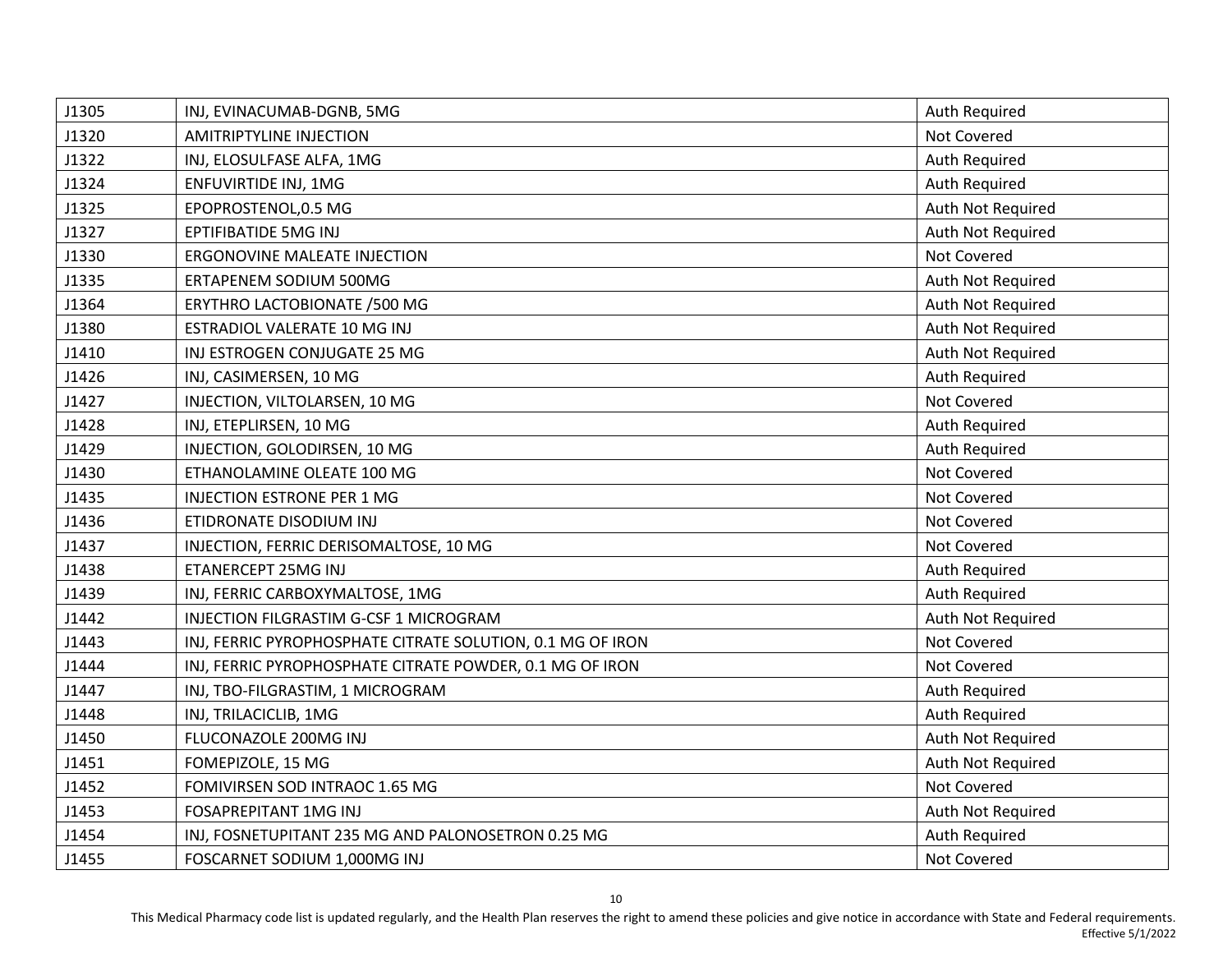| J1457 | <b>GALLIUM NITRATE INJECTION</b>                                    | Not Covered                    |
|-------|---------------------------------------------------------------------|--------------------------------|
| J1458 | GALSULFASE INJ, 1MG                                                 | Auth Required                  |
| J1459 | IMMUNE GLOBULIN 500MG INJ                                           | Auth Required                  |
| J1460 | <b>GAMMA GLOBULIN 1 CC INJ</b>                                      | Auth Required                  |
| J1554 | INJECTION, IMMUNE GLOBULIN (ASCENIV), 500 MG                        | Not Covered                    |
| J1555 | INJ, IMMUNE GLOBULIN (CUVITRU), 100 MG                              | Auth Required                  |
| J1556 | INJECTION IMMUNE GLOBULIN BIVIGAM 500 MG                            | Auth Required                  |
| J1557 | INJECTION, IMMUNE GLOBULIN, (GAMMAPLEX), IV, NON-LYOPHILIZED (E.G.  | Auth Required                  |
| J1558 | INJECTION, IMMUNE GLOBULIN (XEMBIFY), 100 MG                        | Auth Required                  |
| J1559 | HIZENTRA 100 MG INJECTION                                           | Auth Required                  |
| J1560 | GAMMA GLOBULIN >10 CC INJ                                           | Auth Required                  |
| J1561 | IMMUNE GLOBULIN IV 500MG                                            | Auth Required                  |
| J1562 | IMMUNE GLOBULIN INJ 1000MG                                          | Not Covered                    |
| J1566 | IMMUNE GLOBULIN, POWDER                                             | Auth Required                  |
| J1568 | <b>OCTAGAM INJECTION</b>                                            | Auth Required                  |
| J1569 | <b>GAMMAGARD LIQUID INJECTION</b>                                   | Auth Required                  |
| J1570 | GANCICLOVIR SODIUM 500MG INJ                                        | Auth Not Required              |
| J1571 | <b>HEPAGAM B IM INJECTION</b>                                       | Auth Not Required              |
| J1572 | IMMUNE GLOBULIN IV 500MG, NONLYOPHILIZED                            | Auth Required                  |
| J1573 | HEPAGAM B INTRAVENOUS, INJ                                          | Auth Not Required              |
| J1575 | INJ, IMMUNE GLOBULIN/HYALURONIDASE, (HYQVIA), 100 MG IMMUNEGLOBULIN | Auth Required                  |
| J1580 | <b>GARAMYCIN GENTAMICIN 80MG INJ</b>                                | Auth Not Required              |
| J1595 | <b>INJECTION GLATIRAMER ACETATE</b>                                 | Auth Required                  |
| J1599 | IVIG NON-LYOPHILIZED 500 MG IV                                      | Auth Required                  |
| J1600 | <b>GOLD SOD THIOMALEATE 50MG INJ</b>                                | Not Covered                    |
| J1602 | INJECTION GOLIMUMAB 1 MG FOR INTRAVENOUS USE                        | Auth Required                  |
| J1610 | <b>GLUCAGON HYDROCHLOR 1 MG INJ</b>                                 | Auth Not Required              |
| J1620 | GONADORELIN HYDRO 100 MCG INJ                                       | Not Covered                    |
| J1626 | <b>GRANISETRON HCL 100 MCG</b>                                      | Auth Not Required              |
| J1627 | INJ, GRANISETRON, EXTENDED-RELEASE, 0.1 MG                          | Auth Required                  |
| J1628 | INJ, GUSELKUMAB, 1 MG                                               | Auth Required                  |
|       |                                                                     | Carved out to Fee for Service. |
| J1630 | HALOPERIDOL UP TO 5MG INJ                                           | Please contact Utah Medicaid.  |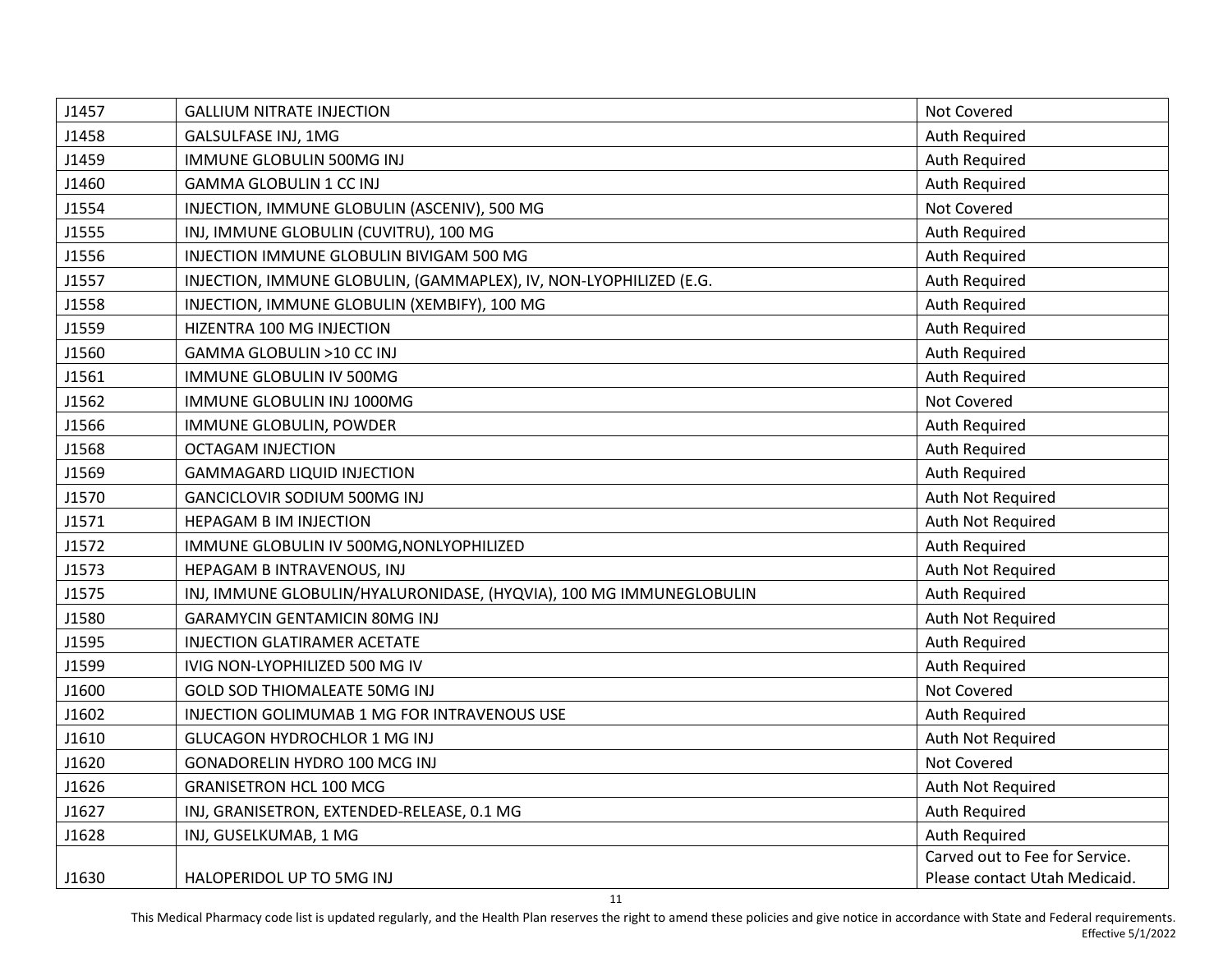|       |                                                     | Carved out to Fee for Service. |
|-------|-----------------------------------------------------|--------------------------------|
| J1631 | HALOPERIDOL DECANOATE 50MG INJ                      | Please contact Utah Medicaid.  |
| J1632 | INJECTION, BREXANOLONE, 1 MG                        | <b>Auth Required</b>           |
| J1640 | INJ, HEMIN, 1 MG                                    | Auth Required                  |
| J1642 | HEPARIN SODIUM 10 UNITS INJ                         | Not Covered                    |
| J1644 | HEPARIN SODIUM PER 1000U INJ                        | Auth Not Required              |
| J1645 | DALTEPARIN SODIUM PER 2500 IU                       | Auth Not Required              |
| J1650 | ENOXAPARIN SODIUM 10 MG INJ                         | Auth Not Required              |
| J1652 | FONDAPARINUX SOD 0.5MG INJ                          | Auth Not Required              |
| J1655 | TINZAPARIN SODIUM, 1000 IU INJ                      | Not Covered                    |
| J1670 | TETANUS IMM GLOB TO 250MG INJ                       | Auth Not Required              |
| J1675 | <b>HISTRELIN ACETATE</b>                            | Auth Required                  |
| J1700 | HYDROCORTISONE ACET 25MG INJ                        | Not Covered                    |
| J1710 | HYDROCORTISONE SOD PH 50MG INJ                      | Not Covered                    |
| J1720 | HYDROCORT SOD SUCC 100MG INJ                        | Auth Not Required              |
| J1726 | INJ, HYDROXYPROGESTERONE CAPROATE, (MAKENA), 10 MG  | Auth Required                  |
| J1729 | INJECTION, HYDROXYPROGESTERONE CAPROATE, NOS, 10 MG | <b>Auth Required</b>           |
| J1730 | DIAZOXIDE UP TO 300MG INJ                           | Not Covered                    |
| J1738 | INJECTION, MELOXICAM, 1 MG                          | Auth Not Required              |
| J1740 | IBANDRONATE SODIUM INJ, 1MG                         | Auth Not Required              |
| J1741 | INJ, IBUPROFEN, 100 MG                              | Auth Not Required              |
| J1742 | <b>IBUTILIDE FUMARATE 1 MG INJ</b>                  | Auth Not Required              |
| J1743 | <b>IDURSULFASE INJECTION</b>                        | Auth Required                  |
| J1744 | INJ, ICATIBANT, 1 MG                                | Auth Required                  |
| J1745 | <b>INFLIXIMAB 10MG INJ</b>                          | Auth Required                  |
| J1746 | INJ, IBALIZUMAB-UIYK, 10 MG                         | Auth Required                  |
| J1750 | <b>IRON DEXTRAN 50MG INJ</b>                        | Auth Required                  |
| J1756 | <b>IRON SUCROSE 1 MG INJ</b>                        | Auth Required                  |
| J1786 | IMUGLUCERASE 10 UNIT INJECTION                      | <b>Auth Required</b>           |
| J1790 | DROPERIDOL INJ UP TO 5MG                            | Auth Not Required              |
| J1800 | PROPRANOLOL HCL TO 1MG INJ                          | Auth Not Required              |
| J1810 | DROPER FENTANYL CIT TO 2ML AMP                      | Not Covered                    |
| J1815 | <b>INSULIN PER 5 UNITS INJ</b>                      | Auth Not Required              |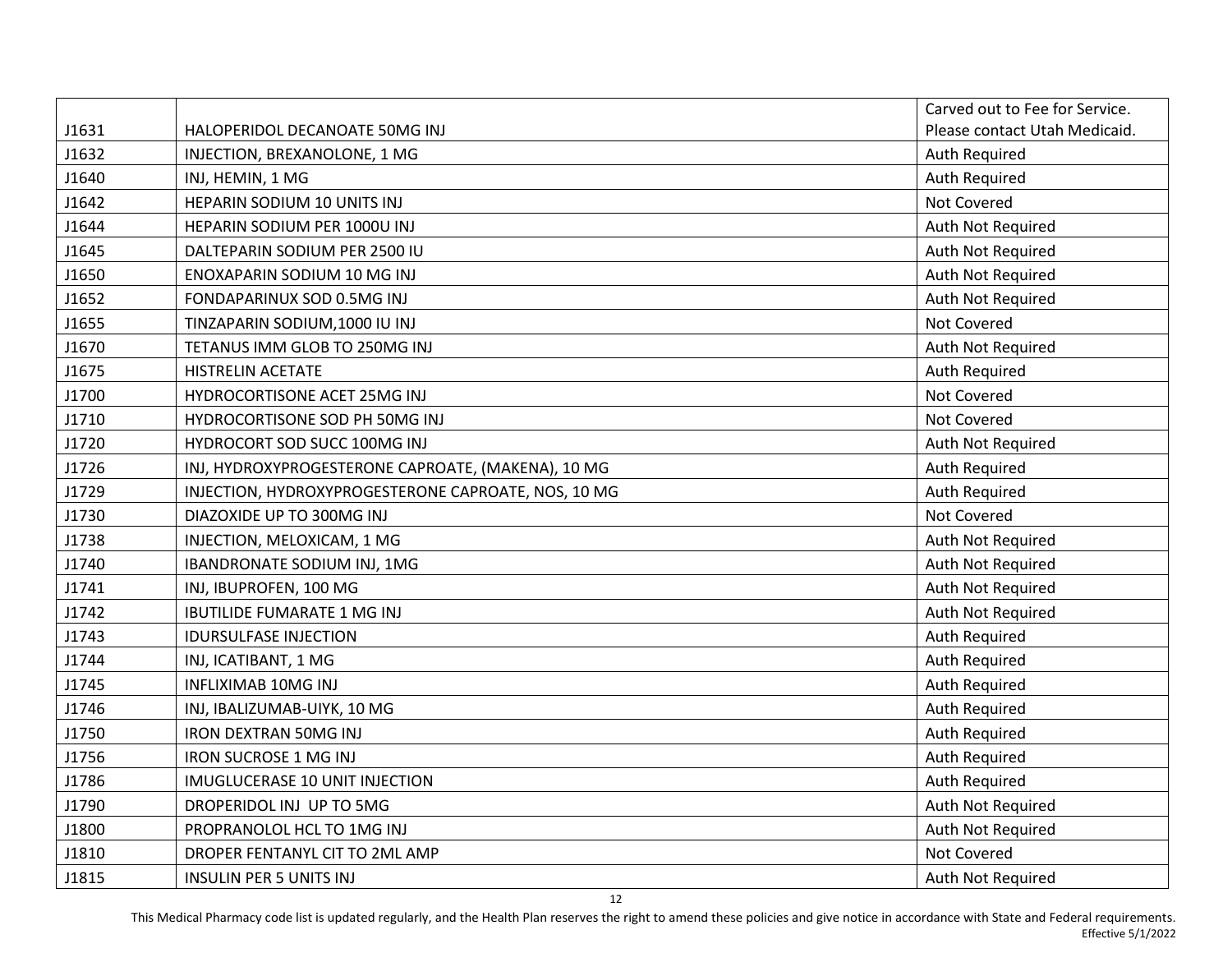| J1817 | INSULIN ADM THROUGH DME/50 UN                                          | Auth Not Required              |
|-------|------------------------------------------------------------------------|--------------------------------|
| J1823 | INJECTION, INEBILIZUMAB-CDON, 1 MG                                     | Auth Required                  |
| J1826 | INTERFERON BETA-1A 30MCG INJ                                           | Auth Required                  |
| J1830 | INTERFERON BETA 1B 0.25 MG                                             | Auth Required                  |
| J1833 | INJ, ISAVUCONAZONIUM, 1 MG                                             | Auth Required                  |
| J1835 | ITRACONAZOLE, 50 MG INJ                                                | Not Covered                    |
| J1840 | KANAMYCIN SULFATE 500 MG INJ                                           | Auth Not Required              |
| J1850 | KANAMYCIN SULFATE 75 MG INJ                                            | Auth Not Required              |
| J1885 | KETOROLAC TROM PER 15MG INJ                                            | Auth Not Required              |
| J1890 | CEPHALOTHIN SODIUM TO 1G INJ                                           | Not Covered                    |
| J1930 | <b>IANREOTIDE 1MG INJ</b>                                              | Auth Required                  |
| J1931 | <b>LARONIDASE INJECTION</b>                                            | Auth Required                  |
| J1940 | FUROSEMIDE TO 20MG INJ                                                 | Auth Not Required              |
|       |                                                                        | Carved out to Fee for Service. |
| J1943 | INJ, ARIPIPRAZOLE LAUROXIL, (ARISTADA INITIO), 1 MG                    | Please contact Utah Medicaid.  |
|       |                                                                        | Carved out to Fee for Service. |
| J1944 | INJ, ARIPIPRAZOLE LAUROXIL, (ARISTADA), 1 MG                           | Please contact Utah Medicaid.  |
| J1945 | <b>LEPIRUDIN</b>                                                       | Not Covered                    |
| J1950 | LEUPROLIDE ACETATE 3.75MG INJ                                          | Auth Required                  |
| J1951 | INJECTION, LEUPROLIDE ACETATE FOR DEPOT SUSPENSION (FENSOLVI), 0.25 MG | Auth Required                  |
| J1952 | LEUPROLIDE INJECTABLE, CAMCEVI, 1 MG                                   | Auth Required                  |
|       |                                                                        | Carved out to Fee for Service. |
| J1953 | LEVETIRACETAM 10MG INJ                                                 | Please contact Utah Medicaid.  |
| J1955 | LEVOCARNITINE PER 1G INJ                                               | Auth Required                  |
| J1956 | LEVOFLOXACIN 250MG INJ                                                 | Auth Not Required              |
| J1960 | LEVORPHANOL TARTRATE 2MG INJ                                           | Not Covered                    |
| J1980 | HYOSCYAMINE SULF 0.25MG INJ                                            | Auth Not Required              |
| J1990 | CHLORDIAZEPOXIDE HCL 100MG INJ                                         | <b>Not Covered</b>             |
| J2001 | LIDOCAINE HCI IV, 10 MG, INJ                                           | Auth Not Required              |
| J2010 | LINCOMYCIN HCL 300MG INJ                                               | Auth Not Required              |
| J2020 | INJ, LINEZOLID, 200 MG                                                 | Auth Not Required              |
|       |                                                                        | Carved out to Fee for Service. |
| J2060 | LORAZEPAM 2MG INJ                                                      | Please contact Utah Medicaid.  |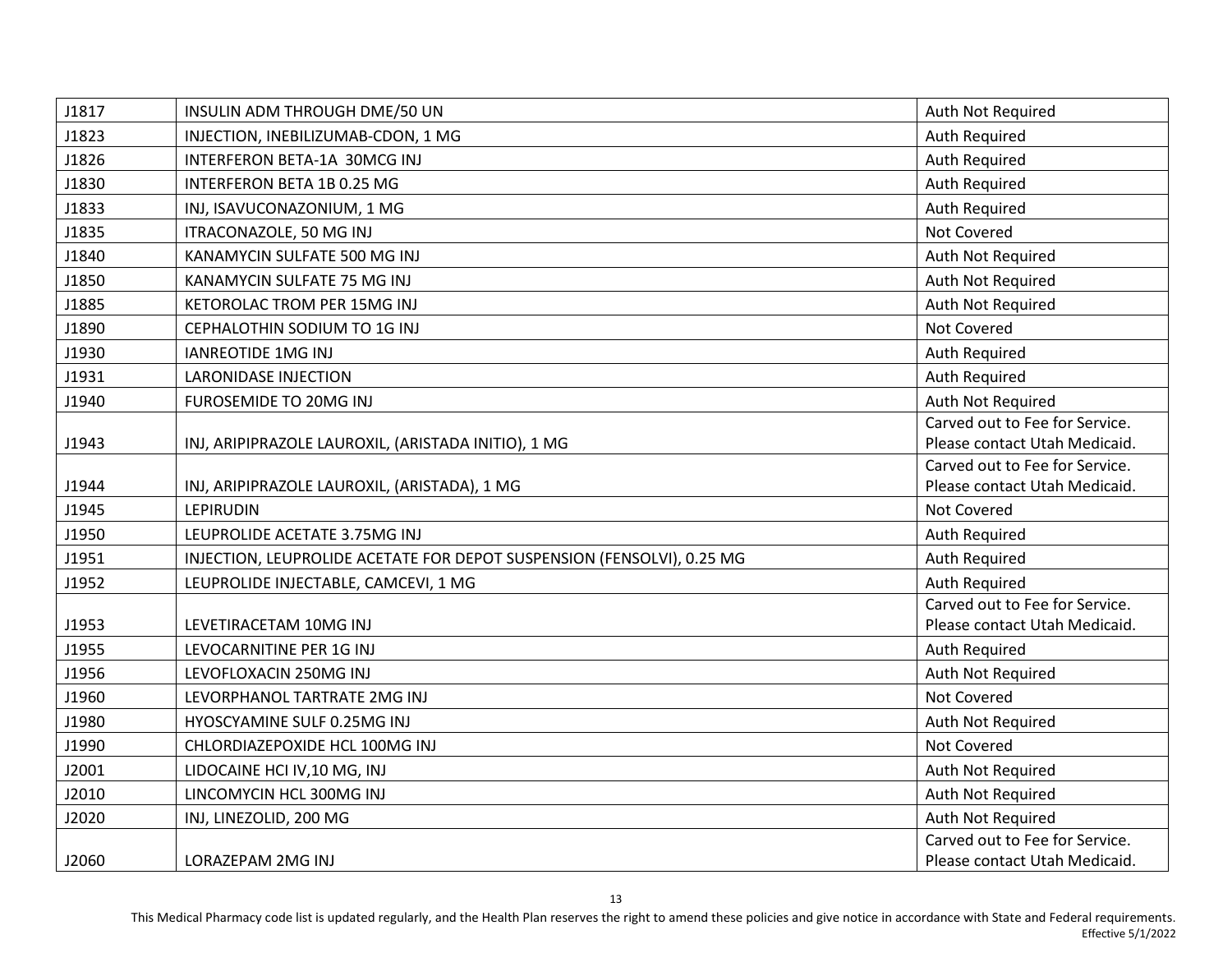| J2062 | LOXAPINE, INHALATION, 1 MG                                                     | Not Covered                    |
|-------|--------------------------------------------------------------------------------|--------------------------------|
| J2150 | MANNITOL 25% IN 50ML INJ                                                       | Auth Not Required              |
| J2170 | MECASERMIN INJ, 1MG                                                            | Auth Required                  |
| J2175 | MEPERIDINE HYDROCHL 100MG INJ                                                  | Auth Not Required              |
| J2180 | MEPERIDINE PROM HCL 50MG INJ                                                   | Not Covered                    |
| J2182 | INJ, MEPOLIZUMAB, 1 MG                                                         | Auth Required                  |
| J2185 | <b>MEROPENEM</b>                                                               | Auth Not Required              |
| J2210 | METHYLERGONOVIN MAL 0.2MG INJ                                                  | Auth Not Required              |
| J2212 | INJECTION, METHYLNALTREXONE, 0.1 MG                                            | Auth Not Required              |
| J2248 | MICAFUNGIN SODIUM INJ,1MG                                                      | Auth Not Required              |
| J2250 | MIDAZOLAM HCL PER 1 MG INJ                                                     | Auth Not Required              |
| J2260 | MILRINONE LACTATE 5 ML INJ                                                     | Auth Not Required              |
| J2265 | INJ, MINOCYCLINE HYDROCHLORIDE, 1 MG                                           | Auth Not Required              |
| J2270 | MORPHINE SULFATE 10MG INJ                                                      | Auth Not Required              |
| J2274 | INJ, MORPHINE SULFATE, PRESERVATIVE-FREE FOR EPIDURAL OR INTRATHECAL USE, 10MG | Auth Not Required              |
| J2278 | ZICONOTIDE INJECTION                                                           | Auth Required                  |
| J2280 | INJ, MOXIFLOXACIN 100 MG                                                       | Auth Not Required              |
| J2300 | NALBUPHINE HCL PER 10 MG INJ                                                   | Auth Not Required              |
|       |                                                                                | Carved out to Fee for Service. |
| J2310 | NALOXONE HCL PER 1 MG INJ                                                      | Please contact Utah Medicaid.  |
|       |                                                                                | Carved out to Fee for Service. |
| J2315 | NALTREXONE EPOT INJ, 1MG                                                       | Please contact Utah Medicaid.  |
| J2320 | NANDROLONE DECANOATE 50 MG INJ                                                 | Not Covered                    |
| J2323 | NATALIZUMAB 1MG INJ                                                            | Auth Required                  |
| J2325 | <b>NESIRITIDE INJECTION</b>                                                    | Auth Not Required              |
| J2326 | INJ, NUSINERSEN, 0.1 MG                                                        | Auth Required                  |
| J2350 | INJ, OCRELIZUMAB, 1 MG                                                         | Auth Required                  |
| J2353 | OCTREOTIDE DEPOT IM INJ, 1MG                                                   | Auth Required                  |
| J2354 | OCTREOTIDE NON-D SUBC/IV,25MG                                                  | Auth Required                  |
| J2355 | OPRELVEKIN 5 MG INJ                                                            | Auth Not Required              |
| J2357 | <b>OMALIZUMAB INJECTION</b>                                                    | Auth Required                  |
|       |                                                                                | Carved out to Fee for Service. |
| J2358 | OLANZAPINE LONG-ACTING 1 MG INJ                                                | Please contact Utah Medicaid.  |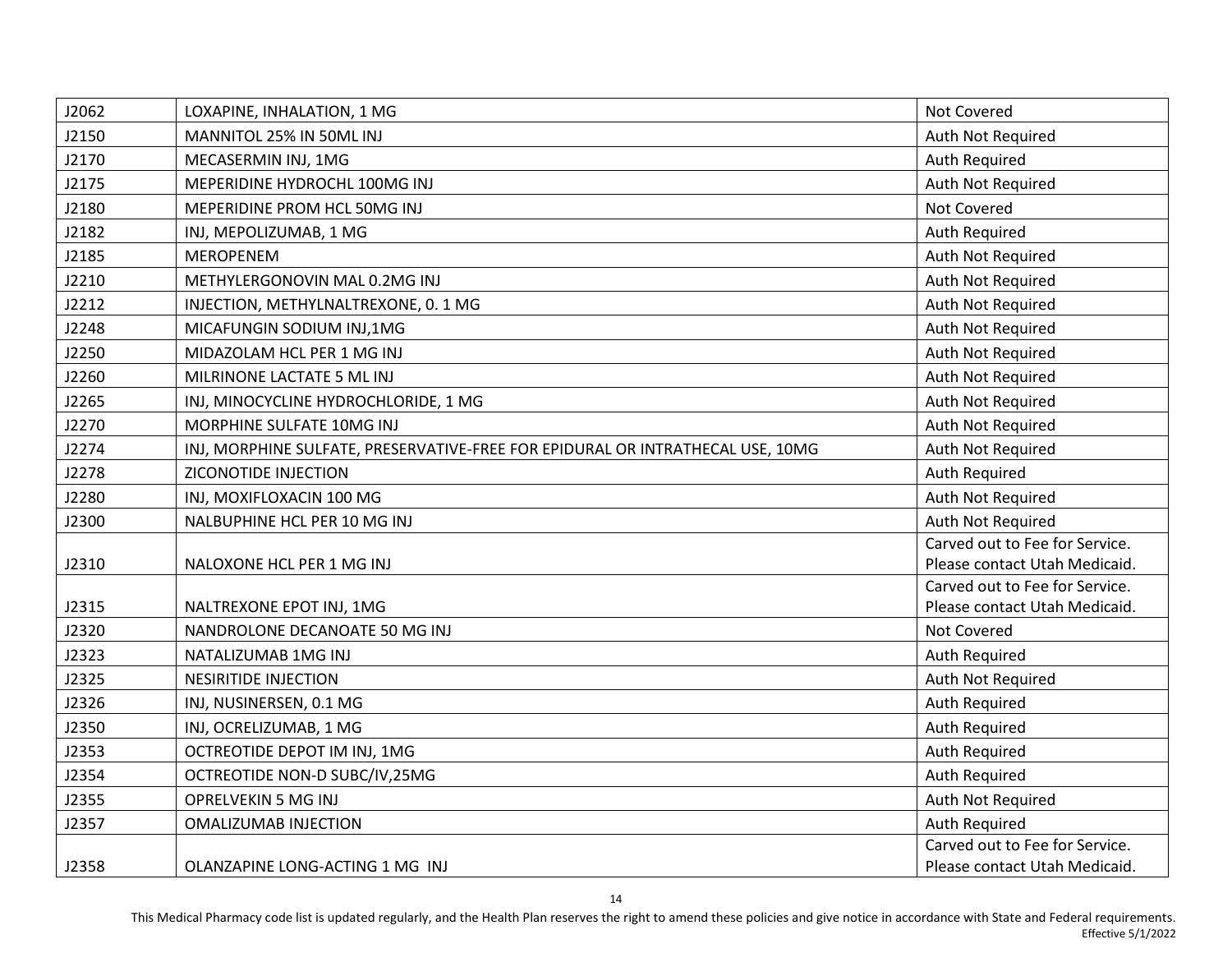| J2360 | ORPHENADRINE CIT 60MG INJ                       | Auth Not Required              |
|-------|-------------------------------------------------|--------------------------------|
| J2370 | PHENYLEPHRINE HCL 1ML INJ                       | Not Covered                    |
| J2400 | CHLOROPROCAINE HCL 30ML INJ                     | Auth Not Required              |
| J2405 | ONDANSETRON HCL 1MG INJ                         | Auth Not Required              |
| J2406 | INJ, ORITAVANCIN (KIMYRSA), 10 MG               | Auth Required                  |
| J2407 | INJ, ORITAVANCIN, 10 MG                         | Auth Required                  |
| J2410 | OXYMORPHONE HCL 1MG INJ                         | Auth Not Required              |
| J2425 | PALIFERMIN INJECTION                            | Auth Required                  |
|       |                                                 | Carved out to Fee for Service. |
| J2426 | PALIPERIDONE PALMITATE 1 MG INJ                 | Please contact Utah Medicaid.  |
| J2430 | PAMIDRONATE DISODIUM 30MG INJ                   | Auth Not Required              |
| J2440 | PAPAVERINE HCL 60MG INJ                         | Auth Not Required              |
| J2460 | OXYTETRACYCLINE TO 50MG INJ                     | <b>Not Covered</b>             |
| J2469 | PALONOSETRON HCL                                | Auth Not Required              |
| J2501 | PARICALCITOL 1 MCG INJ                          | Auth Not Required              |
| J2502 | INJ, PASIREOTIDE LONG ACTING, 1 MG              | Auth Required                  |
| J2503 | PEGAPTANIB SODIUM INJECTION                     | Auth Required                  |
| J2506 | INJ, PEGFILGRASTIM, EXCLUDES BIOSIMILAR, 0.5 MG | Auth Required                  |
| J2507 | INJ, PEGLOTICASE, 1 MG                          | Auth Required                  |
| J2510 | PENIC G PROC TO 600,000 U INJ                   | Auth Not Required              |
| J2513 | PENTASTARCH 10% SOLUTION                        | <b>Not Covered</b>             |
|       |                                                 | Carved out to Fee for Service. |
| J2515 | PENTOBARBITAL SODIUM 50MG INJ                   | Please contact Utah Medicaid.  |
| J2540 | PENICILLIN G POTASS 50MG INJ                    | Auth Not Required              |
| J2543 | PIPERAC SOD TAZO SOD 1.12G INJ                  | Auth Not Required              |
| J2545 | PENTAMIDINE ISETH 300MG INJ                     | <b>Not Covered</b>             |
| J2547 | INJ, PERAMIVIR, 1 MG                            | Auth Not Required              |
| J2550 | PROMETHAZINE HCL 50MG INJ                       | Auth Not Required              |
|       |                                                 | Carved out to Fee for Service. |
| J2560 | PHENOBARBITAL SOD 120MG INJ                     | Please contact Utah Medicaid.  |
| J2562 | PLERIXAFOR INJECTION 1MG                        | Auth Required                  |
| J2590 | <b>OXYTOCIN TO 10 UNITS INJ</b>                 | Auth Not Required              |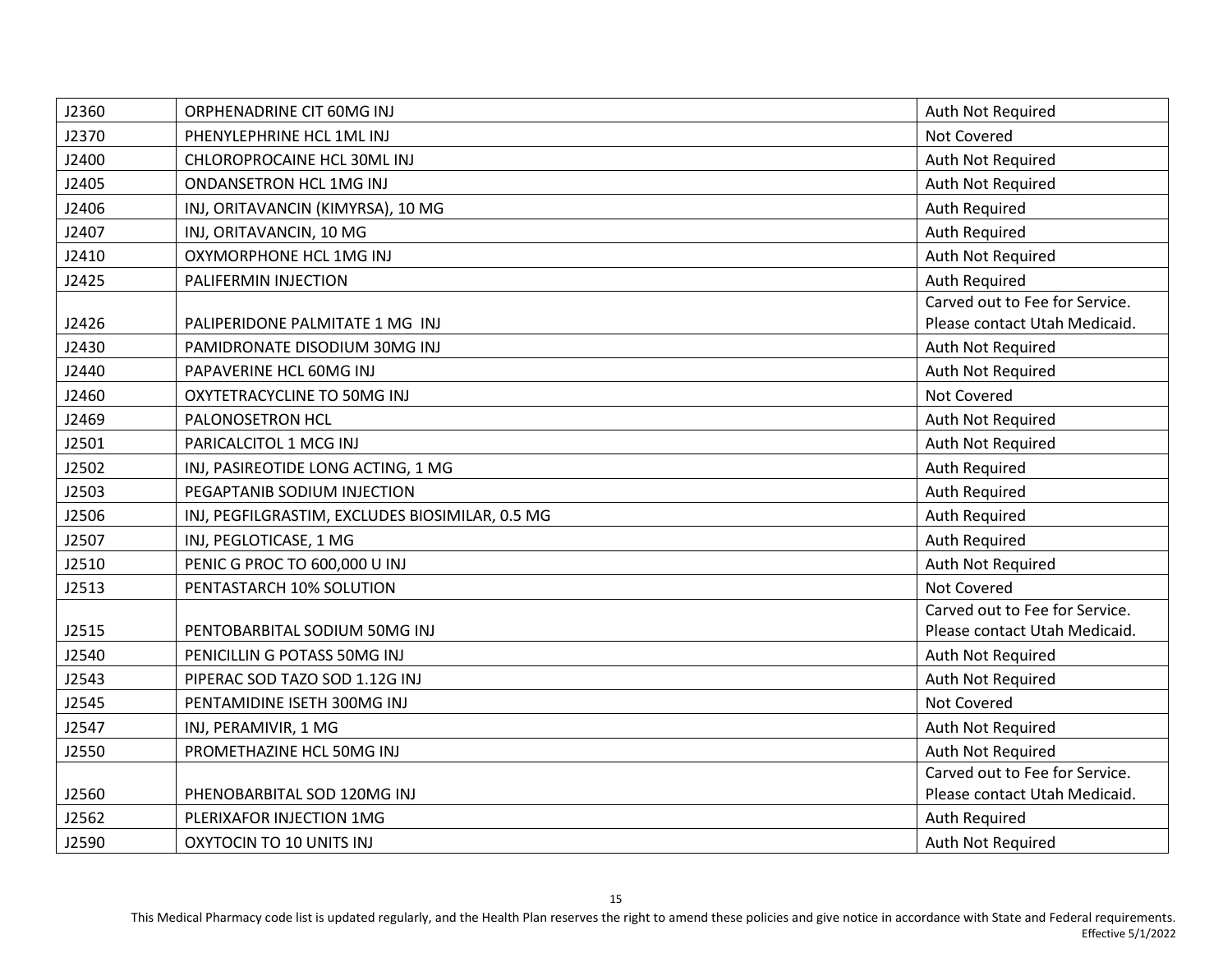|       |                                                         | Carved out to Fee for Service. |
|-------|---------------------------------------------------------|--------------------------------|
| J2597 | DESMOPRESSIN ACETATE 1 MCG INJ                          | Please contact Utah Medicaid.  |
| J2650 | PREDNISOLONE ACET 1ML INJ                               | Not Covered                    |
| J2670 | TOLAZOLINE HCL TO 25MG INJ                              | Not Covered                    |
| J2675 | PROGESTERONE PER 50MG INJ                               | Auth Not Required              |
|       |                                                         | Carved out to Fee for Service. |
| J2680 | FLUPHENAZINE DECAN 25 MG INJ                            | Please contact Utah Medicaid.  |
| J2690 | PROCAINAMIDE HCL 1G INJ                                 | Auth Not Required              |
| J2700 | OXACILLIN SOD 250MG INJ                                 | Auth Not Required              |
| J2704 | INJ, PROPOFOL, 10 MG                                    | Auth Not Required              |
| J2710 | NEOSTIGMINE METHYL 0.5MG INJ                            | Auth Not Required              |
| J2720 | PROTAMINE SULFATE 10 MG INJ                             | Auth Not Required              |
| J2724 | PROTEIN C CONCENTRATE                                   | Auth Required                  |
| J2725 | PROTIRELIN PER 250 MCG INJ                              | Not Covered                    |
| J2730 | PRALIDOXIME CHLORIDE 1G INJ                             | Auth Not Required              |
| J2760 | PHENTOLAMINE MESYLATE 5MG ING                           | Auth Not Required              |
| J2765 | METOCLOPRAMIDE HCL 10MG INJ                             | Auth Not Required              |
| J2770 | QUINUPRISTIN/DALFOPRIST 500 MG                          | Auth Not Required              |
| J2778 | RANIBIZUMAB 0.1MG INJ                                   | Auth Required                  |
| J2780 | RANITIDINE HYDROCHLOR 25MG INJ                          | Auth Not Required              |
| J2783 | <b>RASBURICASE</b>                                      | Auth Required                  |
| J2785 | REGADENOSON 0.1MG INJ                                   | Auth Not Required              |
| J2786 | INJ, RESLIZUMAB, 1 MG                                   | Auth Required                  |
| J2787 | RIBOFLAVIN 5-PHOSPHATE, OPHTHALMIC SOLUTION, UP TO 3 ML | <b>Not Covered</b>             |
| J2788 | RHO D IMMUNE GLOBULIN, HUMA 50MCG INJ                   | Auth Not Required              |
| J2790 | RHO D IMM GLOB 300MCG INJ                               | Auth Not Required              |
| J2791 | RHOPHYLAC INJECTION                                     | Auth Not Required              |
| J2792 | RHO D IMM GLOB IV 100IU INJ                             | Auth Not Required              |
| J2793 | RILONACEPT INJECTION 1MG                                | Auth Required                  |
|       |                                                         | Carved out to Fee for Service. |
| J2794 | RISPERIDONE, LONG ACTING 0.5MG                          | Please contact Utah Medicaid.  |
| J2795 | ROPIVACAINE HCL 1 MG                                    | Auth Not Required              |
| J2796 | ROMIPLOSTIM INJECTION 10MCG                             | Auth Required                  |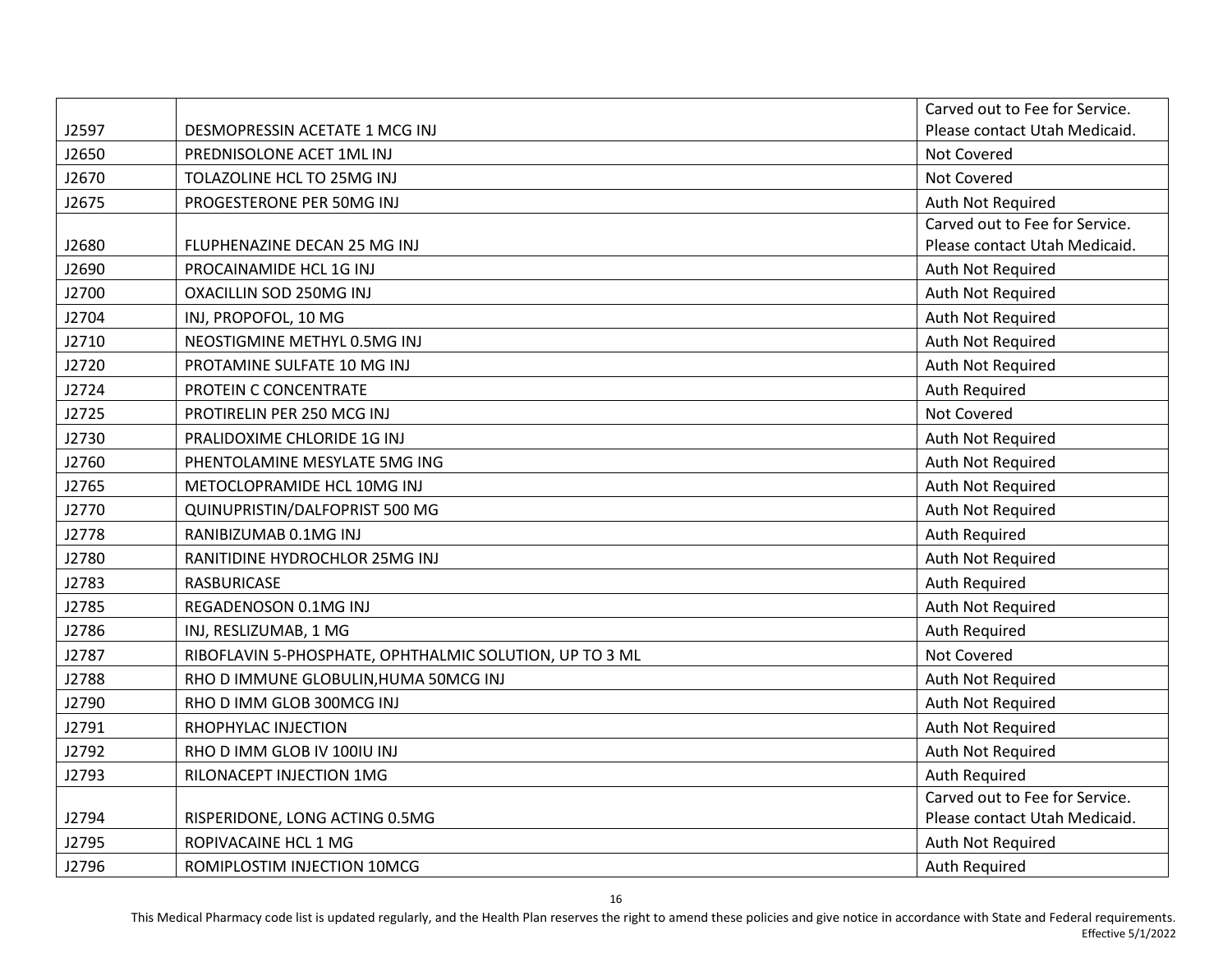| J2797 | INJ, ROLAPITANT, 0.5 MG               | Auth Required                  |
|-------|---------------------------------------|--------------------------------|
|       |                                       | Carved out to Fee for Service. |
| J2798 | INJ, RISPERIDONE, (PERSERIS), 0.5 MG  | Please contact Utah Medicaid.  |
| J2800 | METHOCARBAMOL TO 10ML INJ             | Auth Not Required              |
| J2805 | SINCALIDE INJECTION                   | Not Covered                    |
| J2810 | THEOPHYLLINE PER 40 MG INJ            | Auth Not Required              |
| J2820 | SARGRAMOSTIM GM-CSF 50MCG INJ         | Auth Not Required              |
| J2840 | INJ, SEBELIPASE ALFA, 1 MG            | Auth Required                  |
| J2850 | INJ SECRETIN SYNTHETIC HUMAN          | Auth Not Required              |
| J2860 | INJ, SILTUXIMAB, 10 MG                | Auth Required                  |
| J2910 | AUROTHIOGLUCOSE 50MG INJ              | Not Covered                    |
| J2916 | SOD FERRIC GLUC COMPLEX 12.5MG INJ    | Auth Required                  |
| J2920 | METHYLPRED SOD SUCC 40MG INJ          | Auth Not Required              |
| J2930 | METHYLPRED SOD SUCC 125MG INJ         | Auth Not Required              |
| J2940 | SOMATREM, 1 MG INJ                    | Not Covered                    |
| J2941 | SOMATROPIN, 1 MG INJ                  | Auth Required                  |
| J2950 | PROMAZINE HCL 25 MG INJ               | Not Covered                    |
| J2993 | RETEPLASE 18.8 MG INJECTION           | Not Covered                    |
| J2995 | STREPTOKINASE 250,000 IU INJ          | Not Covered                    |
| J2997 | ALTEPLASE RECOMBINANT 1 MG INJ        | Auth Not Required              |
| J3000 | <b>STREPTOMYCIN 1G INJ</b>            | Auth Not Required              |
| J3010 | FENTANYL CITRATE INJ 0.1 MG           | Auth Not Required              |
| J3030 | SUMATRIPTAN SUCCINATE 6MG INJ         | Auth Not Required              |
| J3031 | INJ, FREMANEZUMAB-VFRM, 1 MG          | Auth Required                  |
| J3032 | INJECTION, EPTINEZUMAB-JJMR, 1 MG     | Auth Required                  |
| J3060 | INJECTION TALIGLUCERACE ALFA 10 UNITS | Auth Required                  |
| J3070 | PENTAZOCINE HCL 30MG INJ              | Auth Not Required              |
| J3090 | INJ, TEDIZOLID PHOSPHATE, 1 MG        | <b>Auth Required</b>           |
| J3095 | TELEVANCIN 10 MG INJECTION            | Auth Required                  |
| J3101 | TENECTEPLASE 1MG INJ                  | Auth Not Required              |
| J3105 | TERBUTALINE SULFATE 1MG INJ           | Auth Not Required              |
| J3110 | <b>TERIPARATIDE INJECTION</b>         | Auth Required                  |
| J3111 | INJ, ROMOSOZUMAB-AQQG, 1 MG           | Auth Required                  |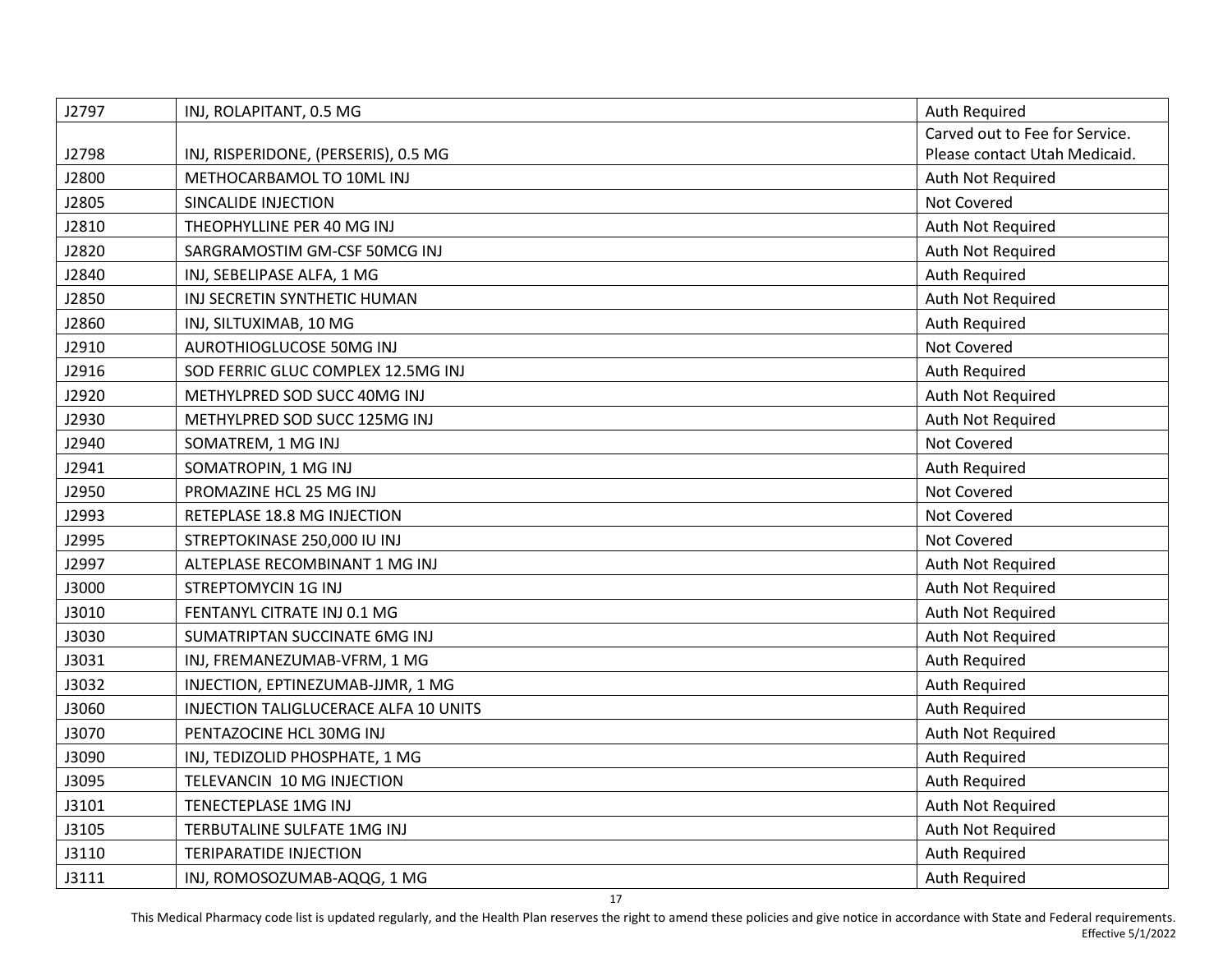| J3121 | INJ, TESTOSTERONE ENANTHATE, 1MG                      | Auth Not Required              |
|-------|-------------------------------------------------------|--------------------------------|
| J3145 | INJ, TESTOSTERONE UNDECANOATE, 1 MG                   | Auth Not Required              |
|       |                                                       | Carved out to Fee for Service. |
| J3230 | CHLORPROMAZINE HCL 50MG INJ                           | Please contact Utah Medicaid.  |
| J3240 | THYROTROPIN ALPHA 0.9MG INJ                           | Auth Not Required              |
| J3241 | INJECTION, TEPROTUMUMAB-TRBW, 10 MG                   | Auth Required                  |
| J3243 | TIGECYCLINE INJECTION 1MG                             | Auth Required                  |
| J3245 | INJ, TILDRAKIZUMAB, 1 MG                              | Auth Required                  |
| J3246 | <b>TIROFIBAN HCL</b>                                  | Auth Not Required              |
| J3250 | TRIMETHOBENZA HCL 200MG INJ                           | Auth Not Required              |
| J3260 | TOBRAMYCIN SULFATE 80MG INJ                           | Auth Not Required              |
| J3262 | TOCILIZUMAB 1 MG INJECTION                            | Auth Required                  |
| J3265 | TORSEMIDE 10 MG/ML INJECTION                          | Not Covered                    |
| J3280 | THIETHYLPERAZINE MAL 10MG INJ                         | Not Covered                    |
| J3285 | <b>TREPROSTINIL INJECTION</b>                         | Auth Required                  |
| J3300 | TRIAMCINOLONE ACETONIDE 1MG INJ                       | Auth Not Required              |
| J3301 | TRIAMCINOLONE ACET 10MG INJ                           | Auth Not Required              |
| J3302 | TRIAMCINOLONE DIACET 5MG INJ                          | Not Covered                    |
| J3303 | TRIAMCINOLONE HEXACET 5MG INJ                         | Auth Not Required              |
| J3304 | INJECTION, TRIAMCINOLONE ACE, PRES FREE, EXT REL, 1MG | Auth Required                  |
| J3305 | TRIMETREXATE GLUCOR 25MG INJ                          | Auth Not Required              |
| J3310 | PERPHENAZINE 5MG INJECTION                            | Not Covered                    |
| J3315 | TRIPTORELIN PAMOATE 3.7MG INJ                         | Auth Required                  |
| J3316 | INJ, TRIPTORELIN, EXTENDED-RELEASE, 3.75 MG           | Not Covered                    |
| J3320 | SPECTINOMYCIN DIHYD 2G INJ                            | Not Covered                    |
| J3350 | UREA UP TO 40G INJECTION                              | Not Covered                    |
| J3355 | UROFOLLITROPIN, 75 IU                                 | Auth Required                  |
| J3357 | USTEKINUMAB 1 MG INJECTION                            | Auth Required                  |
| J3358 | USTEKINUMAB, FOR IV INJECTION, 1 MG                   | Auth Required                  |
|       |                                                       | Carved out to Fee for Service. |
| J3360 | DIAZEPAM UP TO 5MG INJECTION                          | Please contact Utah Medicaid.  |
| J3364 | UROKINASE 5000 IU VIAL INJ                            | Not Covered                    |
| J3365 | UROKINASE 250,000 IU VIAL IV                          | Not Covered                    |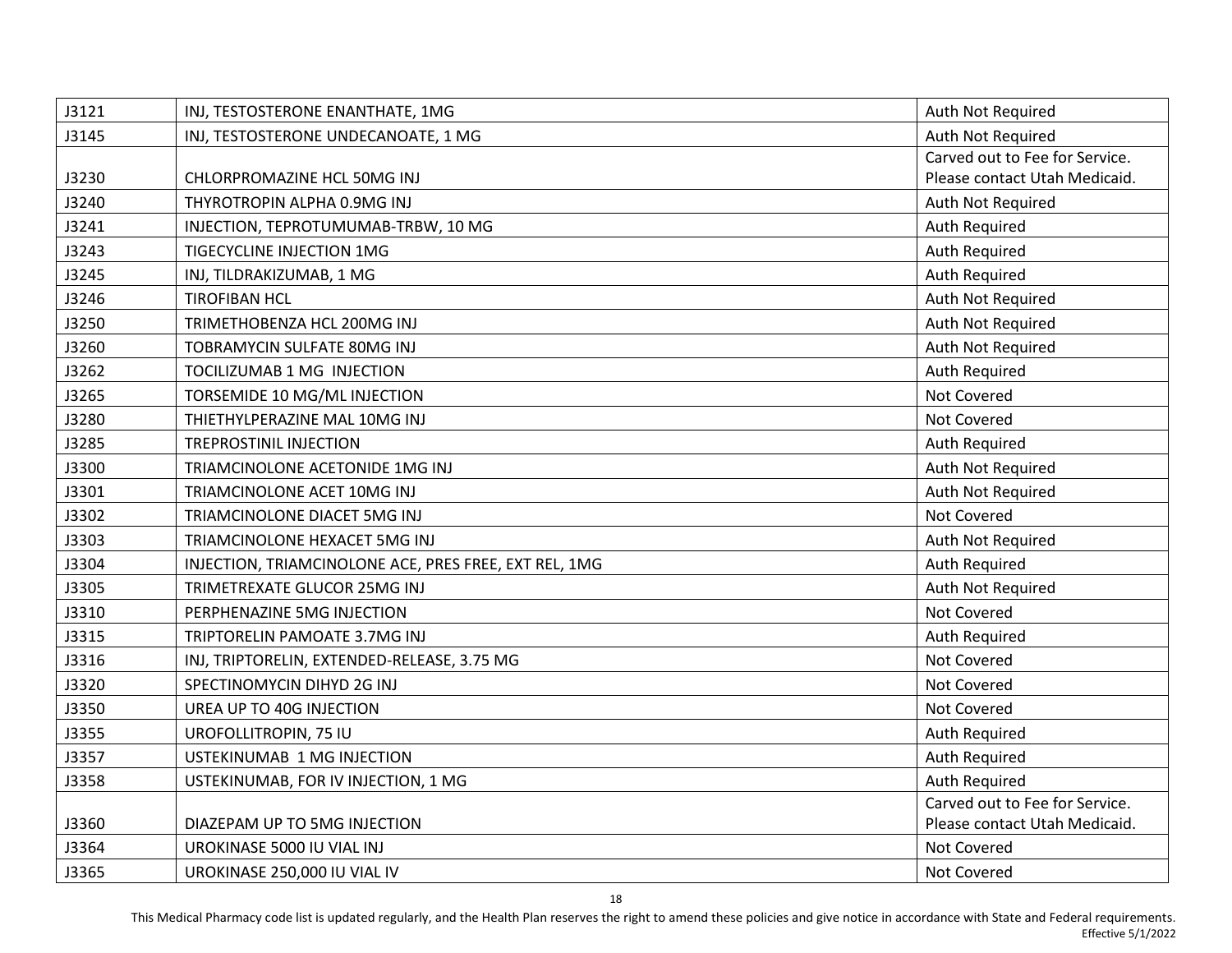| J3370 | VANCOMYCIN HCL 500MG INJ                                                      | Auth Not Required               |
|-------|-------------------------------------------------------------------------------|---------------------------------|
| J3380 | INJ, VEDOLIZUMAB, 1 MG                                                        | Auth Required                   |
| J3385 | VELAGLUCERASE ALFA100 UNIT INJ                                                | Auth Required                   |
| J3396 | <b>VERTEPORFIN INJECTION</b>                                                  | Auth Required                   |
| J3397 | INJ, VESTRONIDASE ALFA-VJBK, 1 MG                                             | Auth Required                   |
| J3398 | INJ, VORETIGENE NEPARVOVEC-RZYL, 1 BILLION VECTOR GENOMES                     | Auth Required                   |
|       | INJECTION, ONASEMNOGENE ABEPARVOVEC-XIOI, PER TREATMENT, UP TO 5X10^15 VECTOR |                                 |
| J3399 | <b>GENOMES</b>                                                                | Auth Required                   |
| J3400 | TRIFLUPROMAZINE HCL 20MG INJ                                                  | Not Covered                     |
| J3410 | HYDROXYZINE HCL 25MG INJ                                                      | Auth Not Required               |
| J3411 | INJECTION, THIAMINE HCL 100MG                                                 | Auth Not Required               |
| J3415 | PYRIDOXINE HCL 100MG INJ                                                      | Auth Not Required               |
| J3420 | VITAMIN B12 CYANO 1000MCG INJ                                                 | Auth Not Required               |
| J3430 | VITAMIN K PHYTONADIONE 1MG INJ                                                | Auth Not Required               |
| J3465 | INJECTION, VORICONAZOLE                                                       | Auth Not Required               |
| J3470 | <b>HYALURONIDASE TO 150UNITS INJ</b>                                          | Auth Not Required               |
| J3471 | OVINE, UP TO 999 USP UNITS                                                    | Auth Not Required               |
| J3472 | OVINE, 1000 USP UNITS                                                         | Auth Not Required               |
| J3473 | <b>HYALURONIDASE RECOMBIN 1 USP</b>                                           | Auth Not Required               |
| J3475 | MAGNESIUM SULPH PER 500 MG INJ                                                | Auth Not Required               |
| J3480 | POTASSIUM CHLORIDE PER 2 MEQ                                                  | Auth Not Required               |
| J3485 | ZIDOVUDINE 10 MG INJ                                                          | Auth Not Required               |
|       |                                                                               | Carved out to Fee for Service.  |
| J3486 | ZIPRASIDONE MESYLATE                                                          | Please contact Utah Medicaid.   |
| J3489 | INJECTION ZOLEDRONIC ACID 1 MG                                                | Auth Not Required               |
|       |                                                                               | Auth Required when billing over |
| J3490 | UNCLASSIFIED DRUGS                                                            | \$500                           |
| J3520 | EDETATE DISODIUM PER 150MG                                                    | <b>Not Covered</b>              |
| J3530 | NASAL VACCINE INHALATION                                                      | Auth Not Required               |
| J3535 | METERED DOSE INHALER DRUG                                                     | <b>Not Covered</b>              |
| J3570 | LAETRILE AMYGDALIN VIT B17                                                    | <b>Not Covered</b>              |
|       |                                                                               | Auth Required when billing over |
| J3590 | UNCLASSIFIED BIOLOGICS                                                        | \$500                           |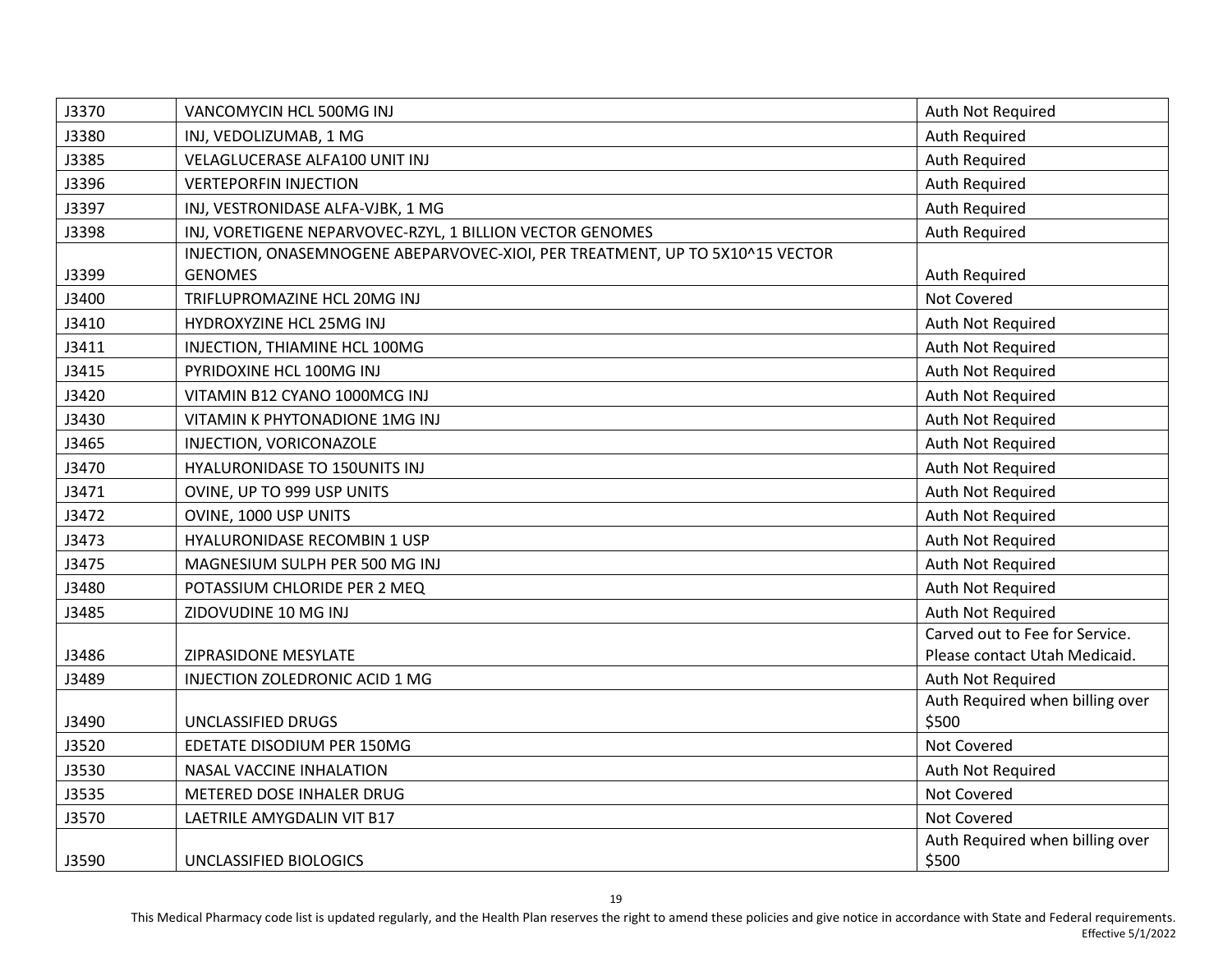| J7030 | NORMAL SALINE SOLUTION 1,000CC                                                    | Auth Not Required                                               |
|-------|-----------------------------------------------------------------------------------|-----------------------------------------------------------------|
| J7040 | NORMAL SAL SOL INFUS 500ML=1UN                                                    | Auth Not Required                                               |
| J7042 | 5% DEXT/NORMAL SAL 500ML=1UNIT                                                    | Auth Not Required                                               |
| J7050 | NORMAL SALINE SOL INFUS 250CC                                                     | Auth Not Required                                               |
| J7060 | 5% DEXTROSE/WATER 500ML = I UN                                                    | Auth Not Required                                               |
| J7070 | D5W INFUSION 1,000CC                                                              | Auth Not Required                                               |
| J7100 | DEXTRAN 40 500 ML INFUSION                                                        | Auth Not Required                                               |
| J7110 | DEXTRAN 75 INFUSION 500ML                                                         | Auth Not Required                                               |
| J7120 | RINGERS LACTATE INFUS 1000CC                                                      | Auth Not Required                                               |
| J7121 | 5% DEXTROSE IN LACTATED RINGERS INF, UP TO 1000 CC                                | Auth Not Required                                               |
| J7131 | HYPERTONIC SALINE SOLUTION, 1 ML                                                  | Auth Not Required                                               |
| J7168 | PROTHROMBIN COMPLEX CONCENTRATE (HUMAN), KCENTRA, PER IU OF FACTOR IX ACTIVITY    | Auth Not Required                                               |
| J7169 | INJECTION, COAGULATION FACTOR XA (RECOMBINANT), INACTIVATED-ZHZO (ANDEXXA), 10 MG | Auth Not Required                                               |
|       |                                                                                   | Carved out to Fee for Service.                                  |
| J7170 | INJ, EMICIZUMAB-KXWH, 0.5 MG                                                      | Please contact Utah Medicaid.                                   |
| J7175 | INJ, FACTOR X, (HUMAN), 1 I.U.                                                    | Not Covered                                                     |
| J7177 | INJECTION, FIBRYGA, 1 MG                                                          | <b>Not Covered</b>                                              |
| J7178 | INJ, HUMAN FIBRINOGEN CONCENTRATE, 1 MG                                           | Not Covered                                                     |
| J7179 | INJECTION, VON WILLEBRAND FACTOR (RECOMBINANT), (VONVENDI), 1 I.U. VWF:RCO        | <b>Not Covered</b>                                              |
|       |                                                                                   | Carved out to Fee for Service.                                  |
| J7180 | INJ, FACTOR XIII (ANTIHEMOPHILIC FACTOR, HUMAN), 1 I.U.                           | Please contact Utah Medicaid.                                   |
|       |                                                                                   | Carved out to Fee for Service.                                  |
| J7181 | INJ, FACTOR XIII A-SUBUNIT, (RECOMBINANT), PER IU                                 | Please contact Utah Medicaid.                                   |
|       |                                                                                   | Carved out to Fee for Service.                                  |
| J7182 | INJ, FACTOR VIII, (ANTIHEMOPHILIC FACTOR, RECOMBINANT), (NOVOEIGHT), PER IU       | Please contact Utah Medicaid.                                   |
|       |                                                                                   | Carved out to Fee for Service.                                  |
| J7183 | INJECTION, VON WILLEBRAND FACTOR COMPLEX (HUMAN),1 I.U.                           | Please contact Utah Medicaid.                                   |
|       |                                                                                   | Carved out to Fee for Service.                                  |
| J7185 | XYNTHA INJ PER I.U.                                                               | Please contact Utah Medicaid.                                   |
|       |                                                                                   | Carved out to Fee for Service.                                  |
| J7186 | ANTIHEMOPHILLIC FACTOR VIII PER FACTOR                                            | Please contact Utah Medicaid.                                   |
|       |                                                                                   | Carved out to Fee for Service.                                  |
| J7187 | VON WILLEBRAND FACT, IU VWF                                                       | Please contact Utah Medicaid.                                   |
|       |                                                                                   |                                                                 |
| J7188 | INJ, FACTOR VIII (ANTIHEMOPHILIC FACTOR, RECOMBINANT), (OBIZUR), PER I.U.         | Carved out to Fee for Service.<br>Please contact Utah Medicaid. |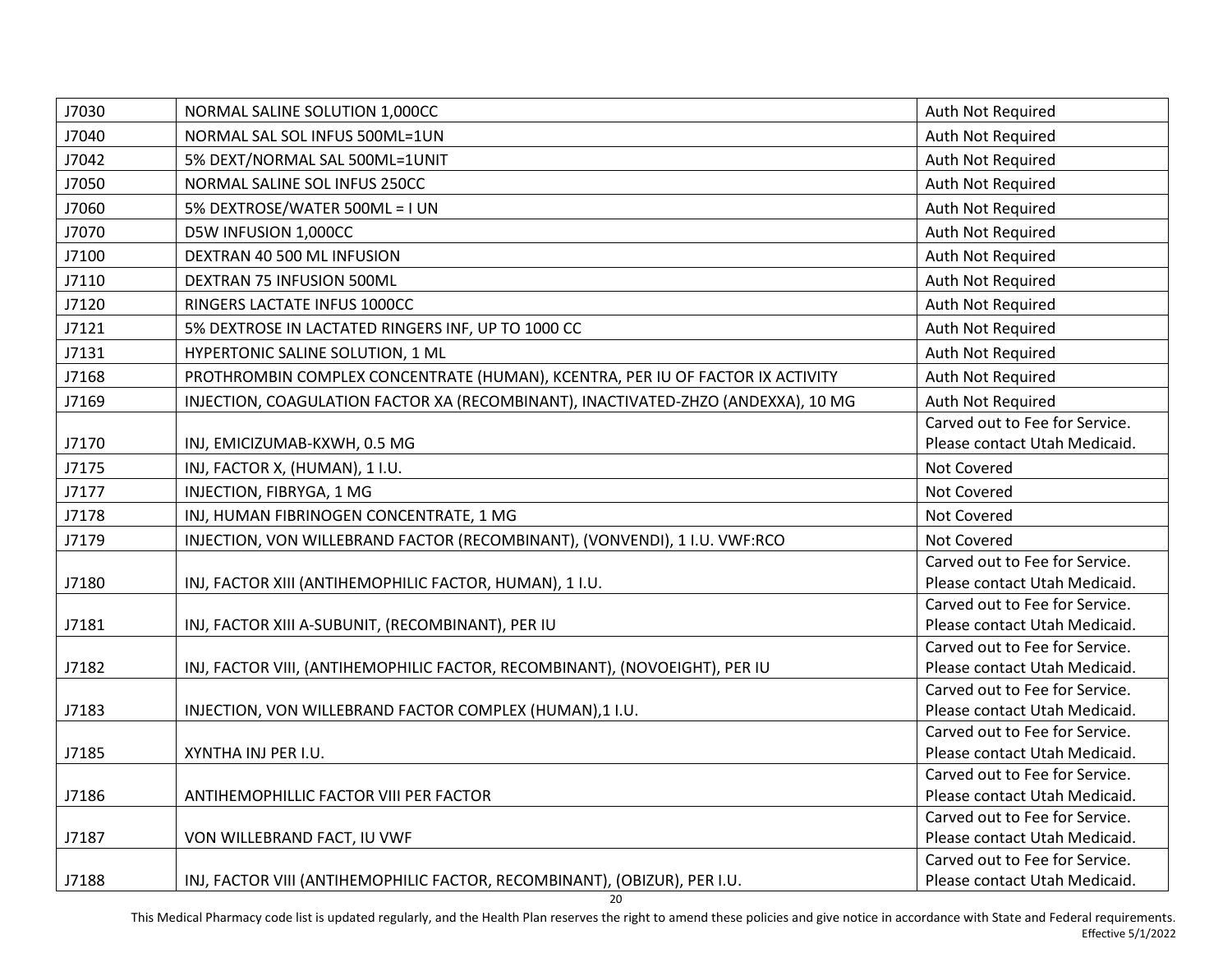|       |                                                                                              | Carved out to Fee for Service. |
|-------|----------------------------------------------------------------------------------------------|--------------------------------|
| J7189 | <b>FACTOR VIIA</b>                                                                           | Please contact Utah Medicaid.  |
|       |                                                                                              | Carved out to Fee for Service. |
| J7190 | FACTOR VIII HUMAN PER IU                                                                     | Please contact Utah Medicaid.  |
| J7191 | <b>FACTOR VIII PORCINE PER IU</b>                                                            | <b>Not Covered</b>             |
|       |                                                                                              | Carved out to Fee for Service. |
| J7192 | FACTOR VIII RECOMBINANT PER IU                                                               | Please contact Utah Medicaid.  |
|       |                                                                                              | Carved out to Fee for Service. |
| J7193 | FACTOR IX (PURIFIED) PER IU                                                                  | Please contact Utah Medicaid.  |
|       |                                                                                              | Carved out to Fee for Service. |
| J7194 | FACTOR IX COMPLEX PER IU                                                                     | Please contact Utah Medicaid.  |
|       |                                                                                              | Carved out to Fee for Service. |
| J7195 | FACTOR IX, PER IU                                                                            | Please contact Utah Medicaid.  |
| J7197 | ANTITHROMBIN III HUMAN PER IU                                                                | Auth Required                  |
| J7198 | ANTI INHIBITOR PER IU                                                                        | Not Covered                    |
| J7199 | HEMOPHILIA CLOTTING FACTOR NOS                                                               | Auth Required                  |
|       |                                                                                              | Carved out to Fee for Service. |
| J7200 | INJ, FACTOR IX, (ANTIHEMOPHILIC FACTOR, RECOMBINANT), RIXUBIS, PER IU                        | Please contact Utah Medicaid.  |
|       |                                                                                              | Carved out to Fee for Service. |
| J7201 | INJ, FACTOR IX, FC FUSION PROTEIN (RECOMBINANT), PER IU                                      | Please contact Utah Medicaid.  |
|       |                                                                                              | Carved out to Fee for Service. |
| J7202 | INJ, FACTOR IX, ALBUMIN FUSION PROTEIN, (RECOMBINANT), IDELVION, 1 I.U.                      | Please contact Utah Medicaid.  |
|       |                                                                                              | Carved out to Fee for Service. |
| J7203 | INJECTION, FACTOR IX, RECOMB GLY REBINYN, 1IU                                                | Please contact Utah Medicaid.  |
|       |                                                                                              | Carved out to Fee for Service. |
| J7204 | INJECTION, FACTOR VIII, ANTIHEMOPHILIC FACTOR, GLYCOPEGYLATED-EXEI, PER IU                   | Please contact Utah Medicaid.  |
|       |                                                                                              | Carved out to Fee for Service. |
| J7205 | INJ, FACTOR VIII FC FUSION (RECOMBINANT), PER IU                                             | Please contact Utah Medicaid.  |
|       |                                                                                              | Carved out to Fee for Service. |
| J7207 | INJ, FACTOR VIII, (ANTIHEMOPHILIC FACTOR, RECOMBINANT), PEGYLATED, 1 I.U.                    | Please contact Utah Medicaid.  |
|       |                                                                                              | Carved out to Fee for Service. |
| J7208 | INJECTION, FACTOR VIII, (ANTIHEMOPHILIC FACTOR, RECOMBINANT), PEGYLATED-AUCL, (JIVI), 1 I.U. | Please contact Utah Medicaid.  |
|       |                                                                                              | Carved out to Fee for Service. |
| J7209 | INJ, FACTOR VIII, (ANTIHEMOPHILIC FACTOR, RECOMBINANT), (NUWIQ), 1 I.U.                      | Please contact Utah Medicaid.  |
|       |                                                                                              | Carved out to Fee for Service. |
| J7210 | INJ, FACTOR VIII, (AFSTYLA), 1 I.U.                                                          | Please contact Utah Medicaid.  |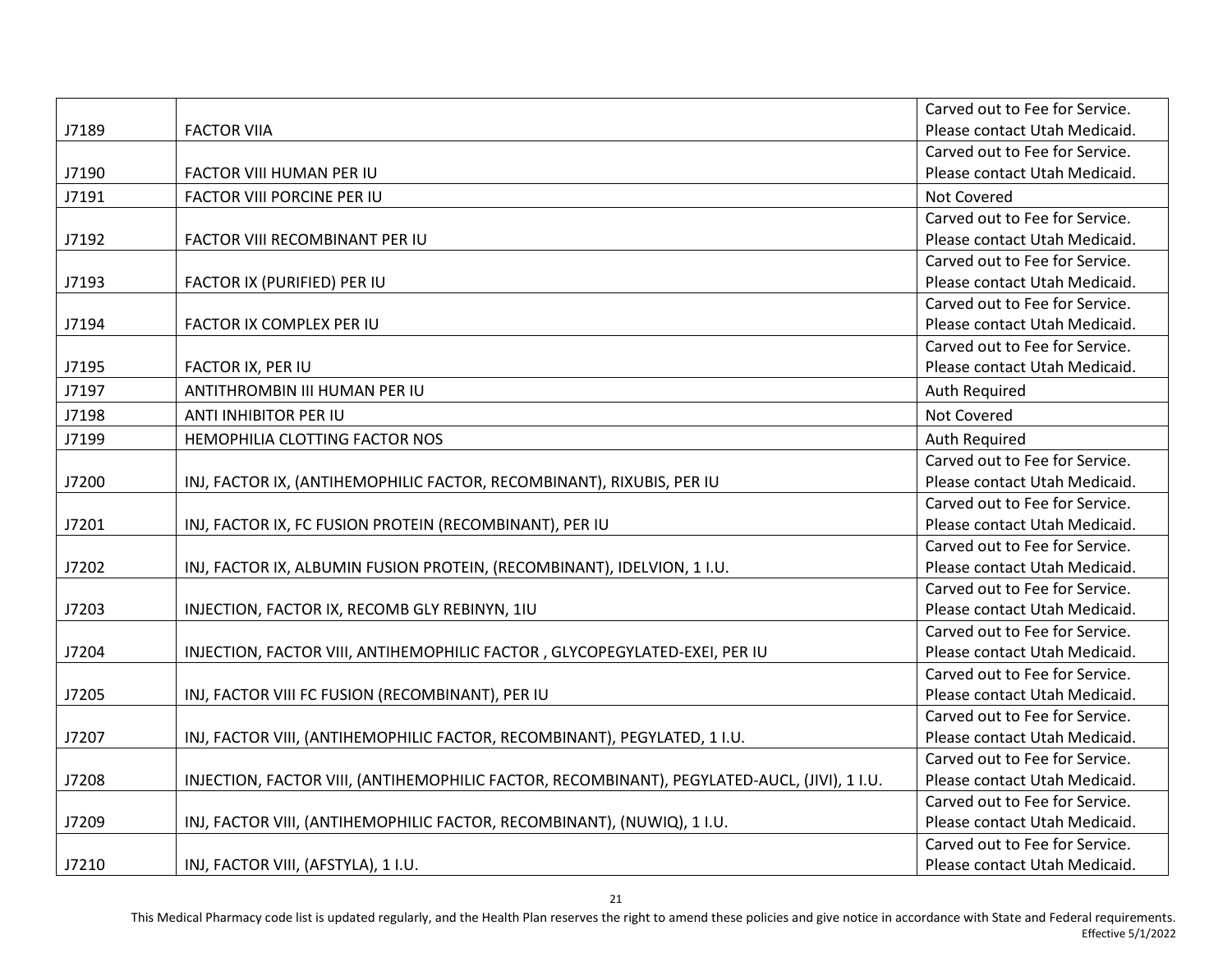| J7211 | INJECTION, FACTOR VIII, (KOVALTRY), 1 I.U.                                             | Auth Required     |
|-------|----------------------------------------------------------------------------------------|-------------------|
| J7212 | FACTOR VIIA-JNCW (SEVENFACT), 1 MICROGRAM                                              | Not Covered       |
|       | SEGESTERONE ACETATE AND ETHINYL ESTRADIOL 0.15MG, 0.013MG PER 24 HOURS; YEARLY VAGINAL |                   |
| J7294 | SYSTEM, EACH                                                                           | Auth Not Required |
|       | ETHINYL ESTRADIOL AND ETONOGESTREL 0.015MG, 0.12MG PER 24 HOURS; MONTHLY VAGINAL RING, |                   |
| J7295 | <b>EACH</b>                                                                            | Auth Not Required |
| J7296 | LEVONORGESTREL-RELEASING INTRAUTERINE CONTRACEPTIVE SYSTEM, (KYLEENA), 19.5 MG         | Auth Not Required |
| J7297 | LEVONORGESTREL-RELEASING INTRAUTERINE CONTRACEPTIVE SYSTEM, 52MG, 3 YEAR DURATION      | Auth Not Required |
| J7298 | LEVONORGESTREL-RELEASING INTRAUTERINE CONTRACEPTIVE SYSTEM, 52 MG, 5 YEAR DURATION     | Auth Not Required |
| J7300 | INTRAUTERINE COPPER CONTRACEPT                                                         | Auth Not Required |
| J7301 | LEVONORGESTREL-REL IU CONTRACEPTIVE SYS 13.5 MG                                        | Auth Not Required |
| J7304 | <b>CONTRACEPTIVE HORMONE PATCH</b>                                                     | Auth Not Required |
| J7306 | LEVONORGESTREL IMPLANT SYS                                                             | Not Covered       |
| J7307 | ETONOGESTREL IMPLANT W SUPPLI                                                          | Auth Not Required |
| J7308 | AMINOLEVULINIC ACID, 20%                                                               | Not Covered       |
| J7309 | METHYL AMINOLEVULINATE, TOP 1G 16.8%                                                   | Not Covered       |
| J7310 | GANCICLOVIR 4.5MG LONG ACT IMPT                                                        | Not Covered       |
| J7311 | FLUOCINOLONE ACETONIDE IMPLT                                                           | Auth Required     |
| J7312 | DEXAMETHASONE INTRA IMPLANT 0.1 MG                                                     | Auth Not Required |
| J7313 | INJ, FLUOCINOLONE ACETONIDE, INTRAVITREAL IMPLANT, 0.01 MG                             | Auth Not Required |
| J7314 | INJ, FLUOCINOLONE ACETONIDE, INTRAVITREAL IMPLANT (YUTIQ), 0.01 MG                     | Auth Required     |
| J7315 | MITOMYCIN, OPTHALMIC, 0.2 MG                                                           | Auth Not Required |
| J7316 | INJECTION OCRIPLASMIN 0.125 MG                                                         | Auth Required     |
| J7318 | INJECTION, DUROLANE 1 MG                                                               | Not Covered       |
| J7320 | HYALURONAN OR DERIVITIVE, GENVISC 850, INTRA-ARTICULAR INJECTION, 1 MG                 | Not Covered       |
| J7321 | HYALURONAN/HYALGAN INTRA-ARTIC INJ                                                     | Not Covered       |
| J7322 | HYALURONAN OR DERIVATIVE, HYMOVIS, INTRA-ARTICULAR INJECTION, 1 MG                     | Not Covered       |
| J7323 | HYALURONAN/EUFLEXXA INTRA-ARTIC INJ                                                    | Not Covered       |
| J7324 | ORTHOVISC INJ PER DOSE                                                                 | Not Covered       |
| J7325 | SYNVISC OR SYNVISC-ONE                                                                 | Not Covered       |
| J7326 | HYALURONAN/DERIVATIVE, GEL-ONE, INTRA-ARTICULAR INJ PER DOSE                           | Not Covered       |
| J7327 | HYALURONAN OR DERIVATIVE, MONOVISC, FOR INTRA-ARTICULAR INJ, PER DOSE                  | Not Covered       |
| J7328 | HYALURONAN OR DERIVATIVE, GEL-SYN, INTRA-ARTICULAR INJECTION, 0.1 MG                   | Not Covered       |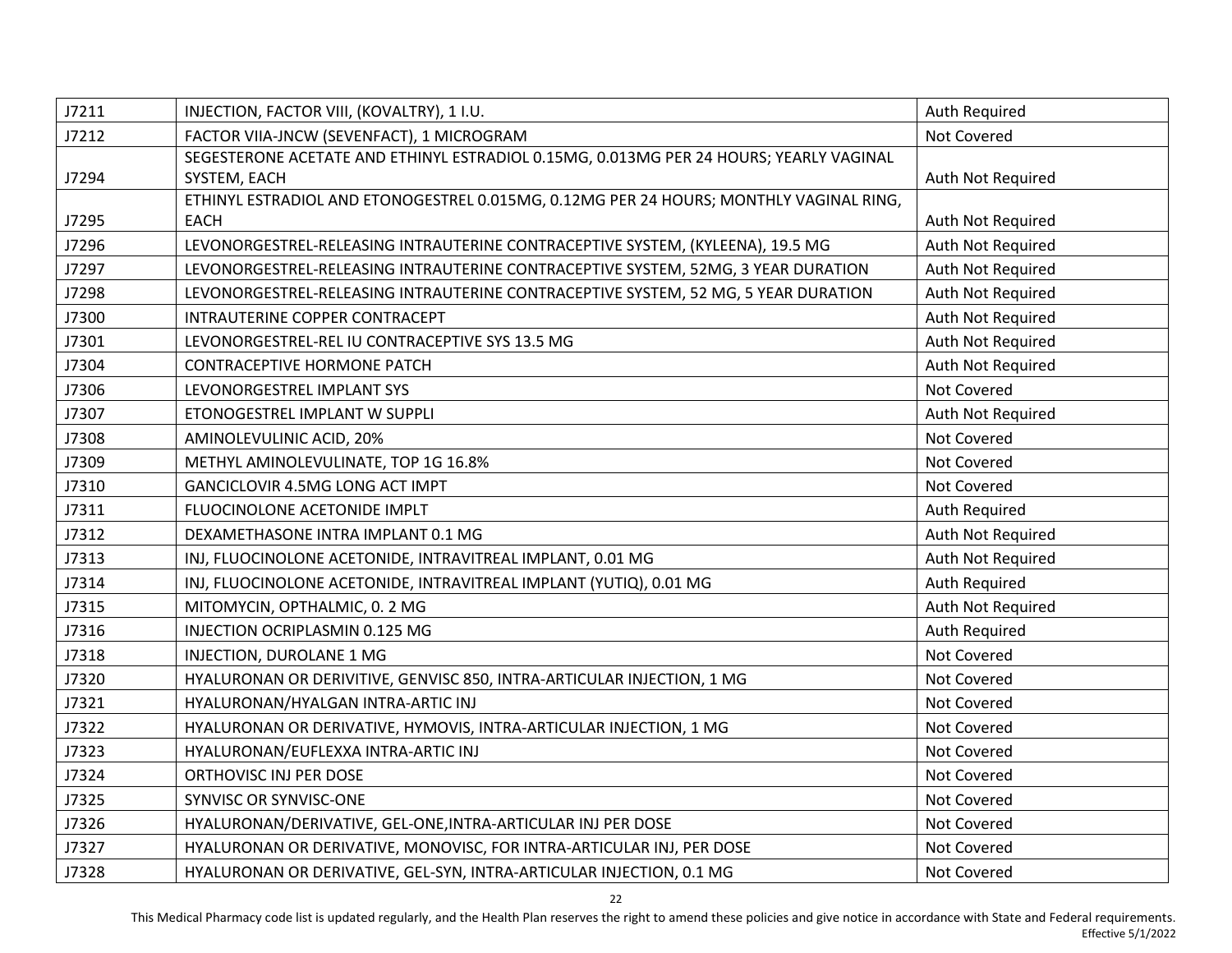| J7329 | INJECTION, TRIVISC 1 MG                                              | Not Covered                                                     |
|-------|----------------------------------------------------------------------|-----------------------------------------------------------------|
| J7330 | AUTOLOG CULT CHONDROCYTES IMP                                        | Not Covered                                                     |
| J7331 | HYALURONAN OR DERIVATIVE, SYNOJOYNT, INTRA-ARTICULAR INJECTION, 1 MG | Not Covered                                                     |
| J7332 | HYALURONAN OR DERIVATIVE, TRILURON, INTRA-ARTICULAR INJECTION, 1 MG  | Not Covered                                                     |
| J7336 | CAPSAICIN 8% PATCH, PER SQ CENT                                      | Not Covered                                                     |
| J7340 | CARBIDOPA 5 MG/LEVODOPA 20 MG ENTERAL SUSPENSION                     | Not Covered                                                     |
| J7342 | INSTALLATION, CIPROFLOXACIN OTIC SUSPENSION, 6 MG                    | Auth Not Required                                               |
| J7345 | AMINOLEVULINIC ACID HCL, TOPICAL ADMINISTRATION, 10% GEL, 10 MG      | Not Covered                                                     |
| J7351 | INJECTION, BIMATOPROST, INTRACAMERAL IMPLANT, 1 MICROGRAM            | Auth Required                                                   |
| J7352 | AFAMELANOTIDE IMPLANT, 1 MG                                          | Not Covered                                                     |
| J7402 | MOMETASONE FUROATE SINUS IMPLANT, (SINUVA), 10 MCG                   | <b>Not Covered</b>                                              |
|       |                                                                      | Carved out to Fee for Service.                                  |
| J7500 | AZATHIOPRINE ORAL 50MG                                               | Please contact Utah Medicaid.                                   |
| J7501 | AZATHIOPRINE PARENTERAL 100MG                                        | Auth Not Required                                               |
|       |                                                                      | Carved out to Fee for Service.                                  |
| J7502 | CYCLOSPORINE ORAL 100MG                                              | Please contact Utah Medicaid.                                   |
|       |                                                                      | Carved out to Fee for Service.                                  |
| J7503 | TACROLIMUS, EXTENDED RELEASE, (ENVARSUS XR), ORAL, 0.25 MG           | Please contact Utah Medicaid.                                   |
| J7504 | LYMPHOCYTE IMM GLOB 250MG PAR                                        | Carved out to Fee for Service.<br>Please contact Utah Medicaid. |
|       |                                                                      |                                                                 |
| J7505 | MUROMONAB-CD3 PARENTAL 5 MG                                          | Auth Not Required<br>Carved out to Fee for Service.             |
| J7507 | TACROLIMUS ORAL PER 1 MG                                             | Please contact Utah Medicaid.                                   |
|       |                                                                      | Carved out to Fee for Service.                                  |
| J7508 | TACROLIMUS EXTENDED RELEASE ORAL 0.1 MG                              | Please contact Utah Medicaid.                                   |
| J7509 | METHYLPREDNISOLONE ORAL 4MG                                          | Auth Not Required                                               |
| J7510 | PREDNISOLONE ORAL PER 5 MG                                           | Auth Not Required                                               |
|       |                                                                      | Carved out to Fee for Service.                                  |
| J7511 | LYMPHOCYTE IMM GLOBULIN, 25 MG                                       | Please contact Utah Medicaid.                                   |
| J7512 | PREDNISONE, IMMEDIATE RELEASE OR DELAYED RELEASE, ORAL, 1 MG         | Auth Not Required                                               |
| J7513 | DACLIZUMAB PARENTERAL 25 MG                                          | Not Covered                                                     |
|       |                                                                      | Carved out to Fee for Service.                                  |
| J7515 | <b>CYCLOSPORINE ORAL 25MG</b>                                        | Please contact Utah Medicaid.                                   |
|       |                                                                      | Carved out to Fee for Service.                                  |
| J7516 | CYCLOSPORIN PARENTERAL 250MG                                         | Please contact Utah Medicaid.                                   |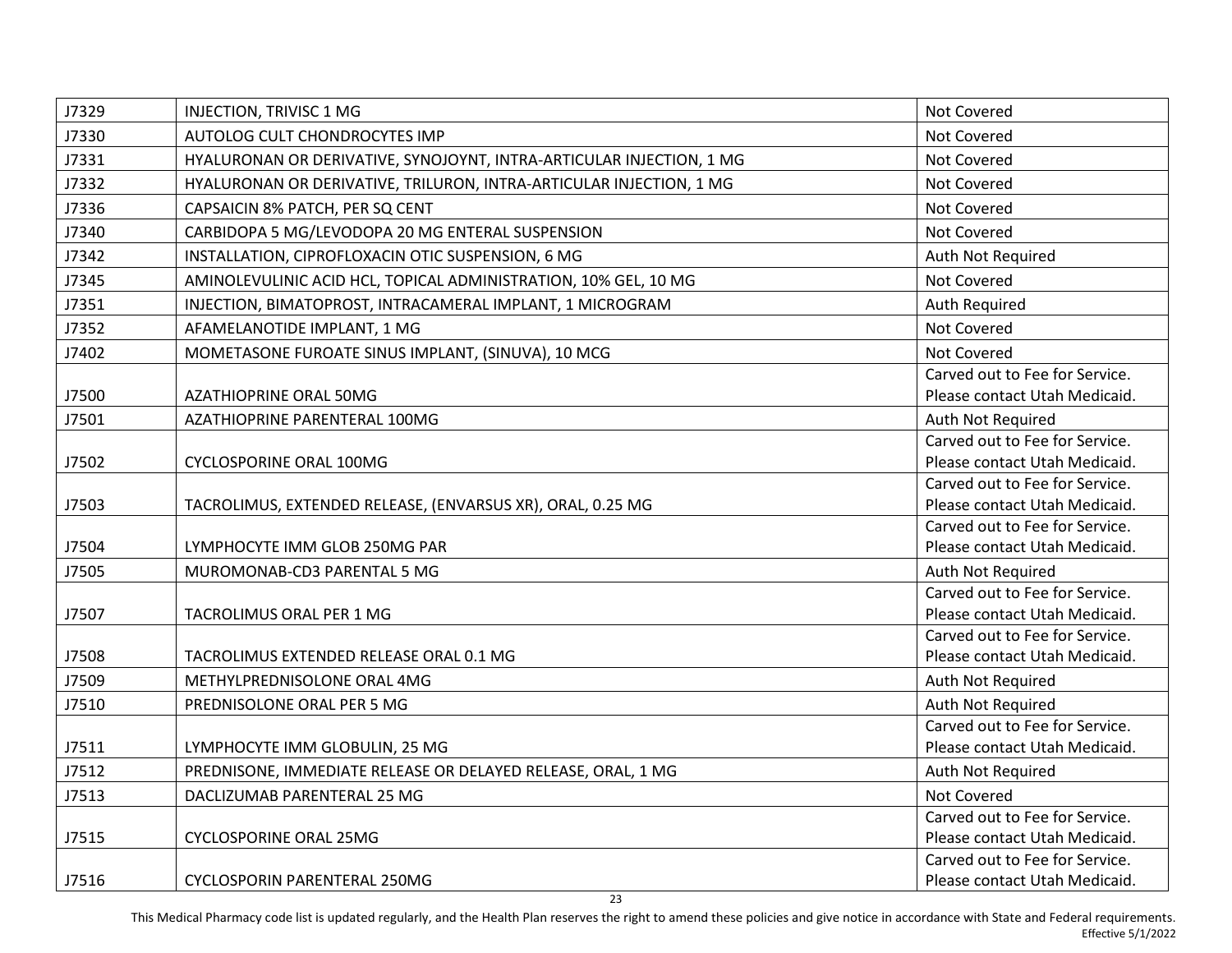|       |                                       | Carved out to Fee for Service.                                  |
|-------|---------------------------------------|-----------------------------------------------------------------|
| J7517 | MYCOPHENOLATE MOFET ORAL 250MG        | Please contact Utah Medicaid.                                   |
|       |                                       | Carved out to Fee for Service.                                  |
| J7518 | MYCOPHENOLIC ACID, ORAL 180MG         | Please contact Utah Medicaid.                                   |
|       |                                       | Carved out to Fee for Service.                                  |
| J7520 | SIROLIMUS ORAL 1 MG                   | Please contact Utah Medicaid.                                   |
|       |                                       | Carved out to Fee for Service.                                  |
| J7525 | TACROLIMUS PARENTERAL 5 MG            | Please contact Utah Medicaid.<br>Carved out to Fee for Service. |
| J7527 | EVEROLIMUS, ORAL, 0. 25 MG            | Please contact Utah Medicaid.                                   |
|       |                                       | Auth Required when billing over                                 |
| J7599 | IMMUNOSUPPRESSIVE DRUG, NEC           | \$500                                                           |
| J7604 | ACETYLCYSTEINE IHN SOL UNIT DOSE      | Not Covered                                                     |
| J7605 | ARFORMOTEROL NON-COMP UNIT            | <b>Not Covered</b>                                              |
| J7606 | FORM FURMARATE IHN SOL UNIT DOSE      | Auth Not Required                                               |
| J7607 | LEVALBUTEROL INH SOLU 0.5 MG          | Not Covered                                                     |
| J7608 | ACETYLCYSTEINE INH SOL NONCOMP UN 1GM | Auth Not Required                                               |
| J7609 | ALBUTEROL INH SOL UNIT DOS 1MG        | <b>Not Covered</b>                                              |
| J7610 | ALBUTEROL INHAL SOLUTION, 1MG         | Not Covered                                                     |
| J7611 | ALBUTEROL, INH SOL, CONCNRT/MG        | Not Covered                                                     |
| J7612 | LEVALBUTEROL INH SOL CON 0.5MG        | Not Covered                                                     |
| J7613 | ALBUTEROL INH SOL, UNIT DOSE/MG       | Auth Not Required                                               |
| J7614 | LEVALBUTEROL INH SOL UNIT .5MG        | Not Covered                                                     |
| J7615 | ACETYLCYSTEINE 20% PER ML INH         | Not Covered                                                     |
| J7620 | ALBUTER 2.5MG/IPRA BRO .05 MG         | Auth Not Required                                               |
| J7622 | BETHAMETHASONE, INH SOL UNIT/MI       | Not Covered                                                     |
| J7624 | BETHAMETHASONE, INH SOL UNT/MIL       | <b>Not Covered</b>                                              |
| J7626 | BUDESONIDE INH SOL, UNIT.5MG          | Not Covered                                                     |
| J7627 | BUDESONIDE INH SOL COMPOUND 0.5       | Not Covered                                                     |
| J7628 | BITOLTEROL MESY INH CON PER MI        | Not Covered                                                     |
| J7629 | BITOLTEROL MES INH UNIT PER MI        | Not Covered                                                     |
| J7631 | CROMOLYN SOD INH UNIT PER 10MG        | Not Covered                                                     |
| J7632 | CROMOLYN SODIUM COMP UNIT             | Not Covered                                                     |
| J7633 | <b>BUDESONIDE INH SOL CON .25MIL</b>  | Not Covered                                                     |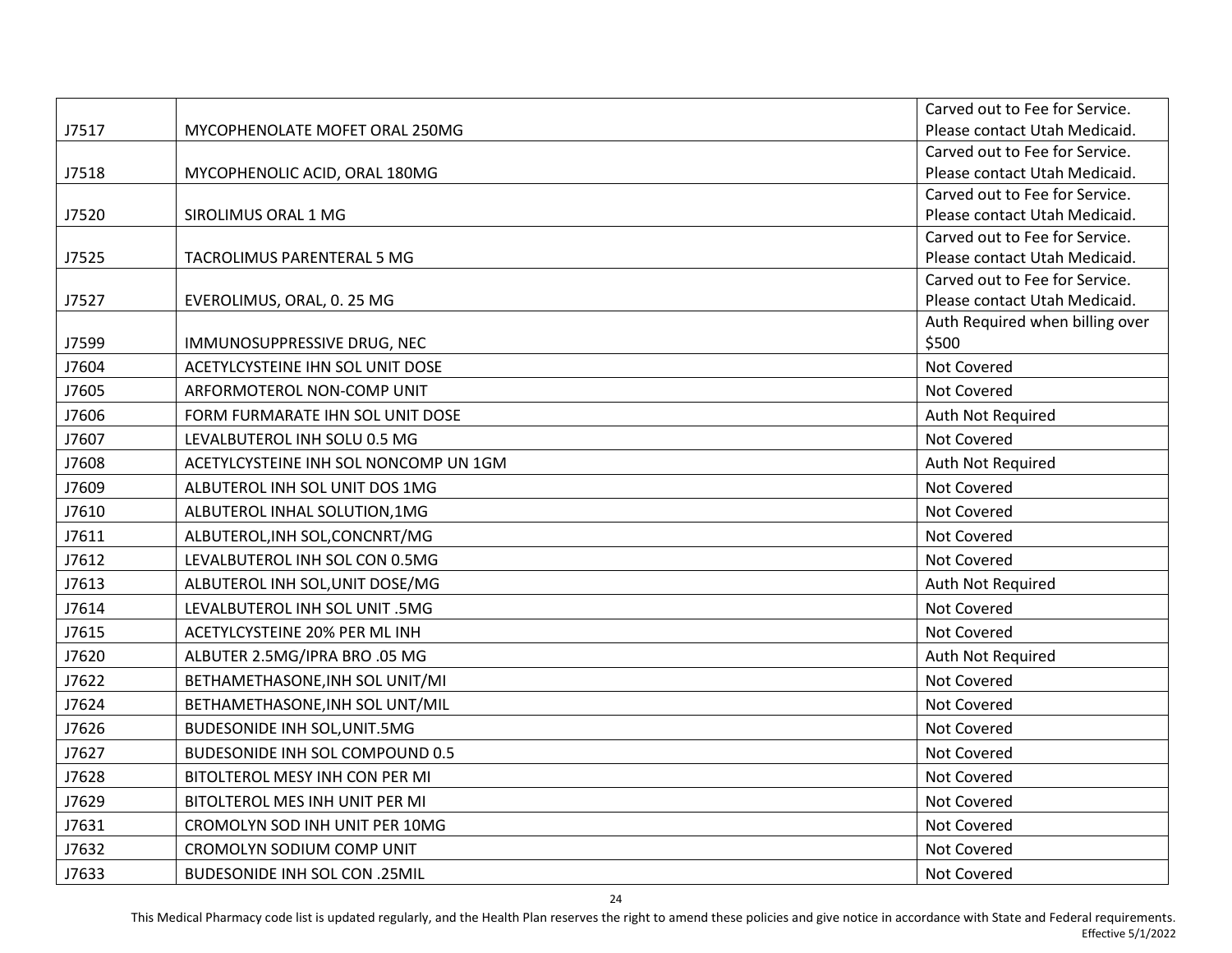| J7634 | <b>BUDESONIDE INH SOL 0.25MIL</b>                                            | Not Covered       |
|-------|------------------------------------------------------------------------------|-------------------|
| J7635 | ATROPINE INH SOL CONC PER MIL                                                | Not Covered       |
| J7636 | ATROPINE INH UNIT DOSE PER MIL                                               | Not Covered       |
| J7637 | DEXAMETHASONE INH CONC PER MIL                                               | Not Covered       |
| J7638 | DEXAMETHASONE INH UNIT PER MIL                                               | Not Covered       |
| J7639 | DORNASE ALPHA INH UNIT DOSE PER MG                                           | Auth Required     |
| J7640 | FORMOTEROL, INH SOL COMPOUNDED                                               | Not Covered       |
| J7641 | FLUNISOLIDE INHAL SOL UNIT/MIL                                               | Not Covered       |
| J7642 | <b>CLYCOPYRROLATE INH PER MIL</b>                                            | Not Covered       |
| J7643 | GLYCOPYRROLATE INH SOL UNIT/MI                                               | Not Covered       |
| J7644 | IPRATROPIUM BROM INH UNIT/MIL                                                | Auth Not Required |
| J7645 | <b>IPRATROP BROMIDE INH SOL 1MIL</b>                                         | Not Covered       |
| J7647 | ISOETHARINE HCI INHAL SOL 1MIL                                               | Not Covered       |
| J7648 | ISOETHARINE HCI INH CON/MIL                                                  | Not Covered       |
| J7649 | <b>ISOETHARINE HCI INH UNT MIL</b>                                           | Not Covered       |
| J7650 | ISOETHARINE HCI INH SOL UNT DO                                               | Not Covered       |
| J7657 | ISOPROTERENOL HCI INH SOL 1MIL                                               | Not Covered       |
| J7658 | ISOPROTERENOL HCL INH PER MIL                                                | Auth Not Required |
| J7659 | ISOPROTERENOL HCL INH PER MG                                                 | Auth Not Required |
| J7660 | ISOPROTEREN HCI INH SOL UNT DO                                               | Not Covered       |
| J7665 | MANNITOL, VIA INHALER, 5 MG                                                  | Not Covered       |
| J7667 | METAPROTERNOL SULF INH SOL 10M                                               | Not Covered       |
| J7668 | METAPROTEREN SUL INH PER 10MG                                                | Not Covered       |
| J7669 | METAPROTERENOL SULF INH 10 MG                                                | Auth Not Required |
| J7670 | METAPROTER SULF INH SOL UNT DO                                               | Not Covered       |
| J7674 | METHACHOLINE CHLORIDE, NEB                                                   | Not Covered       |
| J7676 | PENTAMIDINE COMP UNIT DOSE                                                   | Not Covered       |
|       | REVEFENACIN INHALATION SOLUTION, FDA-APPROVED FINAL PRODUCT, NON-COMPOUNDED, |                   |
| J7677 | ADMINISTERED THROUGH DME, 1 MICROGRAM                                        | Auth Required     |
| J7680 | TERBUTALINE SUL INH CON PER MG                                               | Not Covered       |
| J7681 | TERBUTALINE SULF INH CON MG                                                  | Not Covered       |
| J7682 | TOBRAMYCIN UNIT INH 300MG                                                    | Auth Required     |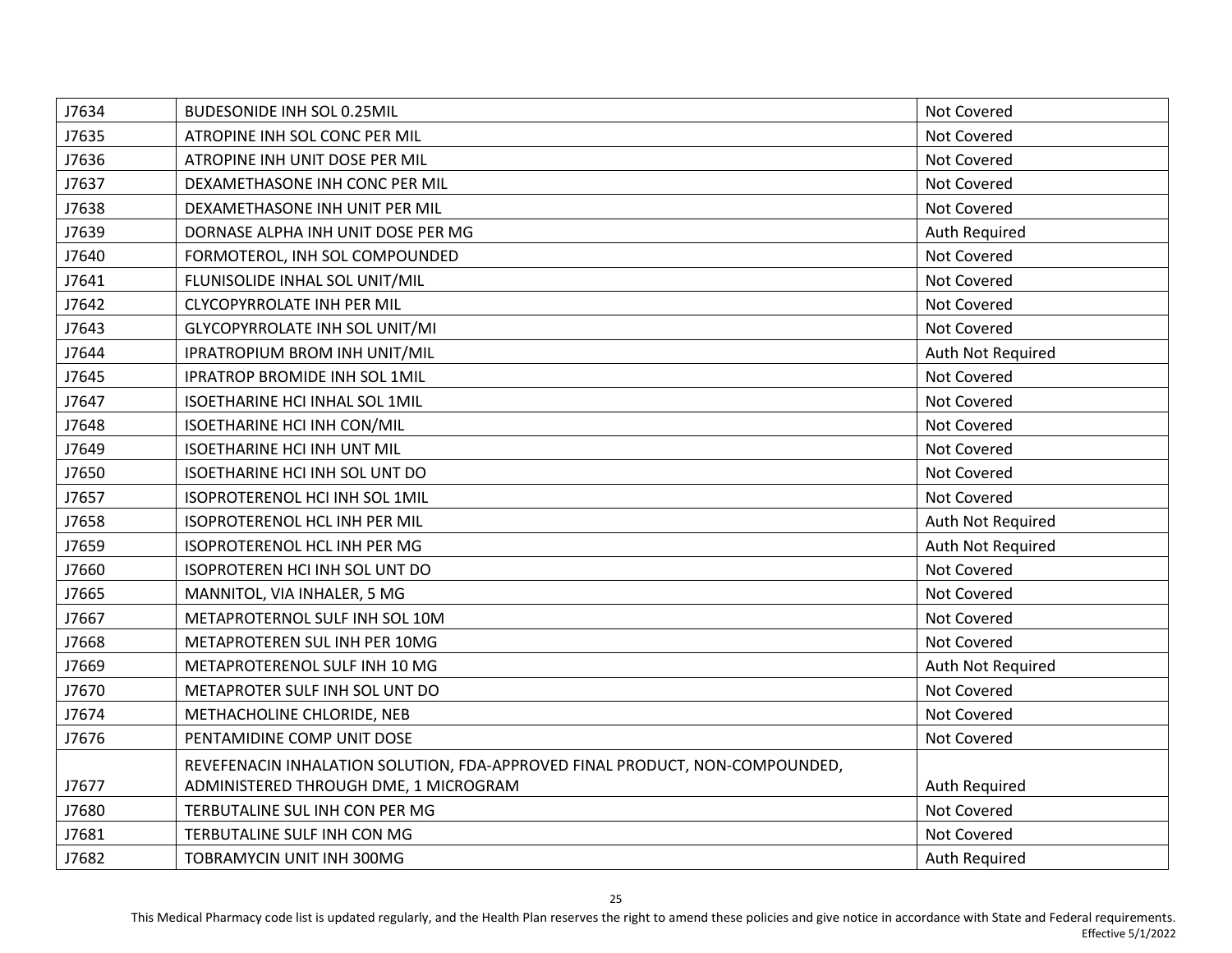| J7683        | TRIAMCINOLONE INH CONC PER MG             | Not Covered                              |
|--------------|-------------------------------------------|------------------------------------------|
| J7684        | TRIAMCINOLONE INH UNIT PER MG             | Not Covered                              |
| J7685        | TOBRAMYCIN INH SOL UNT DO 300M            | Not Covered                              |
| J7686        | TREPROSTINIL, NON-COMP UNIT 1.74 MG       | Not Covered                              |
| J7699        | INHALATION SOLUT FOR DME NOC              | Not Covered                              |
| J7799        | NON INHALATION DRUGS NOC                  | Auth Required when billing over<br>\$500 |
| J7999        | COMPOUNDED DRUG, NOC                      | Not Covered                              |
| J8498        | ANTIEMETIC RECTAL/SUPP NOS                | Not Covered                              |
| J8499        | ORAL PRESCRIP DRUG NON CHEMO              | Not Covered                              |
| J8501        | <b>ORAL APREPITANT</b>                    | Auth Not Required                        |
| J8510        | <b>BULSULFAN ORAL 2MG</b>                 | Not Covered                              |
| J8515        | CABERGOLINE, ORAL 0.25MG                  | Not Covered                              |
| J8520        | <b>CAPECITABINE ORAL 150MG</b>            | Auth Not Required                        |
| J8521        | CAPECITABINE ORAL 500MG                   | Auth Not Required                        |
| J8530        | CYCLOPHOSPHAMIDE ORAL 25 MG               | Auth Not Required                        |
| J8540        | ORAL DEXAMETHASONE                        | Auth Not Required                        |
| <b>J8560</b> | ETOPOSIDE ORAL 50 MG                      | Not Covered                              |
| J8562        | ORAL FLUDARABINE PHOSPHATE 10 MG          | Not Covered                              |
| J8565        | <b>GEFITINIB ORAL</b>                     | Not Covered                              |
| J8597        | ANTIEMETIC DRUG ORAL NOS                  | Auth Not Required                        |
| J8600        | MELPHALAN ORAL 2 MG                       | Auth Not Required                        |
| J8610        | METHOTREXATE ORAL 2.5 MG                  | Auth Not Required                        |
| J8650        | NABILONE ORAL 1MG                         | Auth Not Required                        |
| J8655        | NETUPITANT 300 MG AND PALONOSETRON 0.5 MG | Auth Required                            |
| J8670        | ROLAPITANT, ORAL, 1 MG                    | Auth Not Required                        |
| J8700        | TEMOZOLMIDE ORAL 5 MG                     | Auth Not Required                        |
| J8705        | TOPOTECAN ORAL 0.25MG                     | Not Covered                              |
| J8999        | ORAL PRESCRIPTION DRUG CHEMO              | Auth Required when billing over<br>\$500 |
| J9000        | DOXORUBIC HCL 10 MG CHEMO                 | Auth Not Required                        |
| J9015        | ALDESLEUKIN PER SINGLE USE VL             | Auth Required                            |
| J9017        | ARSENIC TRIOXIDE, 1 MG                    | Auth Required                            |
|              |                                           |                                          |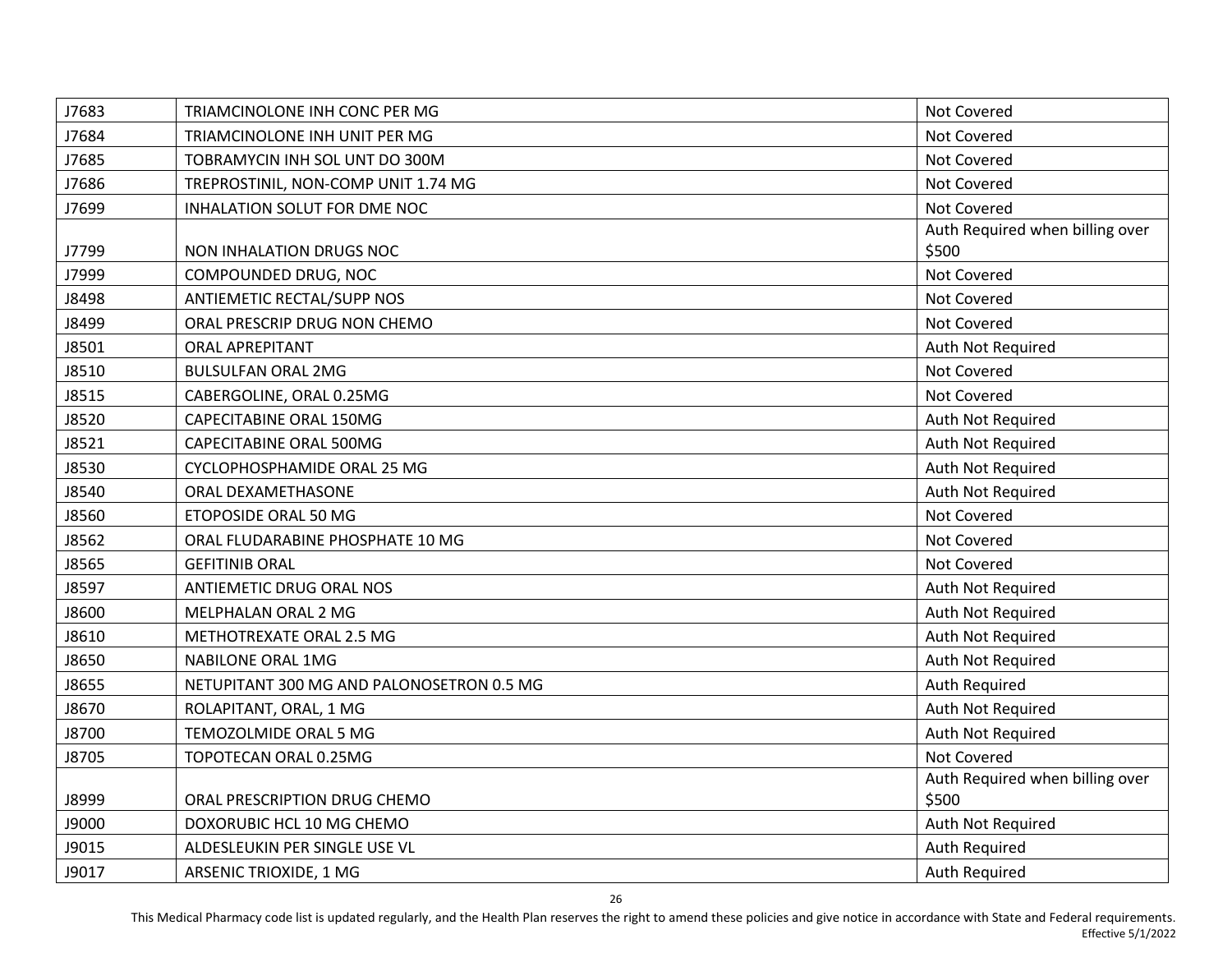| J9019 | INJ, ASPARAGINASE (ERWINAZE), 1,000 IU                  | Auth Required     |
|-------|---------------------------------------------------------|-------------------|
| J9020 | ASPARAGINASE 10,000 UNITS                               | Auth Required     |
| J9021 | INJ, ASPARAGINASE, RECOMBINANT, (RYLAZE), 0.1 MG        | Auth Required     |
| J9022 | INJ, ATEZOLIZUMAB, 10 MG                                | Auth Required     |
| J9023 | INJ, AVELUMAB, 10 MG                                    | Auth Required     |
| J9025 | <b>AZACITIDINE INJECTION</b>                            | Auth Required     |
| J9027 | <b>CLOFARABINE INJECTION</b>                            | Auth Required     |
| J9030 | BCG LIVE INTRAVESICAL INSTILLATION, 1 MG                | Auth Not Required |
| J9032 | INJ, BELINOSTAT, 10 MG                                  | Auth Required     |
| J9033 | BENDAMUSTINE HCI 1MG INJ                                | Auth Required     |
| J9034 | INJECTION, BENDAMUSTINE HCL (BENDEKA), 1 MG             | Auth Required     |
| J9035 | BEVACIZUMAB INJECTION                                   | Auth Required     |
| J9036 | INJECTION, BENDAMUSTINE HYDROCHLORIDE, (BELRAPZO), 1 MG | Not Covered       |
| J9037 | INJECTION, BELANTAMAB MAFODONTIN-BLMF, 0.5 MG           | Auth Required     |
| J9039 | INJ, BLINATUMOMAB, 1 MICROGRAM                          | Auth Required     |
| J9040 | <b>BLEOMYCIN SULFATE 15 UNITS</b>                       | Auth Not Required |
| J9041 | <b>BORTEZOMIB INJECTION</b>                             | Auth Required     |
| J9042 | INJ, BRENTUXIMAB VEDOTIN, 1 MG                          | Auth Required     |
| J9043 | INJ, CABAZITAXEL, 1 MG                                  | Auth Required     |
| J9044 | INJECTION, BORTEZOMIB, NOS, 0.1 MG                      | Auth Required     |
| J9045 | <b>CARBOPLATIN 50MG</b>                                 | Auth Not Required |
| J9047 | INJECTION CARFILZOMIB 1 MG                              | Auth Required     |
| J9050 | CARMUSTINE 100MG INJ                                    | Auth Required     |
| J9055 | <b>CETUXIMAB INJECTION</b>                              | Auth Required     |
| J9057 | INJ, COPANLISIB, 1 MG                                   | Auth Required     |
| J9060 | CISPLATIN POWDER OR SOL 10MG                            | Auth Not Required |
| J9061 | INJ, AMIVANTAMAB-VMJW, 2 MG                             | Auth Required     |
| J9065 | <b>CLADRIBINE PER 1 MG INJ</b>                          | Auth Required     |
| J9070 | CYCLOPHOSPHAMIDE 100 MG                                 | Auth Not Required |
| J9071 | INJECTION, CYCLOPHOSPHAMIDE, (AUROMEDICS), 5 MG         | Auth Not Required |
| J9098 | <b>CYTARABINE LIPOSOME 10MG INJ</b>                     | Auth Required     |
| J9100 | <b>CYTARABINE 100 MG</b>                                | Auth Not Required |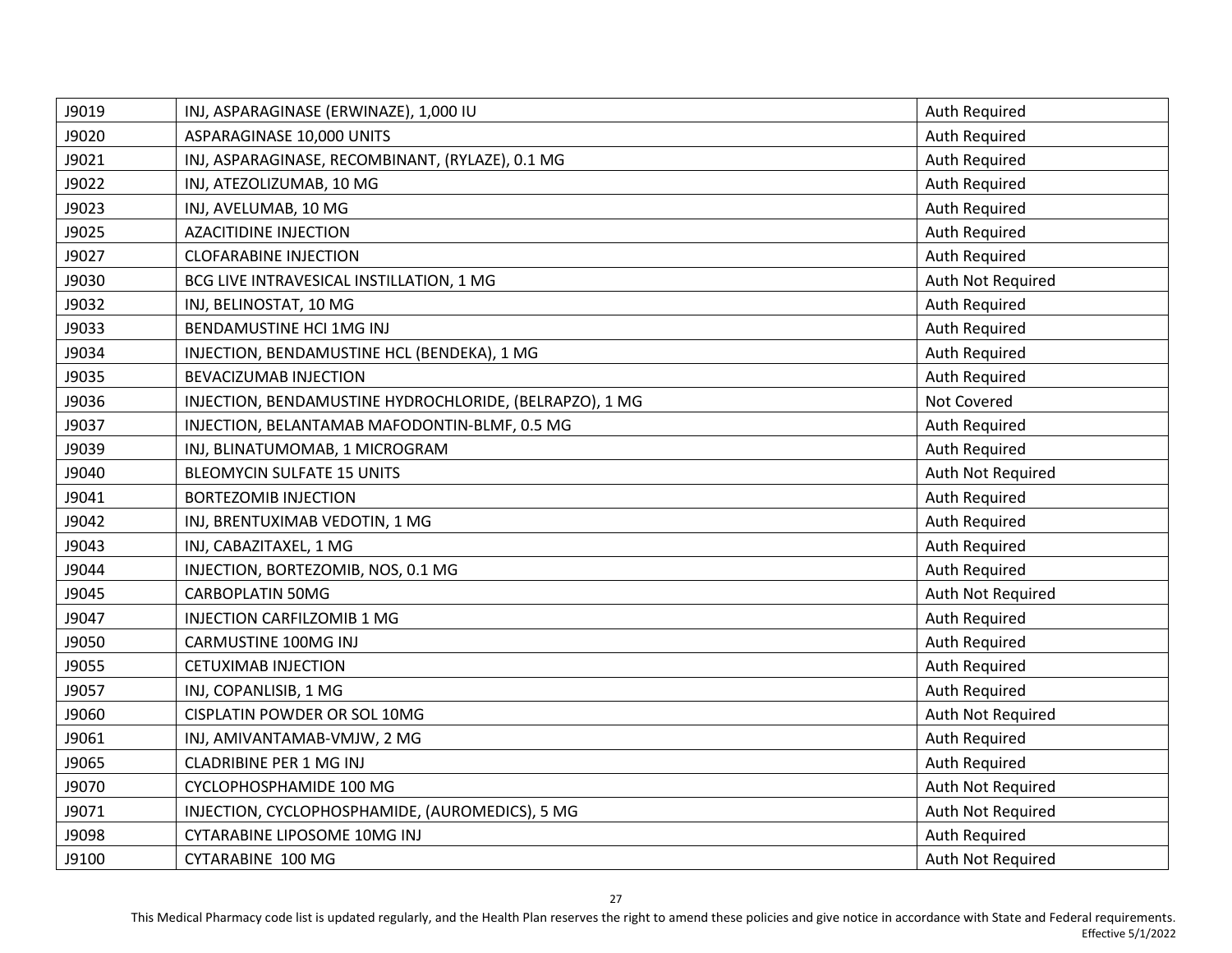| J9118 | INJECTION, CALASPARGASE PEGOL-MKNL, 10 UNITS             | Not Covered       |
|-------|----------------------------------------------------------|-------------------|
| J9119 | INJECTION, CEMIPLIMAB-RWLC, 1 MG                         | Auth Required     |
| J9120 | DACTINOMYCIN D 0.5MG                                     | Auth Required     |
| J9130 | DACARBAZINE 100 MG                                       | Auth Not Required |
| J9144 | INJECTION, DARATUMUMAB, 10 MG AND HYALURONIDASE-FIHJ     | Auth Required     |
| J9145 | INJ, DARATUMUMAB, 10 MG                                  | Auth Required     |
| J9150 | DAUNORUBICIN 10MG                                        | Auth Not Required |
| J9151 | DAUNORUBICIN CITRATE LIPO 10MG                           | Auth Required     |
| J9153 | INJ, LIPOSOMAL, 1 MG DAUNORUBICIN AND 2.27 MG CYTARABINE | Auth Required     |
| J9155 | <b>DEGARELIX INJECTION 1MG</b>                           | Auth Required     |
| J9160 | DENILEUKIN DIFTITOX 300 MCG                              | Not Covered       |
| J9165 | DIETHYLSTILBESTROL DIP 250MG                             | Not Covered       |
| J9171 | DOCETAXEL INJECTION 1MG                                  | Auth Not Required |
| J9173 | INJ, DURVALUMAB, 10 MG                                   | Auth Required     |
| J9175 | ELLIOTTS B SOLUTION PER ML                               | Not Covered       |
| J9176 | INJ, ELOTUZUMAB, 1 MG                                    | Auth Required     |
| J9177 | INJECTION, ENFORTUMAB VEDOTIN-EJFV, 0.25 MG              | Auth Required     |
| J9178 | INJ, EPIRUBICIN HCL, 2 MG                                | Auth Not Required |
| J9179 | INJ, ERIBULIN MESYLATE, 0.1 MG                           | Auth Required     |
| J9181 | ETOPOSIDE 10 MG                                          | Auth Not Required |
| J9185 | FLUDARABINE PHOSPHATE 50 MG                              | Auth Not Required |
| J9190 | FLUOROURACIL 500MG                                       | Auth Not Required |
| J9198 | INJECTION, GEMCITABINE HYDROCHLORIDE, (INFUGEM), 100 MG  | Auth Required     |
| J9200 | <b>FLOXURIDINE 500MG</b>                                 | Auth Required     |
| J9201 | <b>GEMCITABINE HCL 200 MG</b>                            | Auth Not Required |
| J9202 | <b>GOSERELIN ACETATE IMP 3.6MG</b>                       | Auth Required     |
| J9203 | INJ, GEMTUZUMAB OZOGAMICIN, 0.1 MG                       | Auth Required     |
| J9204 | INJ, MOGAMULIZUMAB-KPKC, 1 MG                            | Auth Required     |
| J9205 | INJ, IRINOTECAN LIPOSOME, 1 MG                           | Auth Required     |
| J9206 | <b>IRONOTECAN 20 MG</b>                                  | Auth Not Required |
| J9207 | IXABEPILONE 1MG INJ                                      | Auth Required     |
| J9208 | <b>IFOSFAMIDE PER 1G</b>                                 | Auth Not Required |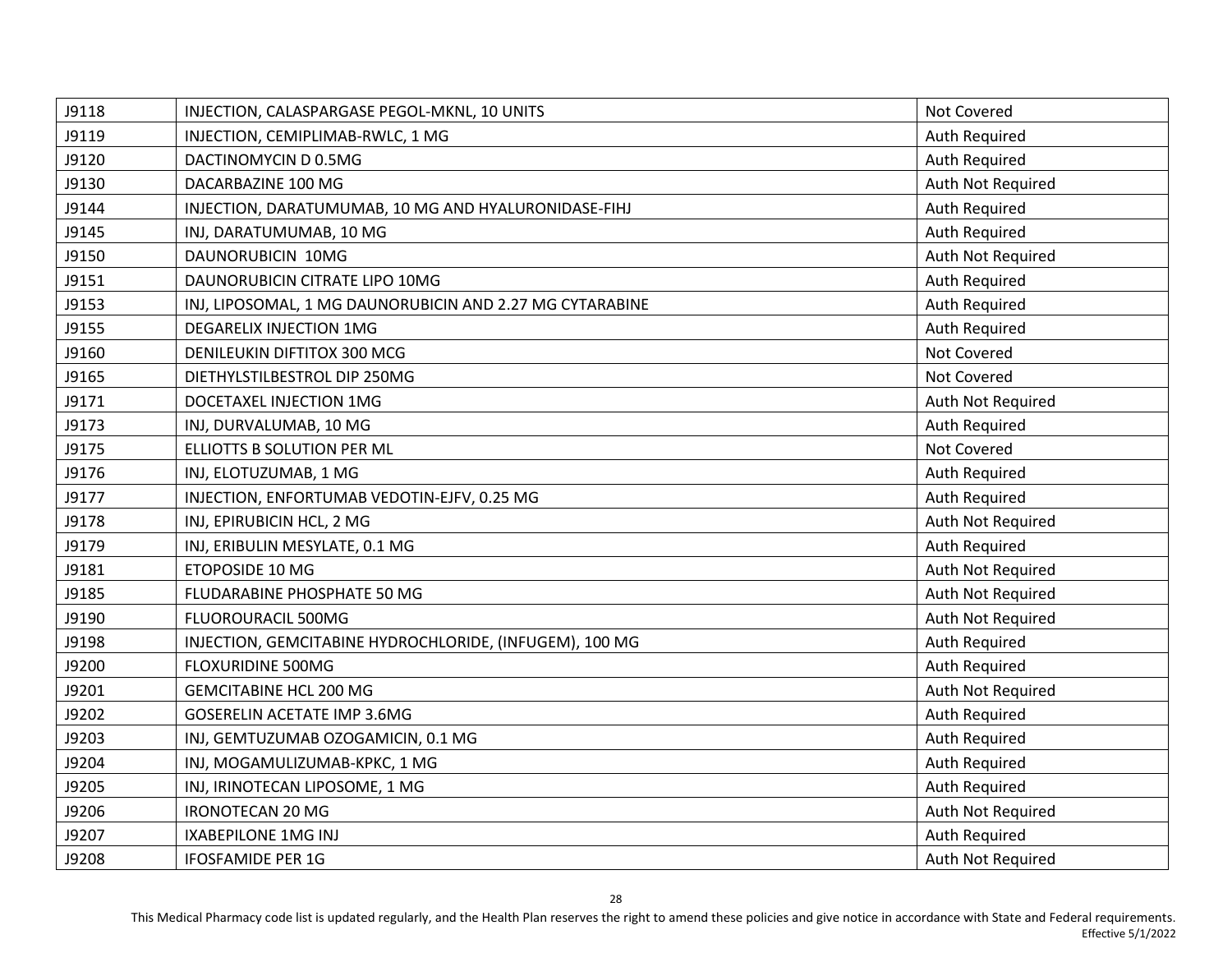| J9209 | MESNA 200MG                                 | Auth Not Required              |
|-------|---------------------------------------------|--------------------------------|
|       |                                             | Carved out to Fee for Service. |
| J9210 | INJ, EMAPALUMAB-LZSG, 1 MG                  | Please contact Utah Medicaid.  |
| J9211 | <b>IDARUBICIN HCL 5MG</b>                   | Auth Required                  |
| J9212 | INTERFERON ALFACON 1 RECO 1MCG, 1MCG        | Not Covered                    |
| J9213 | INTERFERON ALFA 2A REC 3MIL UN              | Not Covered                    |
| J9214 | INTERFERON ALFA 2B REC 1MIL                 | Auth Required                  |
| J9215 | INTERFERON ALFA N3 250,000 IU               | Not Covered                    |
| J9216 | <b>INTERFERON GAMMA 1 B 3MIL</b>            | Auth Required                  |
| J9217 | LEUPROLIDE ACETATE SUSP 7.5MG               | Auth Required                  |
| J9218 | LEUPROLIDE ACETATE PER 1MG                  | Auth Required                  |
| J9219 | LEUPROLIDE ACETATE IMP 65 MG                | Not Covered                    |
| J9223 | INJECTION, LURBINECTEDIN, 0.1 MG            | Auth Required                  |
| J9225 | <b>VANTAS IMPLANT</b>                       | Auth Required                  |
| J9226 | SUPPRELIN LA IMPLANT                        | Auth Required                  |
| J9227 | INJECTION, ISATUXIMAB-IRFC, 10 MG           | Auth Required                  |
| J9228 | INJ, IPILIMUMAB, 1 MG                       | Auth Required                  |
| J9229 | INJ, INOTUZUMAB OZOGAMICIN, 0.1 MG          | Auth Required                  |
| J9230 | MECHLORETHAMINE HCL 10MG                    | Auth Required                  |
| J9245 | MELPHALAN HCL 50MG INJ                      | Auth Required                  |
| J9246 | INJECTION, MELPHALAN (EVOMELA), 1 MG        | Auth Required                  |
| J9247 | INJ, MELPHALAN FLUFENAMIDE, 1MG             | Not Covered                    |
| J9250 | METHOTREXATE SODIUM 5 MG                    | Auth Not Required              |
| J9260 | METHOTREXATE SODIUM 50MG                    | Auth Not Required              |
| J9261 | NELARABINE INJ 50MG                         | Auth Required                  |
| J9262 | INJECTION OMACETAXINE MEPESUCCINATE 0.01 MG | Auth Required                  |
| J9263 | <b>OXALIPLATIN</b>                          | Auth Not Required              |
| J9264 | PACLITAXEL PROTEIN BOUND                    | Auth Required                  |
| J9266 | PEGASPARGASE SINGLE DOSE VIAL               | Auth Required                  |
| J9267 | INJ, PACLITAXEL, 1 MG                       | Auth Not Required              |
| J9268 | PENTOSTATIN PER 10MG                        | Auth Required                  |
| J9269 | INJ, TAGRAXOFUSP-ERZS, 10 MICROGRAMS        | Auth Required                  |
| J9270 | PLICAMYCIN 2.5MG                            | Auth Not Required              |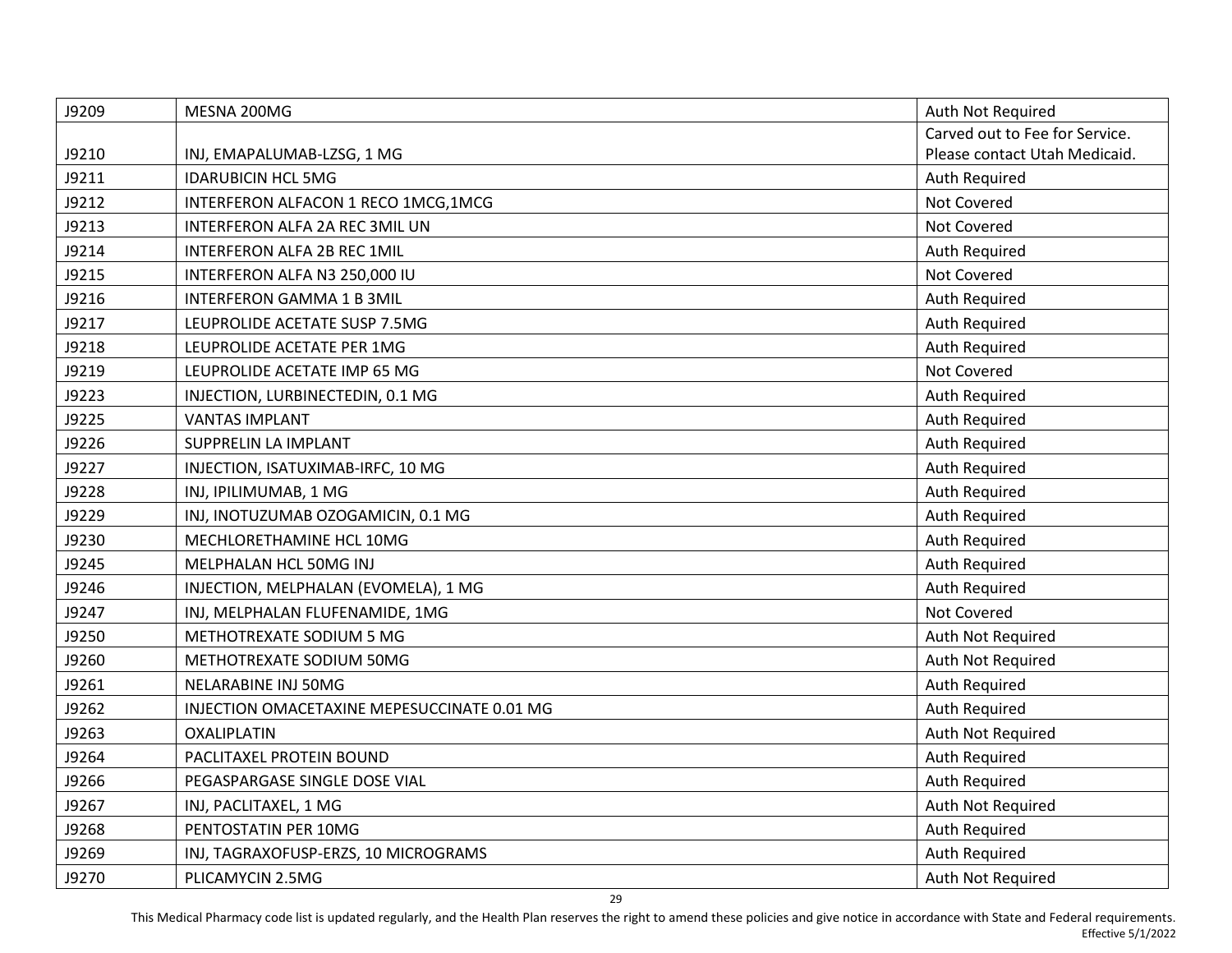| J9271 | INJ, PEMBROLIZUMAB, 1 MG                                              | Auth Required     |
|-------|-----------------------------------------------------------------------|-------------------|
| J9272 | INJ, DOSTARLIMAB-GXLY, 10 MG                                          | Auth Required     |
| J9273 | INJECTION, TISOTUMAB VEDOTIN-TFTV, 1 MG                               | Auth Required     |
| J9280 | <b>MITOMYCIN 5 MG</b>                                                 | Auth Not Required |
| J9281 | MITOMYCIN PYELOCALYCEAL INSTILLATION, 1 MG                            | Auth Required     |
| J9285 | INJ, OLARATUMAB, 10 MG                                                | Auth Required     |
| J9293 | MITOXANTRONE HCL PER 5MG                                              | Auth Required     |
| J9295 | INJ, NECITUMUMAB, 1 MG                                                | Auth Required     |
| J9299 | INJ, NIVOLUMAB, 1 MG                                                  | Auth Required     |
| J9301 | INJ, OBINUTUZUMAB, 10 MG                                              | Auth Required     |
| J9302 | OFATUMUMAB 10 MG INJECTION                                            | Auth Required     |
| J9303 | PANITUMUMAB INJECTION                                                 | Auth Required     |
| J9304 | INJECTION, PEMETREXED (PEMFEXY), 10 MG                                | Not Covered       |
| J9305 | PEMETREXED INJECTION                                                  | Auth Required     |
| J9306 | <b>INJECTION PERTUZUMAB 1 MG</b>                                      | Auth Required     |
| J9307 | PRALATREXATE 1 MG INJECTION                                           | Auth Required     |
| J9308 | INJ, RAMUCIRUMAB, 5 MG                                                | Auth Required     |
| J9309 | INJ, POLATUZUMAB VEDOTIN-PIIQ, 1 MG                                   | Auth Required     |
| J9311 | INJ, RITUXIMAB 10 MG AND HYALURONIDASE                                | Auth Required     |
| J9312 | INJ, RITUXIMAB, 10 MG                                                 | Auth Required     |
| J9313 | INJ, MOXETUMOMAB PASUDOTOX-TDFK, 0.01 MG                              | Auth Required     |
| J9316 | INJECTION, PERTUZUMAB, TRASTUZUMAB, AND HYALURONIDASE-ZZXF, PER 10 MG | Auth Required     |
| J9317 | INJECTION, SACITUZUMAB GOVITECAN-HZIY, 2.5 MG                         | Auth Required     |
| J9318 | INJ, ROMIDEPSIN, NON-LYOPHILIZED, 0.1 MG                              | Auth Required     |
| J9319 | INJ, ROMIDEPSIN, LYOPHILIZED, 0.1 MG                                  | Auth Required     |
| J9320 | STREPTOZOCIN 1G                                                       | Auth Required     |
| J9325 | INJ, TALIMOGENE LAHERPAREPVEC, PER 1 MILLION PLAQUE FORMING UNITS     | Auth Required     |
| J9328 | TEMOZOLOMIDE INJECTION 1MG                                            | Auth Required     |
| J9330 | <b>TEMSIROLIMUS INJECTION</b>                                         | Auth Required     |
| J9340 | THIOTEPA 15MG                                                         | Auth Required     |
| J9348 | INJECTION, NAXITAMAB-GQGK, 1 MG                                       | Auth Required     |
| J9349 | INJECTION, TAFASITAMAB-CXIX, 2 MG                                     | Auth Required     |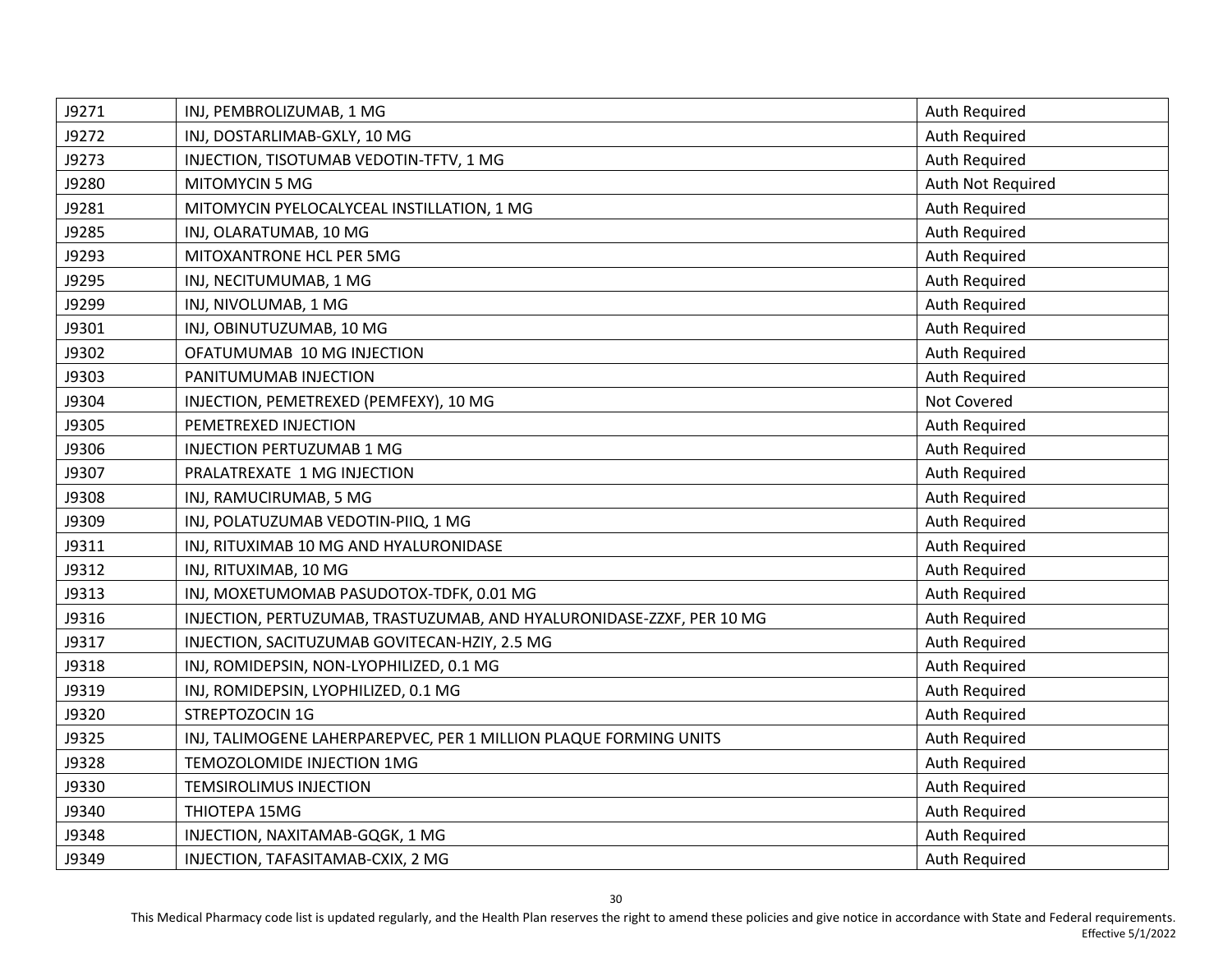| J9351 | TOPOTECANO.1 MG INJECTION                                                   | Auth Not Required               |
|-------|-----------------------------------------------------------------------------|---------------------------------|
| J9352 | INJ, TRABECTEDIN, 0.1 MG                                                    | Auth Required                   |
| J9353 | INJECTION, MARGTUXIMAB-CMKB, 5MG                                            | Auth Required                   |
| J9354 | INJ ADO-TRASTUZUMAB EMTANSINE 1 MG                                          | Auth Required                   |
| J9355 | TRASTUZUMAB, EXCLUDES BIOSIMILAR, 10 MG                                     | Auth Required                   |
| J9356 | INJ, TRASTUZUMAB, 10 MG AND HYALURONIDASE-OYSK                              | Auth Required                   |
| J9357 | VALRUBICIN INTRAVESICAL 200MG                                               | Auth Required                   |
| J9358 | INJECTION, FAM-TRASTUZUMAB DERUXTECAN-NXKI, 1 MG                            | Auth Required                   |
| J9359 | INJECTION, LONCASTUXIMAB TESIRINE-LPYL, 0.075 MG                            | <b>Auth Required</b>            |
| J9360 | <b>VINBLASTINE SULFATE 1MG</b>                                              | Auth Not Required               |
| J9370 | VINCRISTINE SULFATE 1 MG                                                    | Auth Not Required               |
| J9371 | INJECTION VINCRISTINE SULFATE LIPOSOME 1 MG                                 | <b>Auth Required</b>            |
| J9390 | VINORELBINE TARTRATE PER 10 MG                                              | Auth Not Required               |
| J9395 | FULVESTRANT INJ 25MG                                                        | Auth Not Required               |
| J9400 | INJECTION ZIV-AFLIBERCEPT 1 MG                                              | Auth Required                   |
| J9600 | PORFIMER SODIUM 75 MG                                                       | <b>Auth Required</b>            |
|       |                                                                             | Auth Required when billing over |
| J9999 | ANTINEOPLASTIC NOC DRUG                                                     | \$500                           |
| K0455 | PUMP UNINTERRUPTED INFUSION                                                 | Not Covered                     |
| K0552 | SUPPLY/EXT INF PUMP SYR TYPE                                                | Not Covered                     |
| K0553 | SUPPLY ALLOWANCE FOR THERAPEUTIC CONTINUOUS GLUCOSE MONITOR (CGM), 1 MONTH  | Not Covered                     |
| K0554 | THERAPEUTIC GLUCOSE CONTINUOUS MONITOR SYSTEM (CGM) RECEIVER/MONITOR        | Not Covered                     |
| Q0138 | FERUMOXYTOL, NON-ESRD                                                       | Auth Required                   |
| Q0139 | FERUMOXYTOL, ESRD USE                                                       | Auth Required                   |
| Q0144 | AZITHROMYCIN DIHYDRATE, ORAL                                                | Auth Not Required               |
| Q0161 | CHLORPROMAZINE HYDROCHLORIDE 5 MG ORAL                                      | Not Covered                     |
| Q0162 | ONDANSETRON 1 MG, ORAL, FDA APPROVED PRESCRIPTION ANTI-EMETIC, FOR USE AS A | Auth Not Required               |
| Q0163 | DIPHENHYDRAMINE HCL 50MG                                                    | Auth Not Required               |
| Q0164 | PROCHLORPERAZINE MALEATE 5MG                                                | Auth Not Required               |
| Q0166 | <b>GRANISETRON HCL 1 MG ORAL</b>                                            | Auth Not Required               |
| Q0167 | DRONABINOL, 2.5MG, ORAL                                                     | Auth Not Required               |
| Q0169 | PROMETHAZINE HCL,12.5MG,ORAL                                                | Not Covered                     |
| Q0173 | TRIMETHOBENZAMIDE HCL 250MG                                                 | Auth Not Required               |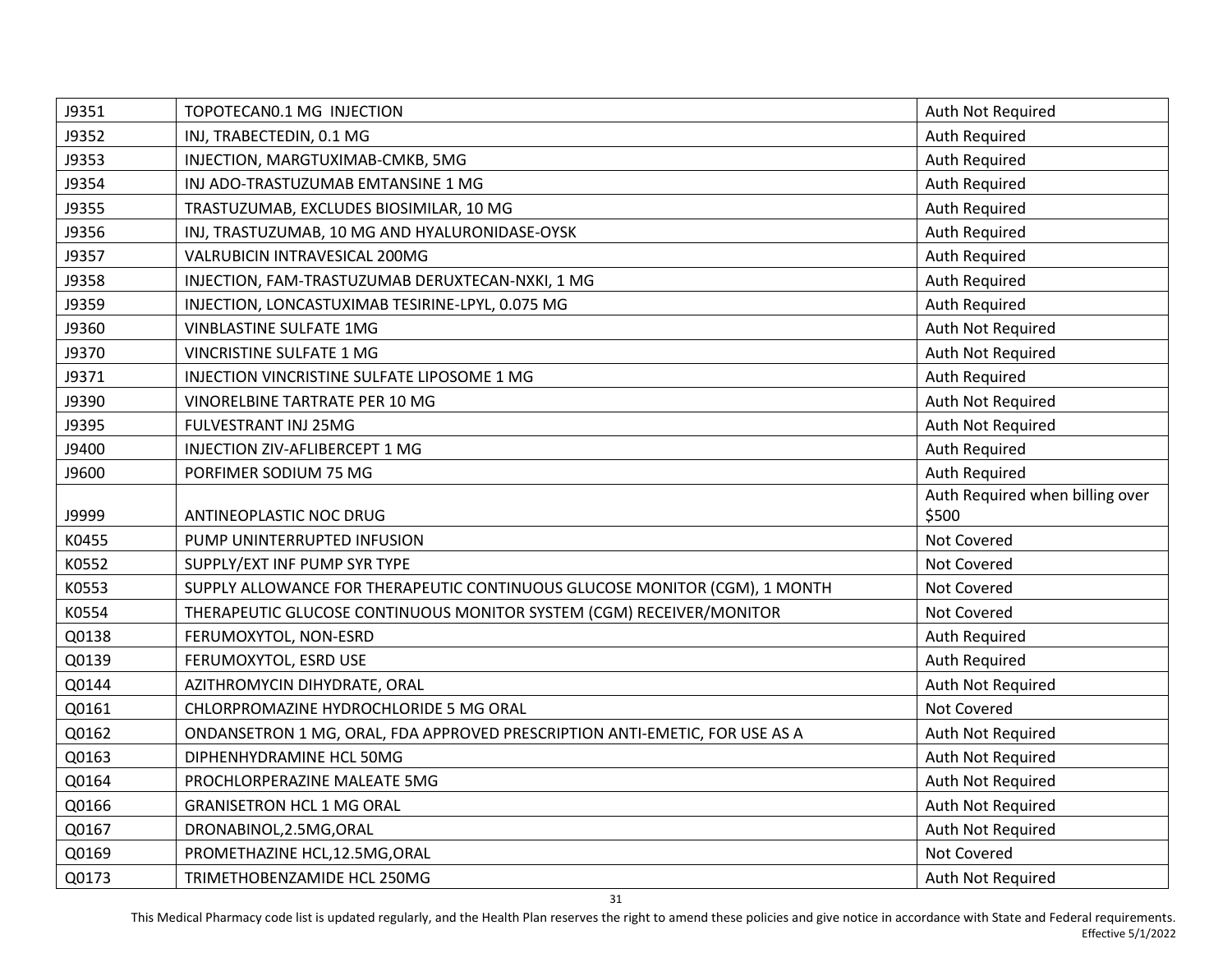| Q0174 | THIETHYLPERAZINE MALEATE10MG                                                            | Not Covered                    |
|-------|-----------------------------------------------------------------------------------------|--------------------------------|
| Q0175 | PERPHENZAINE, 4MG, ORAL                                                                 | Not Covered                    |
| Q0177 | HYDROXYZINE PAMOATE 25MG                                                                | Not Covered                    |
| Q0180 | DOLASETRON MESYLATE ORAL                                                                | Auth Not Required              |
| Q0181 | UNSPECIFIED ORAL ANTI-EMETIC                                                            | Not Covered                    |
| Q0510 | DISPENS FEE IMMUNOSUPRESSIVE                                                            | Not Covered                    |
| Q0511 | SUP FEE ANTIEM, ANTICA, IMMUNO                                                          | Not Covered                    |
| Q0512 | PX SUP FEE ANTI-CAN SUB PRES                                                            | Not Covered                    |
| Q0513 | DISP FEE INHAL DRUGS/30 DAYS                                                            | Not Covered                    |
| Q0514 | DISP FEE INHAL DRUGS/90 DAYS                                                            | Not Covered                    |
| Q0515 | SERMORELIN ACETATE INJECTION                                                            | Auth Not Required              |
|       |                                                                                         | Carved out to Fee for Service. |
| Q2009 | FOSPHENYTOIN INJ PE 50MG                                                                | Please contact Utah Medicaid.  |
| Q2017 | TENIPOSIDE, 50 MG                                                                       | Auth Required                  |
| Q2028 | <b>INJECTION SCULPTRA 0.5 MG</b>                                                        | Not Covered                    |
| Q2034 | FLU VIRUS VAC SPLIT VIRUS INTRAMUSCULAR AGRIFLU                                         | Not Covered                    |
| Q2035 | AFLURIA VACC, 3 YRS & >, IM                                                             | Auth Not Required              |
| Q2036 | FLULAVAL VACC, 3 YRS & >, IM                                                            | Auth Not Required              |
| Q2037 | FLUVIRIN VACC, 3 YRS & >, IM                                                            | Auth Not Required              |
| Q2038 | FLUZONE VACC, 3 YRS & >, IM                                                             | Auth Not Required              |
| Q2039 | NOS FLU VACC, 3 YRS & >, IM                                                             | Auth Not Required              |
| Q2041 | INFUSION, AXICABTAGENE CILOLEUCEL, MAX 200 MIL AUTOLOGUOS CAR T CELLS, PER INFUSION     | Auth Required                  |
| Q2042 | TISAGENLECLEUCEL CAR-POS T CELLS, PER THERAPEUTIC DOSE                                  | Auth Required                  |
| Q2043 | SIPULEUCEL-T, MIN 50 MILL AUTOLOGOUS CD54+ CELLS ACTVTD, PER INFUSION                   | Auth Required                  |
| Q2049 | INJ DOXORUBICIN HCI LIP IMPORTED LIPODOX 10 MG                                          | Auth Required                  |
| Q2050 | INJECTION DOXORUBICIN HCL LIPOSOMAL NOS 10 MG                                           | Auth Required                  |
| Q2052 | SERVICES SUPPLIES IN HOME MEDICARE IVIG DEM                                             | Not Covered                    |
|       | BREXUCABTAGENE AUTOLEUCEL, UP TO 200 MILLION AUTOLOGOUS ANTI-CD19 CAR POSITIVE VIABLE T |                                |
| Q2053 | <b>CELLS, PER THERAPEUTIC DOSE</b>                                                      | Auth Required                  |
|       | LISOCABTAGENE MARALEUCEL, UP TO 110 MILLION AUTOLOGOUS ANTI-CD19 CAR-POSITIVE VIABLE T  |                                |
| Q2054 | CELLS, INCLUDING LEUKAPHERESIS AND DOSE PRPARATION PROCEDURES, PER THERAPEUTIC DOSE     | Auth Required                  |
| Q2055 | IDECABTAGENE VICLEUCEL, UP TO 460 MIL AUTOLOGOUS BCMA DIR CAR-POS T CELLS               | Auth Required                  |
| Q3027 | INJECTION INTERFERON BETA-1A 1 MCG IM USE                                               | Auth Required                  |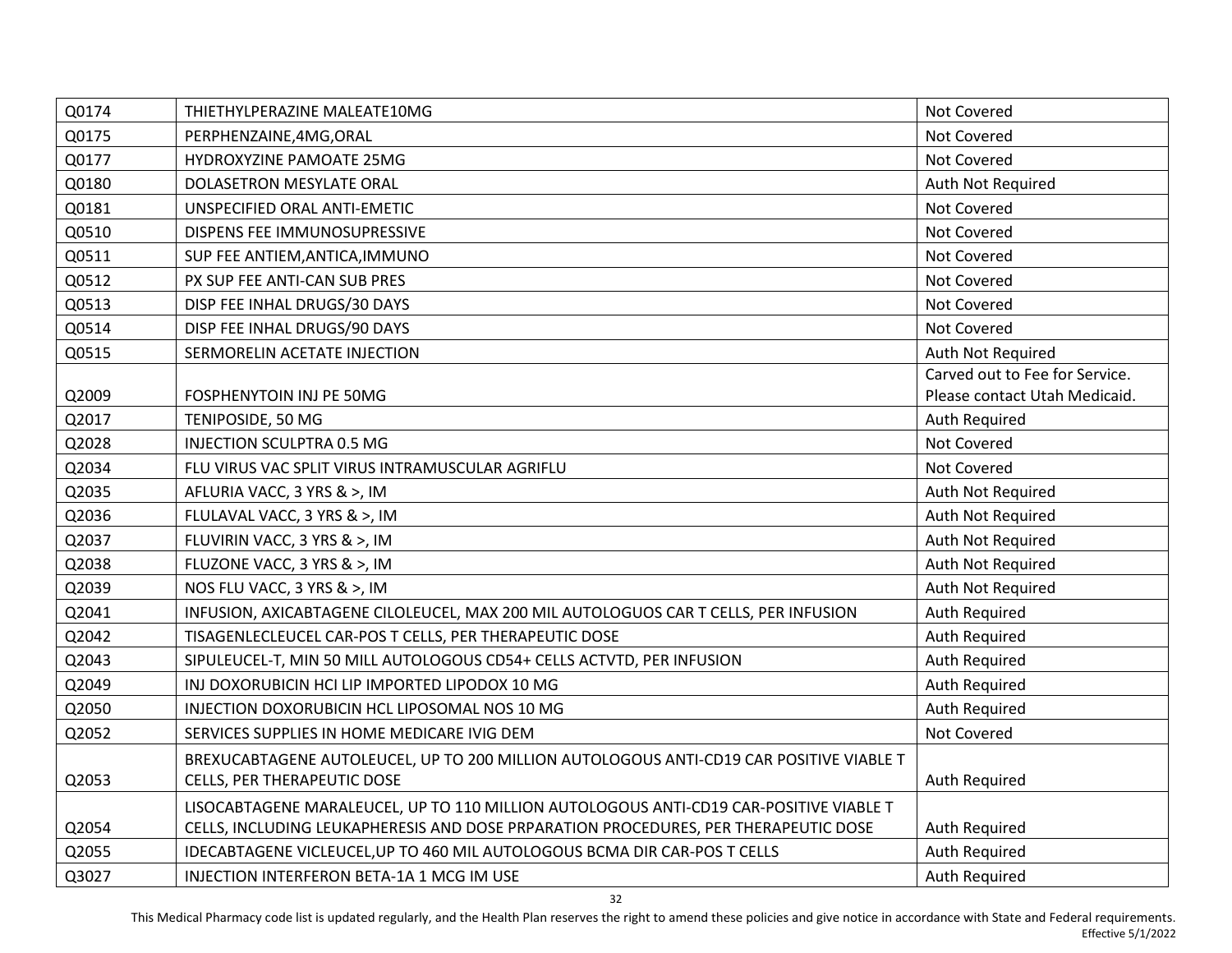| Q3028 | INJECTION INTERFERON BETA-1A 1 MCG SUBQ USE                             | Auth Required                  |
|-------|-------------------------------------------------------------------------|--------------------------------|
| Q4074 | ILOPROST NON-COMP UNIT DOSE                                             | Auth Not Required              |
| Q4081 | EPOETIN ALFA, 100 UNITS ESRD                                            | Auth Required                  |
| Q4082 | DRUG/BIO NOC PART B DRUG CAP                                            | Not Covered                    |
| Q5101 | INJECTION, FILGRASTIM (G-CSF), BIOSIMILAR, 1 MICROGRAM                  | Not Covered                    |
| Q5103 | INJ, INFLIXIMAB-DYYB, BIOSIMILAR, (INFLECTRA), 10 MG                    | Auth Required                  |
| Q5104 | INJ, INFLIXIMAB-ABDA, BIOSIMILAR, (RENFLEXIS), 10 MG                    | Auth Required                  |
| Q5105 | INJ, EPOETIN ALFA, BIOSIMILAR, (RETACRIT) (ESRD ON DIALYSIS), 100 UNITS | Not Covered                    |
| Q5106 | INJ, EPOETIN ALFA, BIOSIMILAR, (RETACRIT) (NON-ESRD USE), 1000 UNITS    | Auth Not Required              |
| Q5107 | INJECTION MVASI, 10 MG                                                  | Auth Not Required              |
| Q5108 | INJECTION, FULPHILA                                                     | Auth Not Required              |
| Q5109 | INJECTION, IXIFI, 10 MG                                                 | Not Covered                    |
| Q5111 | INJ, PEGFILGRASTIM-CBQV, BIOSIMILAR, (UDENYCA), 0.5 MG                  | Auth Not Required              |
| Q5112 | INJ, TRASTUZUMAB-DTTB, BIOSIMILAR, (ONTRUZANT), 10 MG                   | Auth Required                  |
| Q5113 | INJ, TRASTUZUMAB-PKRB, BIOSIMILAR, (HERZUMA), 10 MGá                    | Auth Required                  |
| Q5114 | INJ, TRASTUZUMAB-DKST, BIOSIMILAR, (OGIVRI), 10 MG                      | Auth Required                  |
| Q5115 | INJ, RITUXIMAB-ABBS, BIOSIMILAR, (TRUXIMA) 10 MG                        | Auth Not Required              |
| Q5116 | INJ, TRASTUZUMAB-QYYP, BIOSIMILAR, (TRAZIMERA), 10 MG                   | Auth Required                  |
| Q5117 | INJ, TRASTUZUMAB-ANNS, BIOSIMILAR, (KANJINTI), 10 MG                    | Auth Required                  |
| Q5118 | INJ, BEVACIZUMAB-BVZR, BIOSIMILAR, (ZIRABEV), 10 MG                     | Auth Not Required              |
| Q5119 | INJECTION, RITUXIMAB-PVVR, BIOSIMILAR, (RUXIENCE), 10 MG                | Auth Not Required              |
| Q5120 | INJECTION, PEGFILGRASTIM-BMEZ, BIOSIMILAR, (ZIEXTENZO), 0.5 MG          | Auth Required                  |
| Q5121 | INJECTION, INFLIXIMAB-AXXQ, BIOSIMILAR, (AVSOLA), 10 MG                 | Auth Required                  |
| Q5122 | INJECTION, PEGFILGRASTIM-APGF, BIOSIMILAR, (NYVEPRIA), 0.5 MG           | Auth Required                  |
| Q5123 | INJECTION, RITUXIMAB-ARRX, BIOSIMILAR, (RIABNI), 10 MG                  | Auth Required                  |
| Q5124 | INJECTION, RANIBIZUMAB-NUNA, BIOSIMILAR, (BYOOVIZ), 0.1 MG              | Auth Required                  |
|       |                                                                         | Carved out to Fee for Service. |
| Q9991 | INJ, BUPRENORPHINE EXT-REL (SUBLOCADE), 100 MG OR LESS                  | Please contact Utah Medicaid.  |
| Q9992 | INJ, BUPRENORPHINE EXT-REL (SUBLOCADE), GREATER THAN 100 MG             | Auth Not Required              |
| S0012 | BUTORPHANOL TARTRATE, NASAL                                             | Not Covered                    |
| S0014 | TACRINE HYDROCHLORIDE 10MG                                              | Not Covered                    |
| S0017 | INJECTION, AMINOCAPROIC ACID 5GM                                        | Auth Not Required              |
| S0020 | INJECTION, BUPIVICAINE HYDRO 30ML                                       | Auth Not Required              |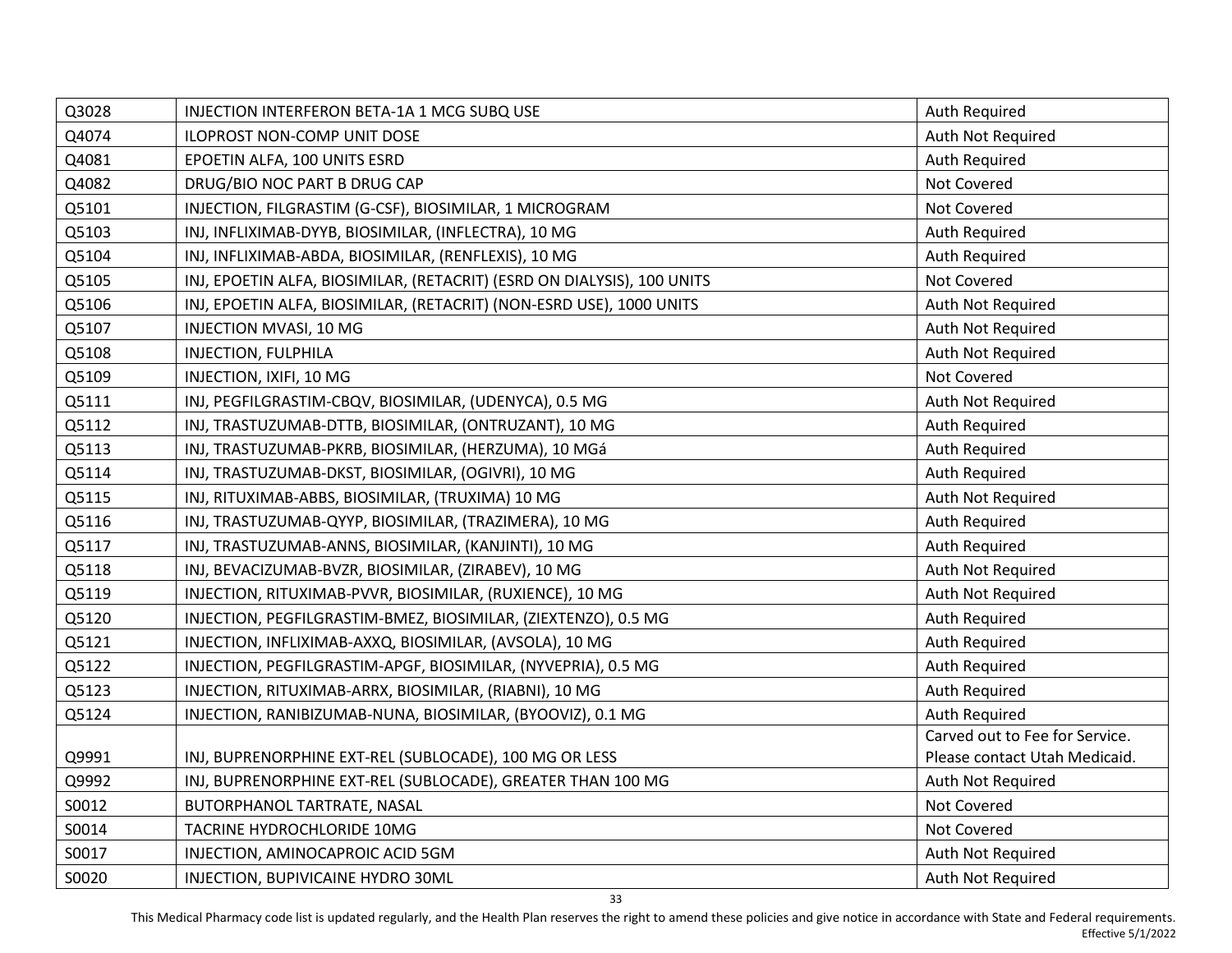| S0021 | INJECTION, CEFOPERAZONE SOD 1 GM                                               | Auth Required        |
|-------|--------------------------------------------------------------------------------|----------------------|
| S0023 | INJECTION, CIMETIDINE HYDROC 300MG                                             | <b>Auth Required</b> |
| S0028 | INJ, FAMOTIDINE, 20 MG                                                         | Not Covered          |
| S0030 | INJECTION, METRONIDAZOLE 500MG                                                 | Auth Not Required    |
| S0032 | INJECTION, NAFCILLIN SODIUM 2GMS                                               | Auth Not Required    |
| S0034 | INJ, OFLOXACIN, 400 MG                                                         | Auth Not Required    |
| S0039 | INJECTION, SULFAMETHOXAZOLE 10ML                                               | Auth Not Required    |
| S0040 | INJECTION, TICARCILLIN DISOD 3.1GM                                             | Auth Required        |
| S0073 | INJ, AZTREONAM, 500 MG                                                         | Auth Not Required    |
| S0074 | INJECTION, CEFOTETAN DISODIU                                                   | Auth Not Required    |
| S0077 | INJECTION, CLINDAMYCIN PHOSP                                                   | Auth Not Required    |
| S0078 | INJECTION, FOSPHENYTOIN SODI                                                   | Auth Not Required    |
| S0080 | INJECTION, PENTAMIDINE ISETH                                                   | Auth Not Required    |
| S0081 | INJECTION, PIPERACILLIN SODI                                                   | Auth Not Required    |
| S0088 | <b>IMATINIB 100 MG</b>                                                         | Not Covered          |
| S0090 | SILDENAFIL CITRATE 25MG                                                        | Not Covered          |
| S0091 | <b>GRANISETRON 1MG</b>                                                         | Not Covered          |
| S0092 | HYDROMORPHONE 250 MG                                                           | Not Covered          |
| S0093 | MORPHINE 500 MG                                                                | Not Covered          |
| S0104 | ZIDOVUDINE, ORAL, 100 MG                                                       | Not Covered          |
| S0106 | <b>BUPROPION HCL SR 60 TABLETS</b>                                             | Not Covered          |
| S0108 | MERCAPTOPURINE 50 MG                                                           | Not Covered          |
| S0109 | METHADONE ORAL 5MG                                                             | Not Covered          |
| S0117 | <b>TRETINOIN TOPICAL 5 G</b>                                                   | Not Covered          |
| S0119 | ONDANSETRON, ORAL, 4 MG (FOR CIRCUMSTANCES FALLING UNDER THE MEDICARE STATUTE, | Not Covered          |
| S0122 | INJ MENOTROPINS 75 IU                                                          | Auth Required        |
| S0126 | INJ FOLLITROPIN ALFA 75 IU                                                     | Auth Required        |
| S0128 | INJ FOLLITROPIN BETA 75 IU                                                     | Auth Required        |
| S0132 | INJ GANIRELIX ACETAT 250 MCG                                                   | Not Covered          |
| S0136 | CLOZAPINE, 25 MG                                                               | Not Covered          |
| S0137 | DIDANOSINE, 25 MG                                                              | Not Covered          |
| S0138 | FINASTERIDE, 5 MG                                                              | Not Covered          |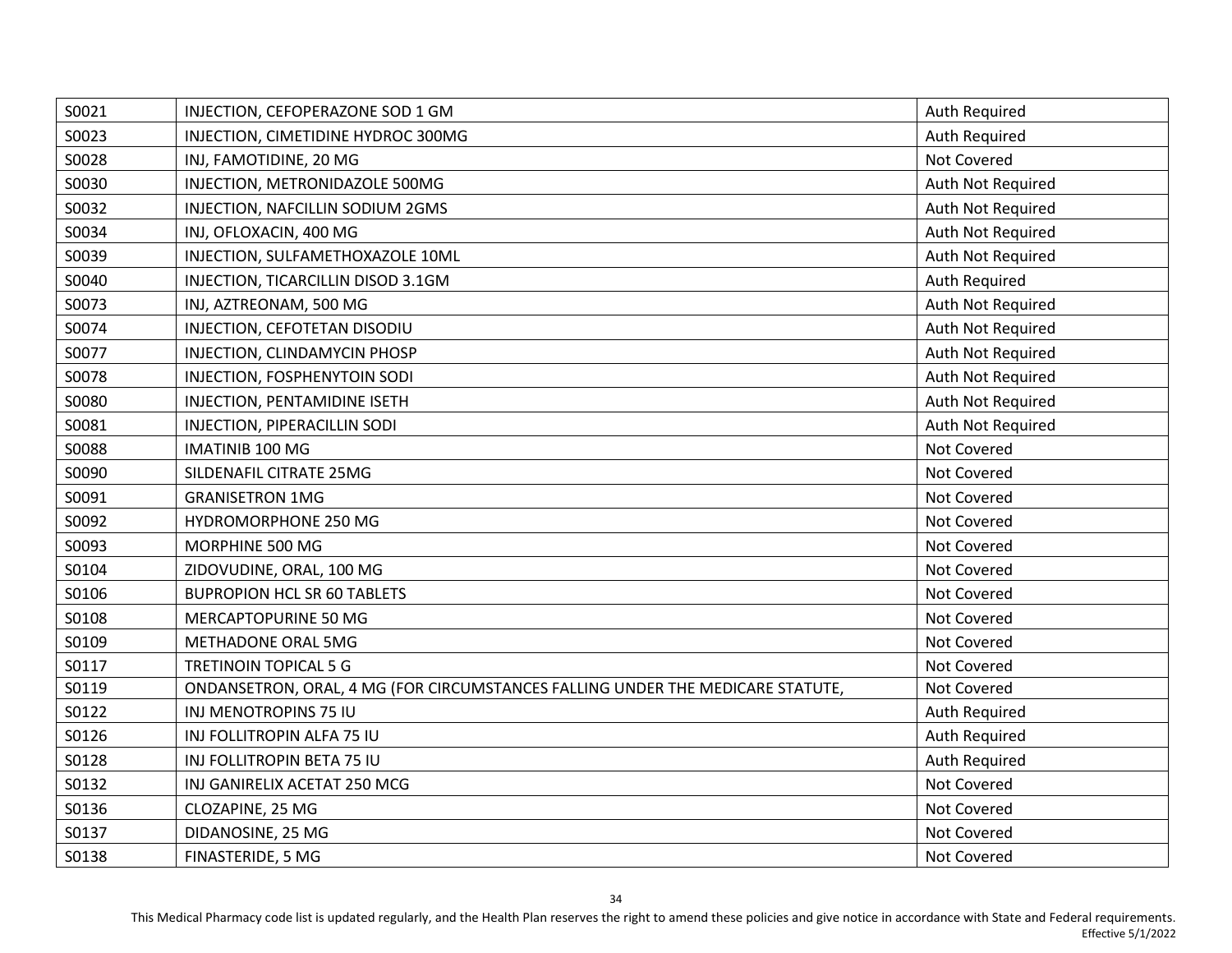| S0139 | MINOXIDIL, 10 MG                 | Not Covered       |
|-------|----------------------------------|-------------------|
| S0140 | SAQUINAVIR, 200 MG               | Not Covered       |
| S0142 | <b>COLISTIMETHATE INH SOL MG</b> | Not Covered       |
| S0145 | PEG INTERFERON ALFA-2A/180       | Auth Required     |
| S0148 | PEG INTERFERON ALFA-2B/10        | Auth Required     |
| S0155 | EPOPROSTENOL DILUTANT            | Not Covered       |
| S0156 | <b>EXEMESTANE 25 MG</b>          | Not Covered       |
| S0157 | BECAPLERMIN GEL 1%, 0.5 GM       | Auth Required     |
| S0160 | DEXTROAMPHETAMINE                | Not Covered       |
| S0164 | <b>INJECTION PANTROPRAZOLE</b>   | Auth Not Required |
| S0166 | INJ OLANZAPINE 2.5MG             | Not Covered       |
| S0169 | <b>CALCITROL</b>                 | Not Covered       |
| S0170 | ANASTROZOLE 1 MG                 | Not Covered       |
| S0171 | <b>BUMETANIDE 0.5 MG</b>         | Not Covered       |
| S0172 | <b>CHLORAMBUCIL 2 MG</b>         | Not Covered       |
| S0174 | DOLASETRON 50 MG                 | Not Covered       |
| S0175 | FLUTAMIDE 125 MG                 | Not Covered       |
| S0176 | HYDROXYUREA 500 MG               | Not Covered       |
| S0177 | LEVAMISOLE 50 MG                 | Not Covered       |
| S0178 | LOMUSTINE 10 MG                  | Not Covered       |
| S0179 | MEGESTROL 20 MG                  | Not Covered       |
| S0182 | PROCARBAZINE 5 MG                | Not Covered       |
| S0183 | PROCHLORPERAZINE 5 MG            | Not Covered       |
| S0187 | <b>TAMOXIFEN 10 MG</b>           | Not Covered       |
| S0189 | <b>TESTOSTERONE PELLET 75 MG</b> | Not Covered       |
| S0190 | MIFEPRISTONE, ORAL, 200 MG       | Auth Required     |
| S0191 | MISOPROSTOL, ORAL, 200 MCG       | Auth Required     |
| S0194 | VITAMIN SUPPL 100 CAPS           | Not Covered       |
| S0197 | PRENATAL VITAMINS 30 DAY         | Not Covered       |
| S4989 | CONTRACEPT IUD                   | Not Covered       |
| S4990 | NICOTINE PATCH LEGEND            | Not Covered       |
| S4991 | NICOTINE PATCH NONLEGEND         | Not Covered       |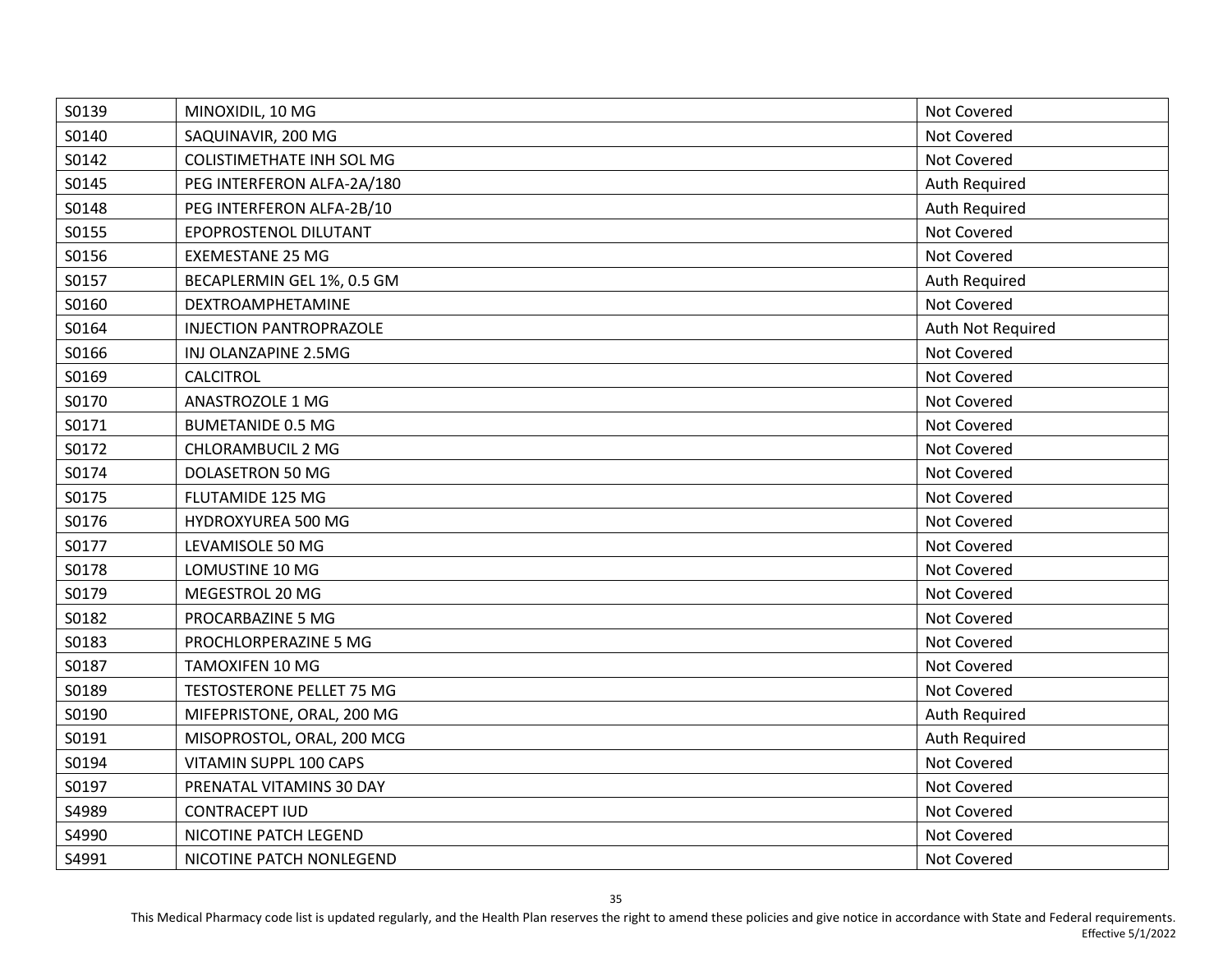| S4993 | <b>CONTRACEPTIVE PILLS FOR BC</b> | Not Covered   |
|-------|-----------------------------------|---------------|
| S4995 | SMOKING CESSATION GUM             | Not Covered   |
| S5000 | PRESCRIPTION DRUG, GENERIC        | Not Covered   |
| S5001 | PRESCRIPTION DRUG, BRAND NAME     | Not Covered   |
| S5010 | 5% DEXTROSE AND 0.45% SALINE      | Not Covered   |
| S5012 | 5% DEXTROSE WITH POTASSIUM        | Not Covered   |
| S5013 | 5%DEXTROSE/0.45%SALINE1000ML      | Not Covered   |
| S5014 | D5W/0.45NS W KCL AND MGS04        | Not Covered   |
| S5035 | HIT ROUTINE DEVICE MAINT          | Not Covered   |
| S5036 | HIT DEVICE REPAIR                 | Not Covered   |
| S5497 | HIT CATH CARE NOC                 | Not Covered   |
| S5498 | HIT SIMPLE CATH CARE              | Not Covered   |
| S5501 | HIT COMPLEX CATH CARE             | Not Covered   |
| S5502 | HIT INTERIM CATH CARE             | Not Covered   |
| S5517 | HIT DECLOTTING KIT                | Not Covered   |
| S5518 | HIT CATH REPAIR KIT               | Not Covered   |
| S5520 | HIT PICC INSERT KIT               | Auth Required |
| S5521 | HIT MIDLINE CATH INSERT KIT       | Auth Required |
| S5522 | HIT PICC INSERT NO SUPP           | Not Covered   |
| S5523 | HIP MIDLINE CATH INSERT KIT       | Not Covered   |
| S5550 | <b>INSULIN RAPID 5 U</b>          | Not Covered   |
| S5551 | <b>INSULIN MOST RAPID 5 U</b>     | Not Covered   |
| S5552 | <b>INSULIN INTERMED 5 U</b>       | Not Covered   |
| S5553 | <b>INSULIN LONG ACTING 5 U</b>    | Not Covered   |
| S5560 | <b>INSULIN REUSE PEN 1.5 ML</b>   | Not Covered   |
| S5561 | <b>INSULIN REUSE PEN 3 ML</b>     | Not Covered   |
| S5565 | <b>INSULIN CARTRIDGE 150 U</b>    | Not Covered   |
| S5566 | <b>INSULIN CARTRIDGE 300 U</b>    | Not Covered   |
| S5570 | INSULIN DISPOS PEN 1.5 ML         | Not Covered   |
| S5571 | INSULIN DISPOS PEN 3 ML           | Not Covered   |
| S8490 | 100 INSULIN SYRINGES              | Auth Required |
| S9325 | HIT PAIN MGMT PER DIEM            | Not Covered   |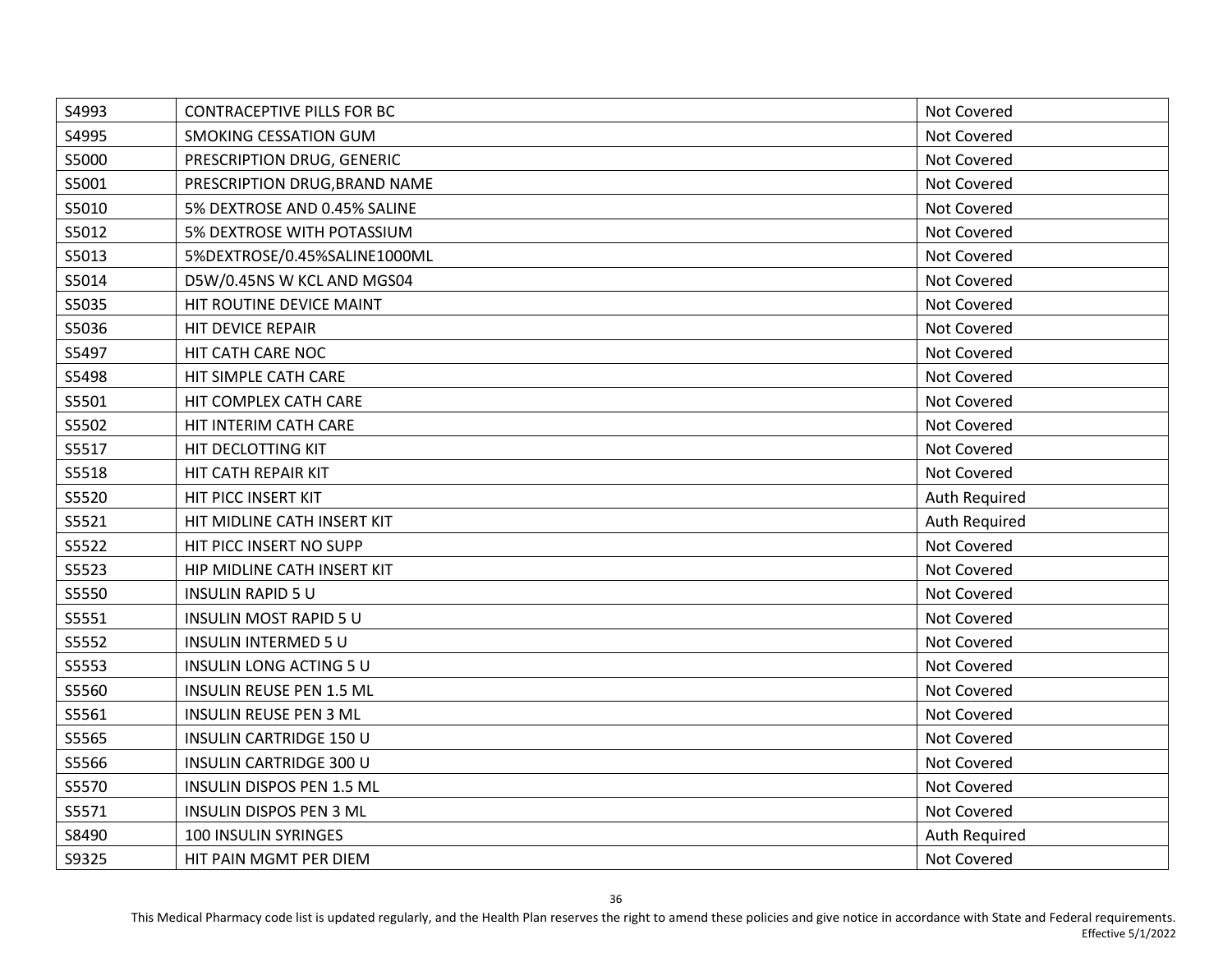| S9326 | HIT CONT PAIN PER DIEM     | Not Covered |
|-------|----------------------------|-------------|
| S9327 | HIT INT PAIN PER DIEM      | Not Covered |
| S9328 | HIT PAIN IMP PUMP DIEM     | Not Covered |
| S9329 | HIT CHEMO PER DIEM         | Not Covered |
| S9330 | HIT CONT CHEM DIEM         | Not Covered |
| S9331 | HIT INTERMIT CHEMO DIEM    | Not Covered |
| S9336 | HIT CONT ANTICOAG DIEM     | Not Covered |
| S9338 | HIT IMMUNOTHERAPY DIEM     | Not Covered |
| S9345 | HIT ANTI-HEMOPHIL DIEM     | Not Covered |
| S9346 | HIT ALPHA-1-PROTEINAS DIEM | Not Covered |
| S9347 | HIT LONGTERM INFUSION DIEM | Not Covered |
| S9348 | HIT SYMPATHOMIM DIEM       | Not Covered |
| S9349 | HIT TOCOLYSIS DIEM         | Not Covered |
| S9351 | HIT CONT ANTIEMETIC DIEM   | Not Covered |
| S9353 | HIT CONT INSULIN DIEM      | Not Covered |
| S9355 | HIT CHELATION DIEM         | Not Covered |
| S9357 | HIT ENZYME REPLACE DIEM    | Not Covered |
| S9359 | HIT ANTI-TNF PER DIEM      | Not Covered |
| S9361 | HIT DIURETIC INFUS DIEM    | Not Covered |
| S9363 | HIT ANTI-SPASMOTIC DIEM    | Not Covered |
| S9364 | HIT TPN TOTAL DIEM         | Not Covered |
| S9365 | HIT TPN 1 LITER DIEM       | Not Covered |
| S9366 | HIT TPN 2 LITER DIEM       | Not Covered |
| S9367 | HIT TPN 3 LITER DIEM       | Not Covered |
| S9368 | HIT TPN OVER 3L DIEM       | Not Covered |
| S9370 | HT INJ ANTIEMETIC DIEM     | Not Covered |
| S9372 | HT INJ ANTICOAG DIEM       | Not Covered |
| S9373 | HIT HYDRA TOTAL DIEM       | Not Covered |
| S9374 | HIT HYDRA 1 LITER DIEM     | Not Covered |
| S9375 | HIT HYDRA 2 LITER DIEM     | Not Covered |
| S9376 | HIT HYDRA 3 LITER DIEM     | Not Covered |
| S9377 | HIT HYDRA OVER 3L DIEM     | Not Covered |